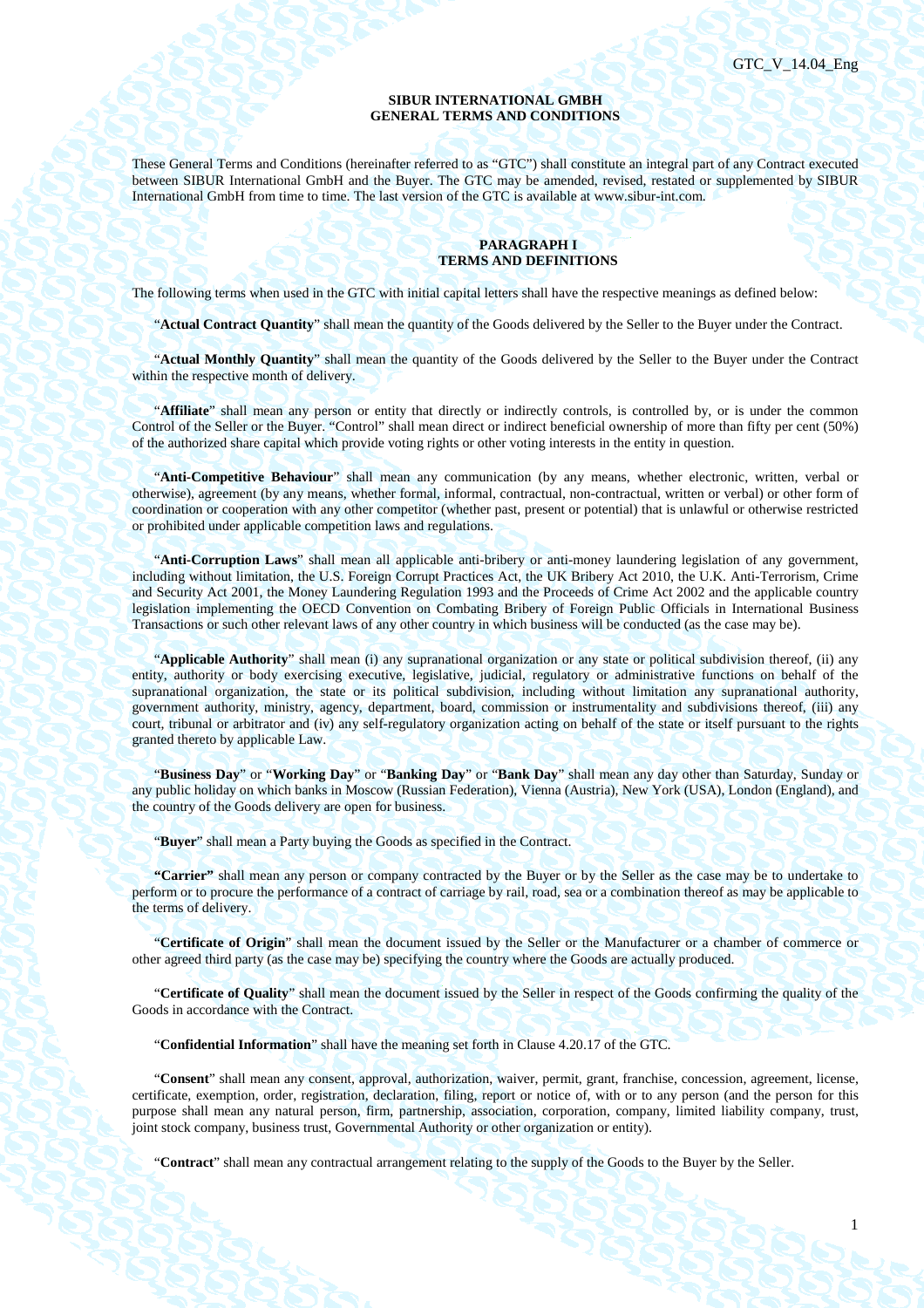"**Delivery Date**" shall mean the moment when the Goods are deemed delivered to the Buyer. The Delivery Date shall be specified in the Contract.

"**ETA**" or "**Estimated Time of Arrival**" shall mean estimated time of arrival.

**"Euro**" or "**EUR**" or "**€**" shall mean the official currency of the European Union.

"**Force Majeure Event**" shall have the meaning set forth in Clause 4.19.4 of the GTC.

"**Goods**" shall mean the Goods to be delivered by the Seller to the Buyer as specified in the Contract.

"**Governmental Approval**" shall mean any Consent of or from an Authorized Authority, including without limitation any certificates, licenses or permits issued by an Authorized Authority.

"**GTC**" shall mean the standard terms and conditions of purchase set out in this document.

"**Incoterms**" shall mean the international commercial terms, the official publication by the International Chamber of Commerce No. 715, 2010.

"**Inspector**" shall mean an independent inspector appointed pursuant to the GTC to perform quality and quantity inspection of the Goods.

"**Inspector's Report**" shall mean any report, conclusion, opinion, certificate or other written document (or combination thereof) issued by the Inspector and reflecting results of the Goods' quantity and quality inspection as described in greater detail in Clause 4.8.3 of the GTC.

"**Law**" shall mean all applicable (i) provisions of all constitutions, treaties, statutes, laws, customs, codes, rules, regulations, ordinances or orders of any Applicable Authority, (ii) Governmental Approvals including without limitation any consent, approval, authorization, waiver, permit, grant, franchise, concession, agreement, license, certificate, exemption, order, permit, registration, declaration, filing, report or notice of or from an Applicable Authority and (iii) orders, decisions, injunctions, judgments, awards and decrees of any Applicable Authority.

"**Letter of Credit**" or "**Stand-by Letter of Credit**" shall have the meanings set forth in the Uniform Customs and Practice for Documentary Credits, 2007 Revision, ICC Publication No. 600 (UCP).

"**Manufacturer**" shall mean the plant by which the Goods are produced.

"**MT**" shall mean metric tonne (i.e. 1,000 kilograms).

"**Nomination**" shall mean the nomination of the Vessel which is to be loaded with the Goods, as would be described in greater detail in the Contract (when applicable).

"**NOR**" shall mean the notice of readiness tendered by the Vessel upon arrival of the Vessel at the Place of Destination (unloading port or customary anchorage or area or such other place as the Vessel may be ordered to await unload), if applicable.

"**Packaging**" shall mean all products made of any materials of any nature to be used for the containment, protection, handling, delivery and presentation of the Goods, including (but not limited to) paper, wooden, plastic and metal boxes, bags, pallets, and not fall within the definition of Transport as specified herein.

"**Party**" and "**Parties**" shall mean parties to the Contract referred to individually and collectively.

"**PDPR**" means per day pro rata.

"**Place of Destination**" shall mean the place the Goods are to be delivered to as specified in the Contract.

"**Place of Shipment**" shall mean the place where the Goods are to be loaded (dispatched), which shall be without limitations (i) the Manufacturer or warehouse or storehouse, (ii) the load port or terminal, or (iii) any other place, whichever is applicable and as may be specified in the Contract.

**"Planned Contract Quantity"** shall mean the quantity of the Goods set forth in the Contract agreed by the Parties to be delivered under the Contract during the terms of the Contract.

"**Planned Monthly Quantity**" shall mean the quantity of the Goods set forth in the Contract agreed by the Parties to be delivered under the Contract in a month.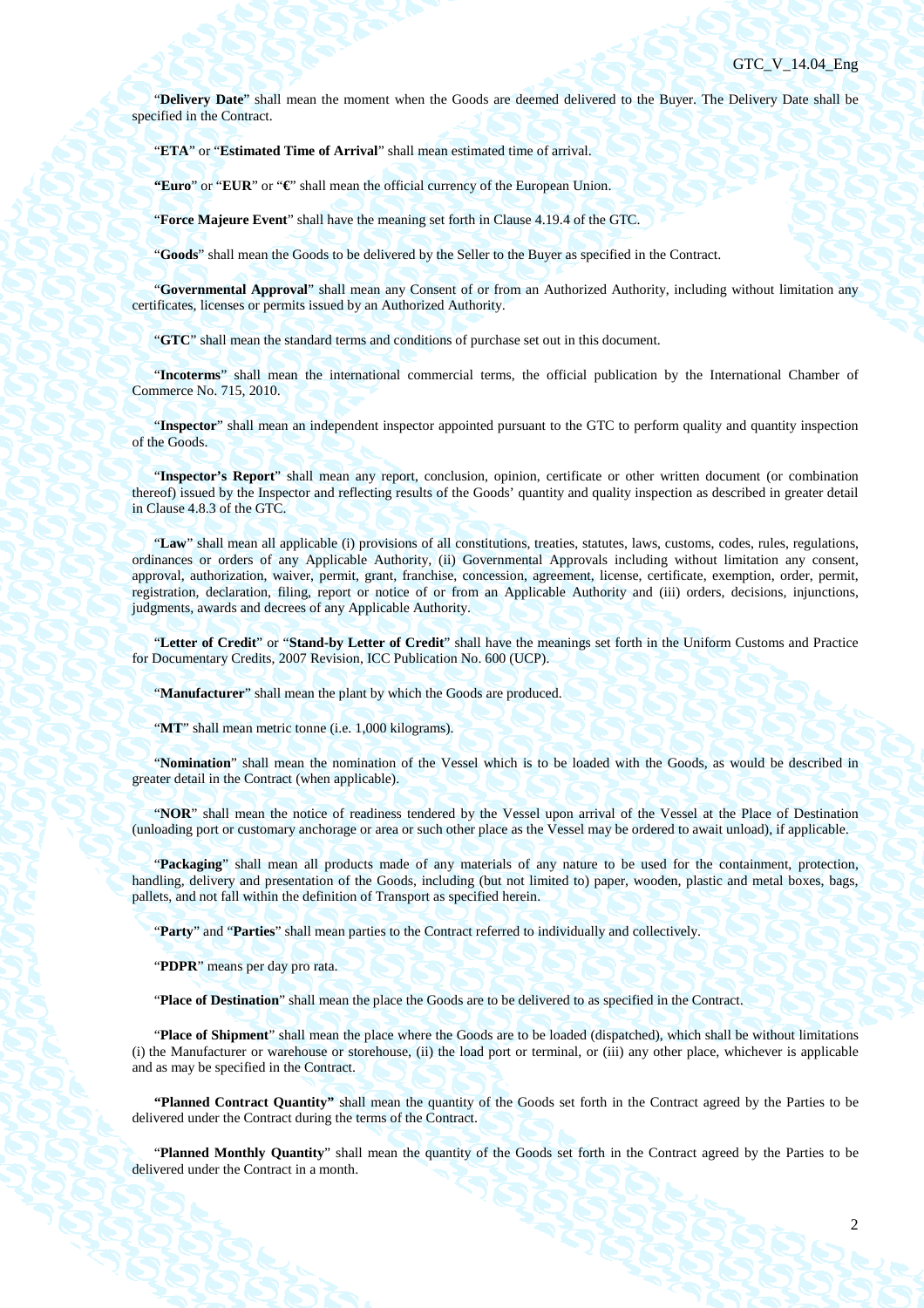"**Price**" shall mean the price per metric ton of the Goods at which the Seller sells the Goods to the Buyer as stipulated in the Contract.

"**Quarter**" shall mean the period of the three consecutive months commencing on 1<sup>st</sup> January ("Q I"), or 1<sup>st</sup> April ("Q II"), or 1<sup>st</sup> July ("Q III"), or 1<sup>st</sup> October ("Q IV").

"**RMB**" or "**Yuan**" or "**CNY**" or "**Renminbi**" shall mean the lawful official currency of the People Republic of China.

"**RUB**" shall mean Russian Rubles, the lawful currency of the Russian Federation.

"**Seller**" shall mean SIBUR International GmbH that sells the Goods under the Contract.

"**Signing Date**" shall have the meaning set forth in the introductory paragraph of the Contract.

"**Specification**" shall mean the specification describing the quality of the Goods agreed by the Parties set forth in the Contract.

"**Transport**" shall mean containers, tank cars, cisterns, other means of transport used for the Goods delivery, transportation, storage, etc.

"**Transport Return Date**" shall mean the period within which the Buyer shall return the Transport (when applicable) and at the address specified in the Contract.

"**Tax**" or "**Taxes**" shall mean all (i) taxes, fees, duties, tariffs, levies, imposts, or other public charges of any kind, including, without limitation, taxes, required contributions or other charges on or with respect to income, franchise, gross receipts, property, sales, use, profits, capital stock, payroll, employment, social security, health insurance fund, pension fund and other social funds, workers compensation and unemployment or related compensation, (ii) taxes or charges in the nature of excise, withholding, ad valorem, stamp, transfer, value added or gains taxes, (iii) license registration or documentation fees, (iv) customs duties, tariffs and similar charges of any kind whatsoever and (v) any interest, penalties, additions to tax or additional amounts imposed by any taxing authority with respect to those items enumerated in clauses (i), (ii), (iii) and (iv) of this definition.

"**Third Party**" shall mean any person or entity other than a Party of the Contract.

"**Total Goods Value"** shall mean the amount, calculated by multiplying the Actual Contract Quantity by the Price.

"**Transport Document**" shall mean a document issued by a Carrier to a shipper, acknowledging that specified the Goods have been received on board as cargo for conveyance to a named Place of Destination as described in greater detail in Clause 2.2.2 of the GTC.

"**USD**" or **"US Dollar"** or "**Dollar**" or "**US\$**" or "**\$**" shall mean United States Dollars, the lawful official currency of the United States of America.

"**Verification Act**" shall mean verification act executed between the Buyer and the Seller and confirming the quantity of and amount paid for delivered the Goods for a particular period and as described in greater detail in Clause 4.5.9 hereof.

"**Vessel**" shall mean the ship contracted by the Buyer or the Seller, as the case may be, for the delivery of the Goods (if applicable).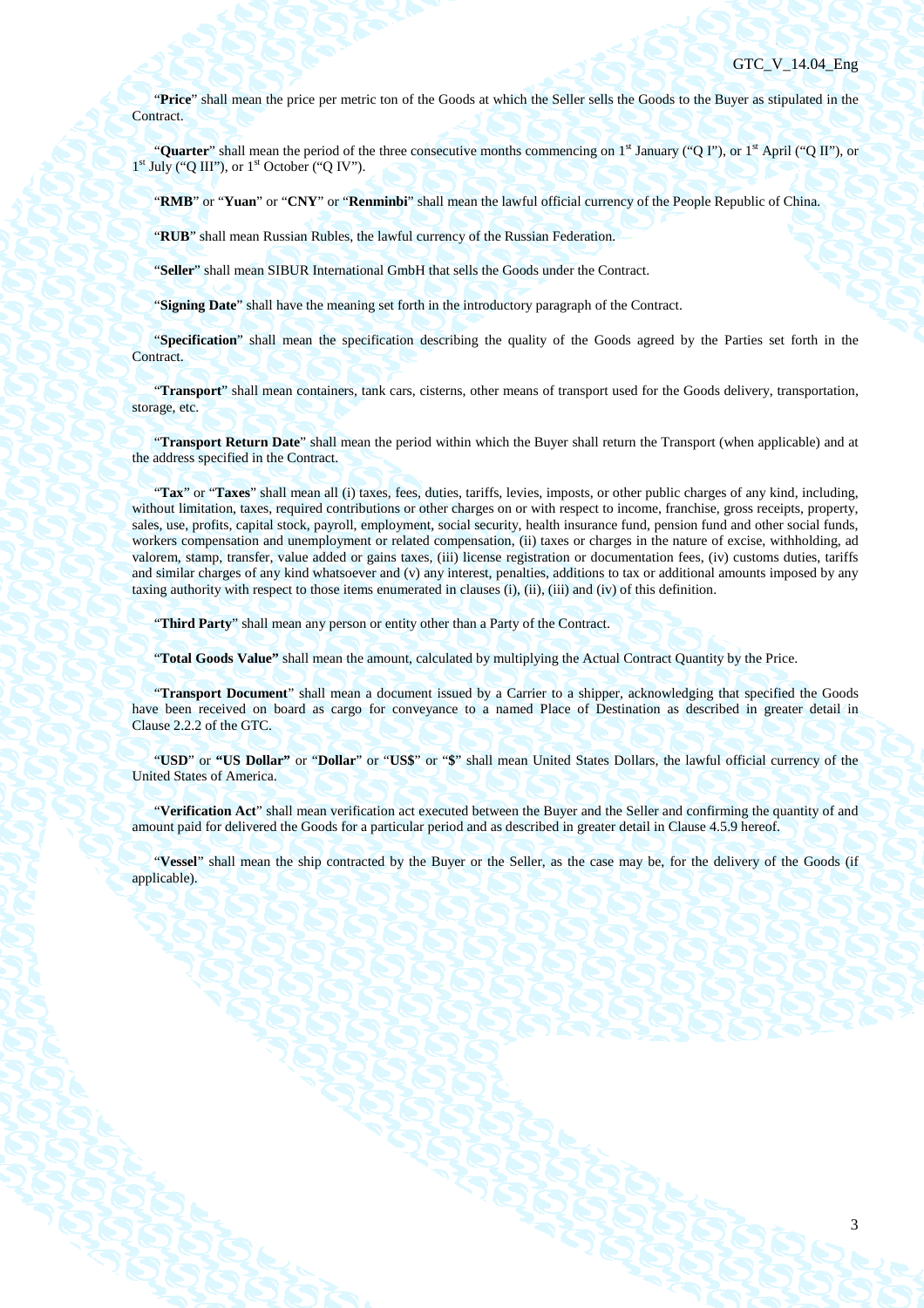4

## **PARAGRAPH II CONDITIONS**

## **2.1. Application of the GTC**

- **2.1.1.** The GTC shall govern and be incorporated into every Contract.
- **2.1.2.** Execution of the Contract by the Buyer shall (without affecting any other manner in which acceptance of the GTC may otherwise be evidenced) be deemed to constitute unqualified acceptance of the GTC.
- **2.1.3.** If there is any conflict between the terms of the Contract and the GTC, the Contract shall prevail.
- **2.1.4.** The GTC shall apply to the exclusion of, and shall prevail over, any terms or conditions contained in or referred to in the Buyer's acceptance of the Contract, or in any other documentation submitted by the Buyer, or in any correspondence or elsewhere, or implied by trade custom, practice or course of dealing, unless specifically excluded or varied in writing by any authorized representative of the Seller.
- **2.1.5.** If, subsequent to any Contract which is subject to the GTC, a Contract is made with the Buyer in any form without reference to any conditions of sale or purchase, the GTC shall apply to the new Contract.

## **2.2. Delivery**

### **2.2.1. General Delivery Terms**

- **a)** The delivery shall be in accordance with relevant Incoterms subject to provisions of the Contract and GTC.
- **b)** The Goods may be delivered by the Seller by sea, railroad, road transport or self-delivered by the Buyer as specified by the Contract. If the means of transport is not specified in the Contract, the Seller may choose a means of transport suitable for delivery of the Goods at the Place of Destination at its own discretion; in such event the Buyer hereby unconditionally accepts the means of transport chosen by the Seller and waives any claims in this regard.
- **c)** The Seller shall use its reasonable endeavours to deliver the Goods on the date or between the dates (as the case may be) as specified in the Contract, but the time of delivery shall not be of the essence. The Seller shall notify the Buyer immediately if the delivery dates for the Goods cannot be met; in such a case the Parties shall re-schedule in good faith.

### **2.2.2. Transport Documents**

- **a)** Transportation documents shall be:
	- Bill of Lading (or "B/L" or "BL" or "BOL") for delivery by sea;
	- Railway bill (or "RWB" or "Rail way bill" or "CIM consignment note") for delivery by railroad;
	- CMR (or consignment note) for delivery by road.
- **b)** Delivery of the Goods shall be immediately followed and witnessed by presentation by the Seller to the Buyer or Carrier, or the Buyer's representative of a valid transportation document. Such documents shall be signed and marked by the Seller and Carrier of the Goods or by authorized employee / representative of railway Carrier at the place of loading or by Master of the Vessel respectively and shall be a nondisputed proof of delivery by the Seller.
- **c)** The Buyer warrants that the Place of Destination is (i) reachable by the agreed means of transport and (ii) suitable and equipped, if necessary, for unloading of the Goods.
- **2.2.3. Shipping information** 
	- **a)** If the Goods' transportation is arranged by the Seller, the Buyer shall submit to the Seller shipping information required for the Goods delivery via facsimile, or by other means agreed upon by the Parties, at least 5 (five) Business Days before the first day of laytime of each shipment.
	- **b)** The shipping information shall include: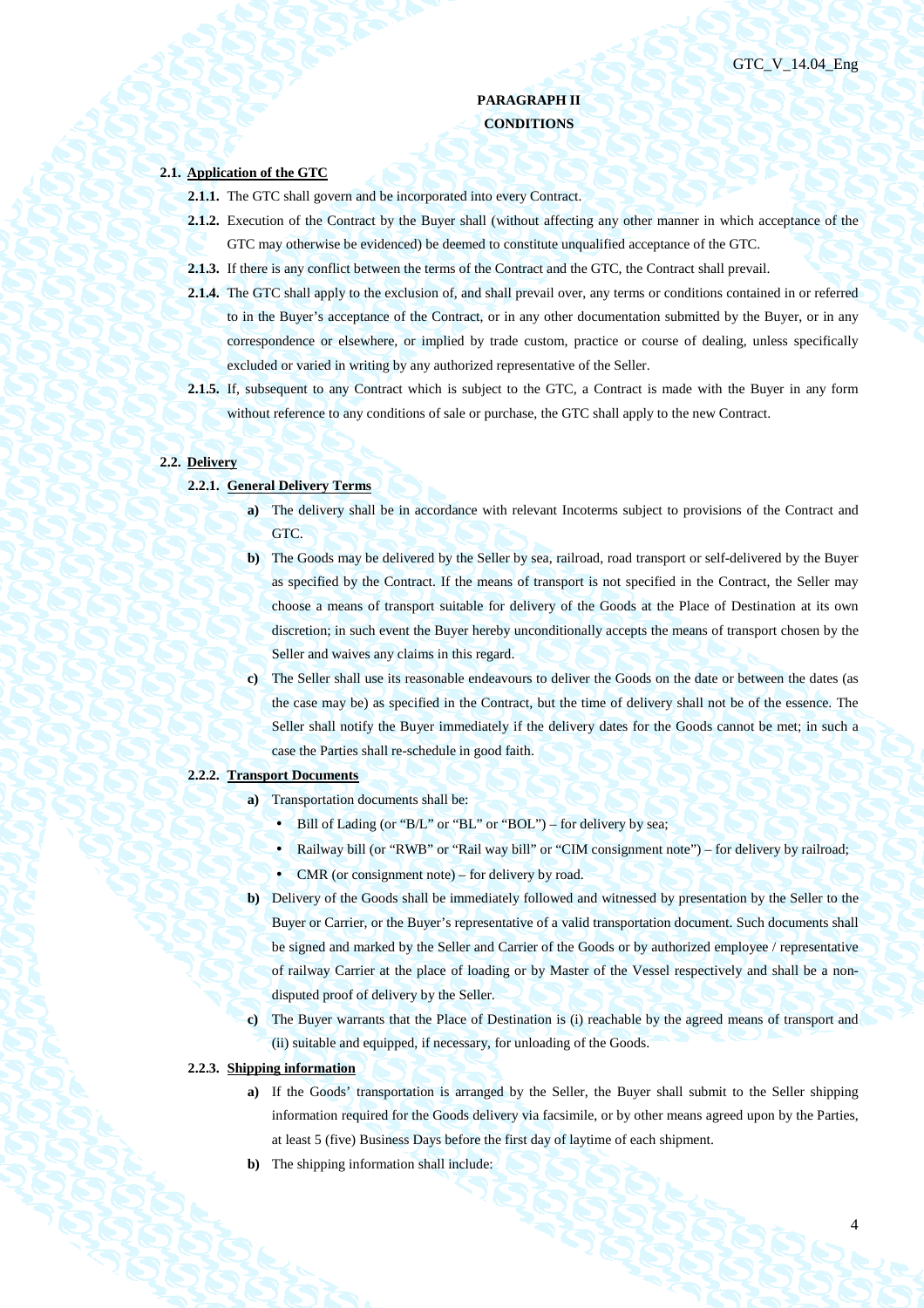- all instructions regarding customary documentation which may be required at the Place of Destination;
- the identity of the terminal(s) at the Place of Destination, with instructions to enable the Carrier to prepare and submit necessary information to the customs or border authorities; and
- any other documents requested by the Seller.
- **c)** Should the Buyer fail to timely submit shipping information, the Seller may, at their sole discretion, choose to extend the time for delivery of the Goods which, if so extended, will not constitute a waiver of the Buyer's breach of the Contract. The Seller shall send the shipping details to the Buyer via facsimile or by other means agreed upon by the Parties within 5 (five) Business Days after shipment of the Goods. The shipping details shall include: transport details/Vessel name, the Goods quantity and ETA at the Place of Shipment or the Place of Destination (whichever is applicable).
- **d)** Date of shipment shall be the date stamped on the Shipping Document at the departure point.
- **e)** Any delays in loading the Goods at the Place of Shipment (including circumstances where the Seller is entitled to delay shipment) or in unloading the Goods at the Place of Destination caused by the Buyer's failure to provide any necessary information, or as a result of omissions or inaccuracies in the information provided, will be for the Buyer's account. The Buyer shall indemnify the Seller for all costs, losses and damages, including, but not limited to, demurrage and/or detention incurred by the Seller as a result thereof.

### **2.2.4. The Seller's right to refuse.**

The Seller is entitled to refuse at any time to undertake or complete the delivery if:

- **a)** the delivery under an intended or customary route to the Place of Destination becomes unable whatsoever reason beyond the Seller's control;
- **b**) the cost of the delivery to the Place of Destination (including Taxes) and/or insurance, if applicable, has been significantly increased (more than by 20 (twenty)% within 1 (one) month), which could not be expected by the Seller acting reasonably; and/or
- **c)** at any time after the Good's loading but before the commencement of the Goods unloading:
	- i. importation of the Goods at the Place of Destination is prohibited under the laws of the country in which such the Goods were produced, or by regulations, rules, directives or guidelines applied by the government of that country or any relevant agency thereof; and/or
	- ii. the country, state, territory or region at which the Place of Destination becomes an embargoed country,
- **d)** Should the Seller agree to undertake or complete the delivery under an alternative route or at an alternative Place of Destination nominated by the Buyer, that is not subject to any such prohibition and that is acceptable to the Seller (which acceptance shall not be unreasonably withheld), or under changed circumstances as the case may be, the Buyer shall reimburse the Seller for any additional costs and/or expenses incurred by the Seller.

## **2.2.5. Transfer of risk and title.**

The risk and title to the Goods shall transfer from the Seller to the Buyer at the Delivery Date, unless otherwise provided in the Contract or the GTC. The Parties agree that the transfer of risk, and title to, the Goods is not conditional upon delivery of the Transport Document or any other documentation. Neither the time, method, or place of payment, method of transportation, form of shipping document, manner of consignment nor place of acceptance of the Goods shall alter the foregoing.

### **2.2.6. Laytime.**

The time allowed to the Buyer for the loading or unloading of the quantity of the Goods deliverable under the Contract shall be as set out in the Contract. If the amount of laytime permitted is not set out in the Contract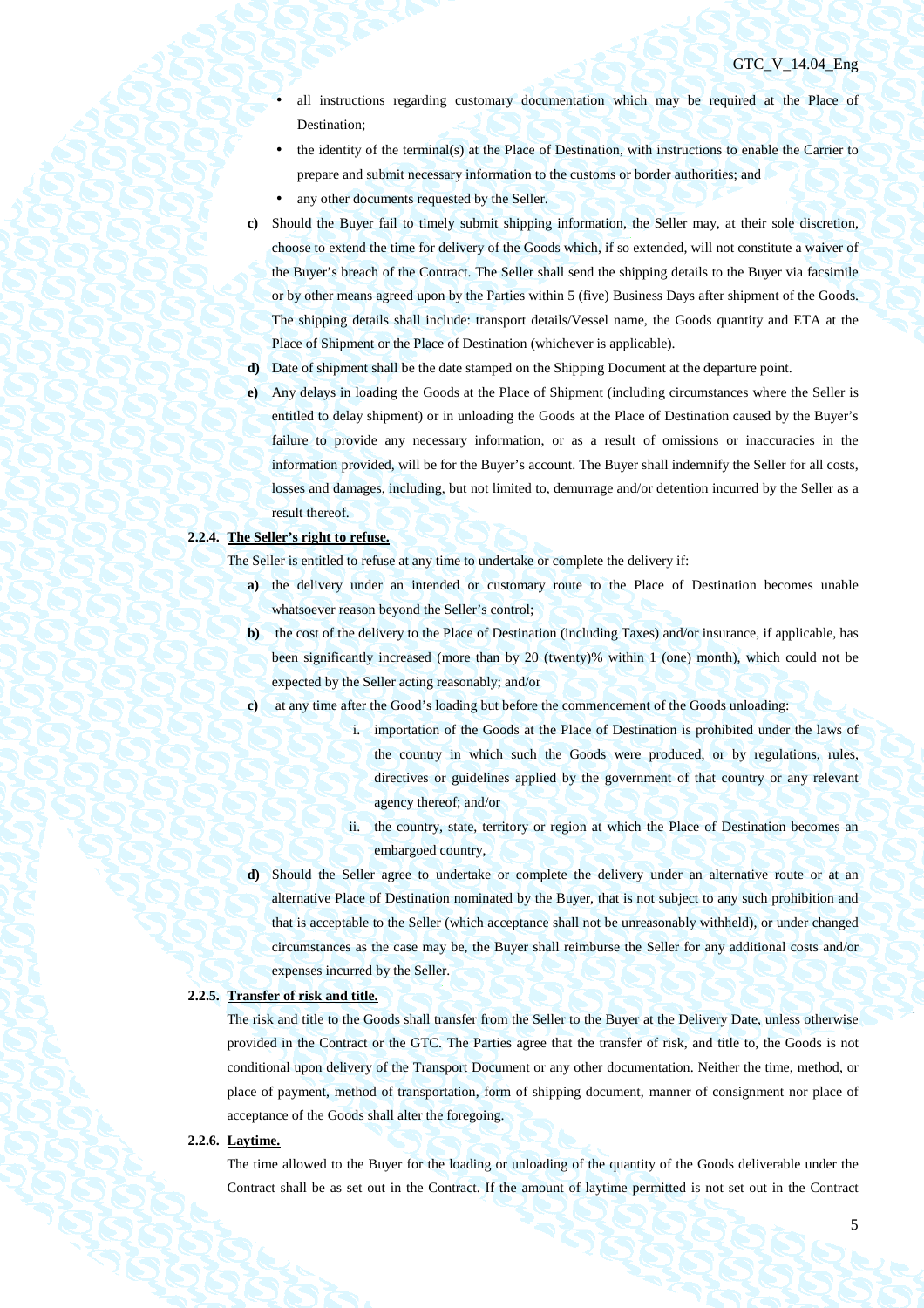## GTC\_V\_14.04\_Eng

laytime shall be 24 (twenty four) hours for the delivery by sea and railroad and 6 (six) hours for the delivery by road respectively or such a lesser period as may be specified in the relevant charterparty, unless otherwise expressly mutually agreed by the Parties in writing. Sundays and Holidays shall be included unless loading on the Sunday or Holiday in question is prohibited by Law or regulation or custom at the unloading terminal. Laytime shall commence: (i) 6 (six) hours after NOR has been tendered (berth or no berth) for each voyage; or when the Vessel is all fast at the berth; whichever is the earlier or (ii) 2 (two) hours after the relevant train or truck has arrived at the Place of Destination. The train will be deemed to have arrived according to the schedule (the exact arrival time, when required, can be evidenced from the records of the relevant train station) and the truck will be deemed to have arrived as of the moment a relevant notice is furnished by the Carrier at the Place of Destination. The Buyer may not refuse to certify the receipt of the notice and if it does so, the Carrier must immediately notify the Buyer thereof and the time of arrival shall be according to the Carrier's records. The Carrier may, but not obliged to, to engage a third party to certify the truck's arrival. The Buyer shall pay in full any Carrier's and Seller's expenses and costs related to the Buyer's refusal to certify the notification.

For the purpose of calculating laytime, loading and unloading of the Goods shall be deemed to have been completed upon disconnection of the discharging hoses or the loading or unloading of the last portion of the firm cargo.

### **2.2.7. Demmurage**

- **a)** Without prejudice to the Contract, these demurrage terms apply to all supplies of the Goods, unless they are specified and/or extended in the provisions of a particular Incoterms term.
- **b**) If the Goods are not loaded or unloaded (whichever is applicable) by the Party which shall load/unload the Goods (whichever is applicable) within the time allowed in accordance with the laytime provisions of the Contract, such Party shall pay to the other Party demurrage in respect of the excess time at the rate set out in the Contract. Unless otherwise is provided in the Contract or the GTC, a Force Majeure Event shall not interrupt the running of laytime or vary or excuse the obligation to pay demurrage. The Party which shall load/unload the Goods shall indemnify the other Party for all costs for demurrage or detention of RTC / railway wagon(s) or detention of auto truck(s). In order to be indemnified, such demurrage and/or detention must result from delay in loading or unloading of the Goods by the Party which shall load/unload the Good or its action.
- **c)** Where no demurrage rate has been provided in the Contract, the demurrage rate shall be as set out in the relevant agreement with the Carrier or, if the agreement does not specify a demurrage rate, as per the market rate for the relevant/applicable means and size of transport on the date of the completion of loading/unloading as shall be assessed by a mutually agreed independent broker. In the event that the Parties do not agree on a mutually acceptable broker, then each Party will appoint an independent broker and the two so appointed will appoint a third. The assessment that is the furthest away from the median will be discounted and the applicable demurrage rate will be the average of the two remaining assessments.
- **d)** Unless otherwise agreed in the Contract or the GTC, the Parties understand that demurrage claims could be addressed to the Buyer within 9 (nine) months after the Delivery Date (and the Parties acknowledge this term as reasonable); however, it shall not be considered as time-barred by this Clause. The Parties consider this period reasonable as the Seller usually receives demurrage claims from the Carrier more than 6 (six) months after the Delivery Date.
- **e)** Demurrage claims shall be considered within 30 (thirty) days after their receipt by a relevant Party and shall be paid by the relevant Party not later than 5 (five) days after receipt of the Seller's invoice. If no motivated comments have been given within the specified 30 days period, the claim shall be deemed accepted.

## **2.2.8. Transport and Packaging**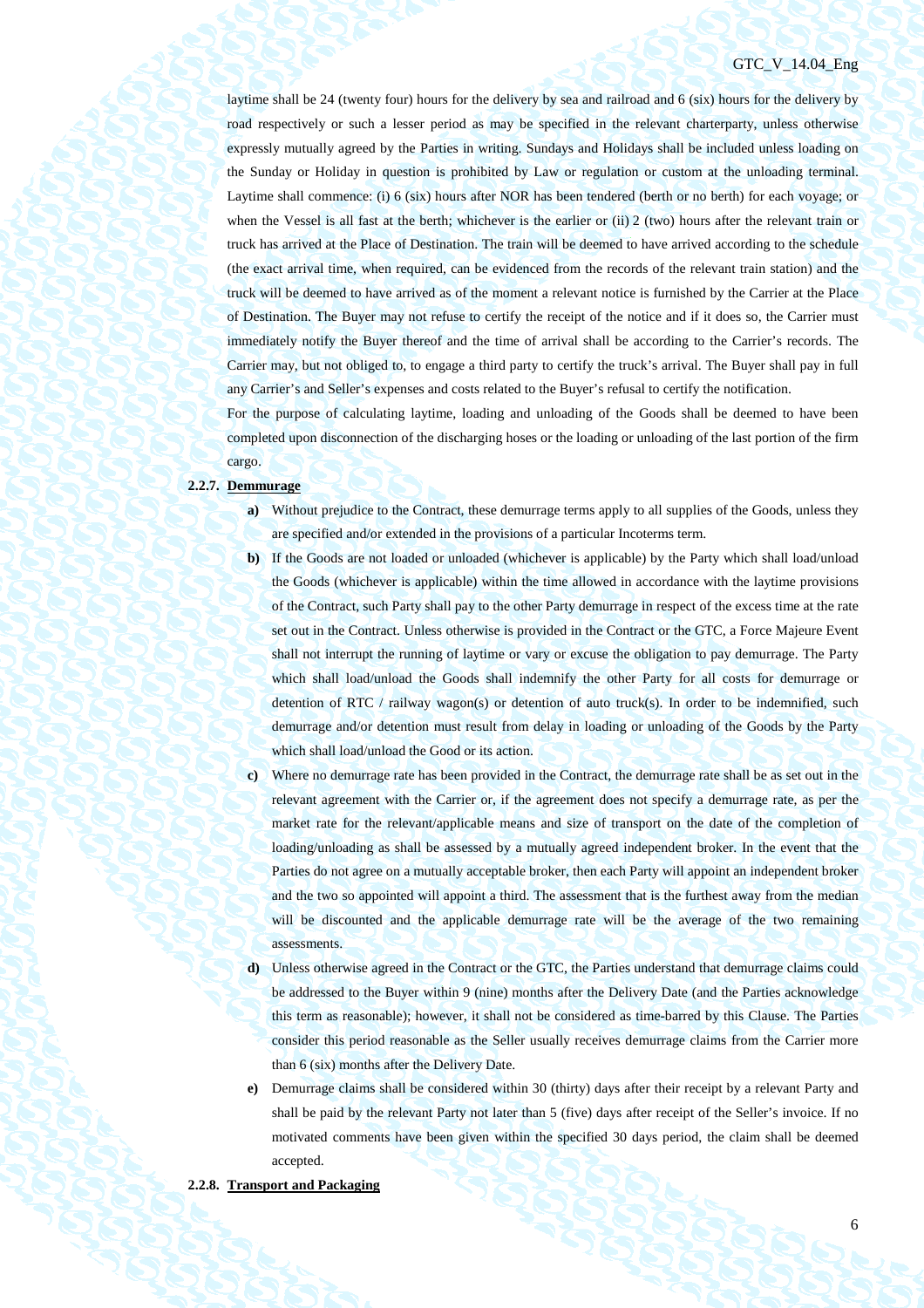## GTC\_V\_14.04\_Eng

7

- **a)** The Goods may be supplied in Transport. The Transport and Transport Return Date are to be specified in the Contract.
- **b**) Late Transport return. In the event that the Buyer (or the Buyer's authorized representative, or the Buyer's Carrier, etc.) fails to return Transport in Transport Return Date, the Buyer shall reimburse all and any Seller's costs and expenses arising out of or in connection with such late Transport return.
- **c)** The Transport, unless otherwise provided in the Contract, shall be returned at the Buyer's expense and risk at the address specified by the Seller.
- **d)** Defective Transport. In the event that the Buyer (or the Buyer's authorized representative, or the Buyer's Carrier, etc.) returns the Transport defective, unrepaired, and/or affected, and/or unclean, and/or not fully unloaded, and/or in other state unfit for purposes, which the Transport is usually used for (the "Defective Transport"), the Buyer shall reimburse all and any Seller's costs and expenses arising out of or in connection with such Defective Transport.
- **e)** Unless otherwise specified in the Contract or the GTC, the Packaging shall be per good commercial practice, taking into account the type of the Goods, transportation, storage used. The Packaging could be returnable and non-returnable as provided in the Contract.

### **2.2.9. Documents**

Both Parties shall perform any and all acts and execute and deliver any and all documents as may be necessary and proper under applicable law or under the circumstances in order to accomplish the intents and purposes of the Contract and to carry out its provisions.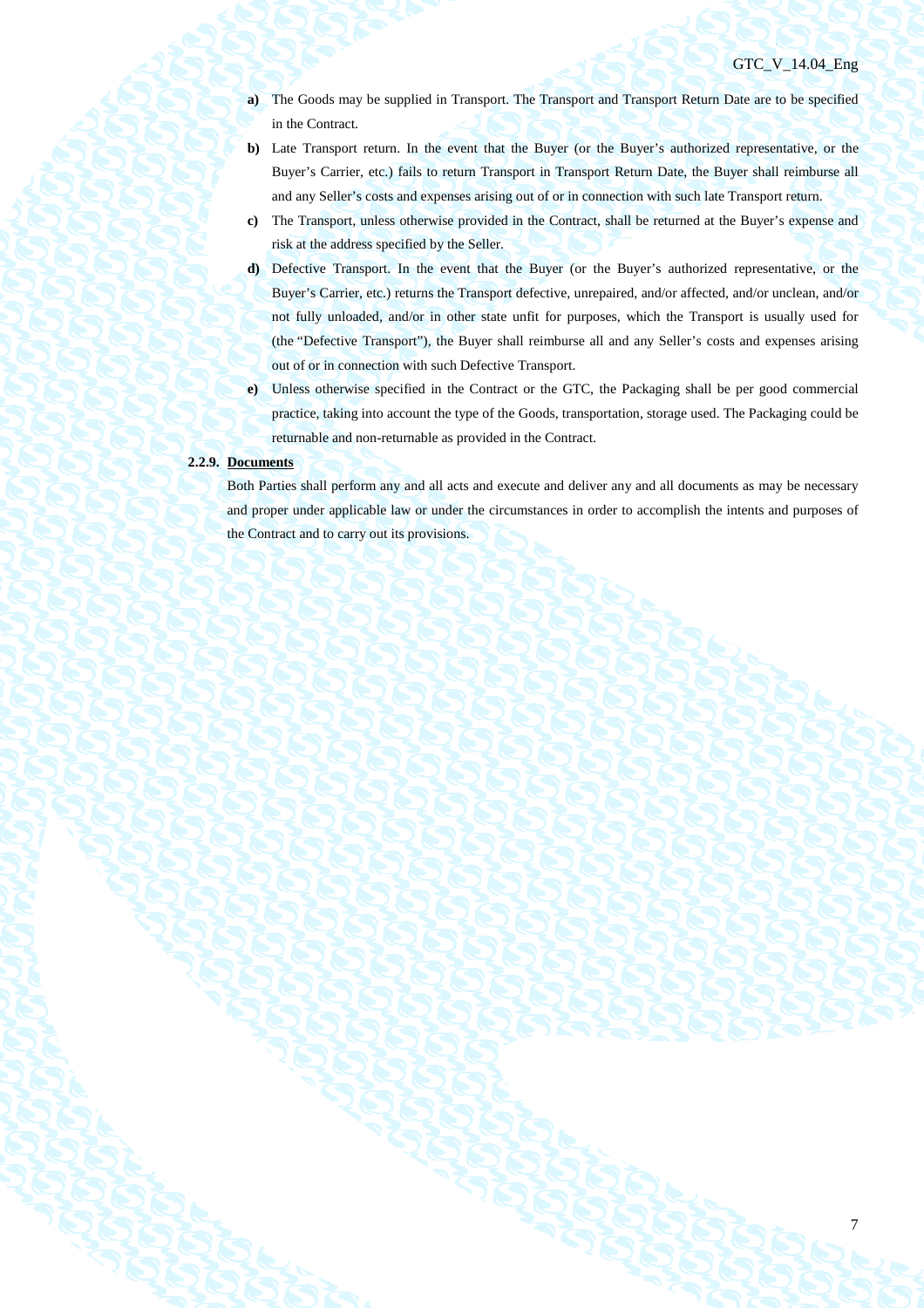## **PARAGRAPH III DELIVERY CONDITIONS**

# **3.1. EXW 3.1.1. Delivery Date**  Delivery Date shall mean the moment of the receipt of the Seller's notice to the Buyer, within the agreed shipment period(s), that the Goods are ready for loading. **3.1.2. Delivery Terms**  a) The loading of the Goods at the Place of Shipment shall be at the Buyer's risk and expense; the Seller may load the Goods at the Buyer's risk and expense if specified in Article I of the Contract. b) The Seller shall provide the usual packaging and marking of the Goods, except when the Buyer gave special instructions to the Seller on this matter within reasonable time before shipment. The Seller may charge the Buyer any additional costs in connection with performing such special instructions unless these special requirements are not provided in Clause 2. 1.5 of the Contract and considered in the Goods' Price. **3.1.3. Licenses and clearances**  Where necessary, the Seller shall provide the Buyer with reasonable support in acquisition of all appropriate export and import licenses and clearances; provided that the Buyer shall reimburse the Seller's costs and expenses arising out of or in connection with such support. **3.1.4. Taxes prior to delivery**  All taxes, customs and other duties and fees incurred as a result of the conclusion and execution of the Contract which are levied on the Goods prior to delivery or required for the dispatch of the Goods outside the customs territory of the Russian Federation will be paid by the Seller. However, the Buyer shall reimburse the Seller for any related expenses. **3.1.5. Taxes after delivery**  Unless otherwise expressly agreed by the Parties in the Contract, all taxes, customs and other duties and fees incurred as a result of or in connection with the conclusion and execution of the Contract if any, after delivery will be paid by the Buyer. **3.2. FCA 3.2.1. Delivery Date**

The Delivery Date shall mean the moment when:

- **a)** Seller's auto truck(s), loaded with the Goods, arrive to Place of Destination (or closest possible to the Place of Destination in case the access to the Place of Destination is restricted) and stand ready for unload by Buyer's representative or Carrier.
- **b)** Seller's RTC / railway wagon(s), loaded with the Goods, arrive to Place of Destination (or closest possible to the Place of Destination in case the access to the Place of Destination is restricted) and gives Notice of Arrival ("NOA") to the Carrier or Buyer's representative at the zone of unloading.
- **c)** Seller's Vessel, loaded with the Goods, arrives to Place of Destination (or closest possible to the Place of Destination in case access to the Place of Destination is restricted) and gives Notice of Readiness ("NOR") to the Carrier or the Buyer's representative at the port of unloading.
- **d)** The Goods have been loaded at the Place of Shipment on the means of transport provided by the Carrier nominated by the Buyer – if the delivery is at the Manufacturer or warehouse or storehouse.

### **3.2.2. Delivery Terms**

**a)** Discharging and unloading of the Goods is the Buyer's sole responsibility and shall not prejudice completed delivery of the Goods by the Seller, except for the delivery is at the Manufacturer or warehouse or storehouse in which case the loading of the Goods shall be the Seller's responsibility and risk.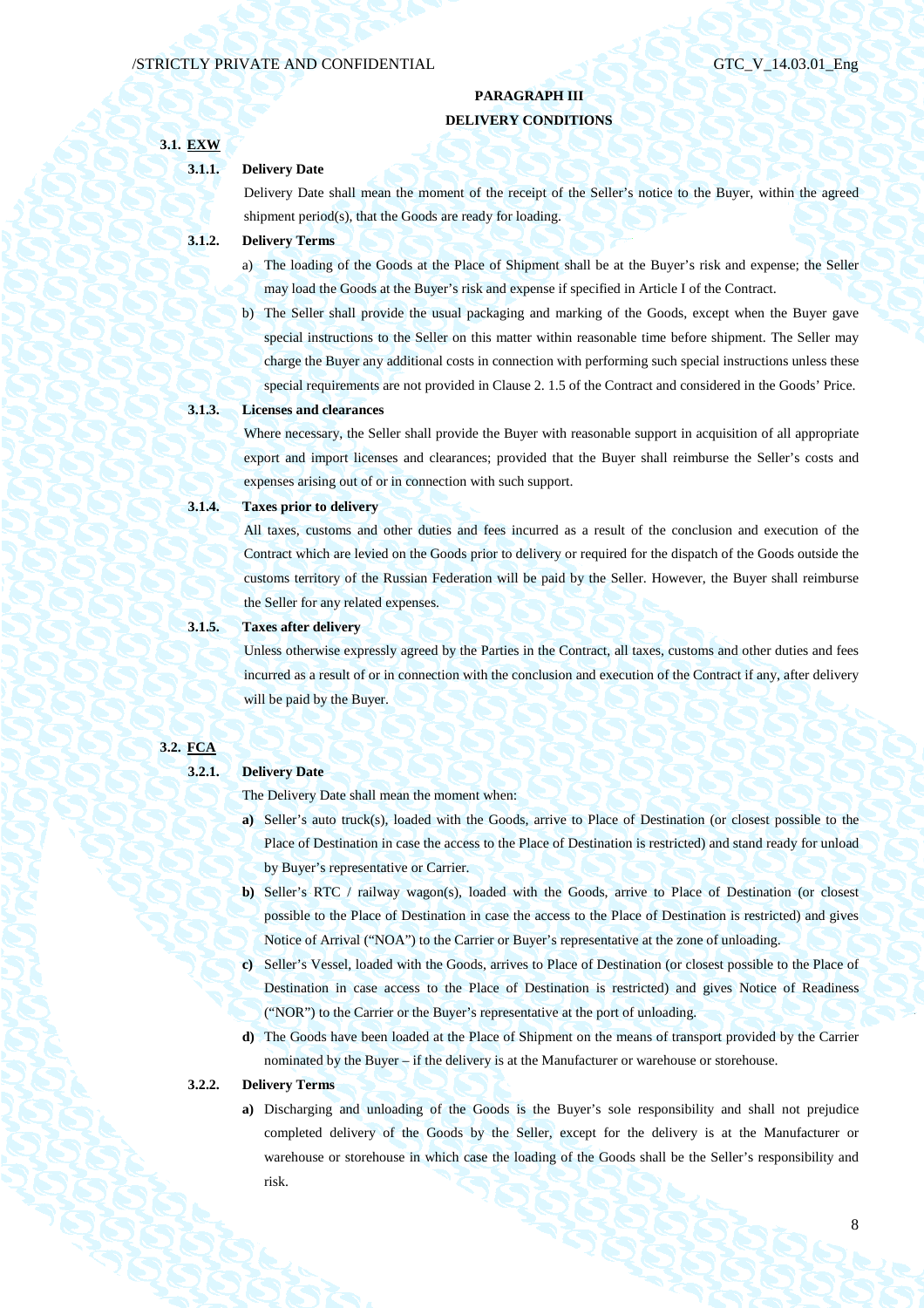**b)** The Buyer provides the Seller with full and timely information about the Place of Destination and the Carrier, including any special location access instructions and all contact information of the Carrier. The named information is to be provided to the Seller via facsimile or by other means agreed upon by the Parties, at least 5 (five) Business Days prior to each scheduled date of shipment of the Goods by the Seller. Such information can be changed by the Buyer with written notification to the Seller and no later than 1 (one) Business Day before each scheduled shipment.

The information must include:

- i. The name of the Carrier (person or entity).
- ii. Documentation testifying Carrier's rights to accept and carry the Goods (should be presented by the Carrier at delivery).
- iii. The identity, location and address of Place of Destination, with instructions for access to the Place of Destination.
- iv. Any other information requested by the Seller.

Should the Buyer fail to timely submit the named information, the Seller is not required to initiate the shipping and delivery of the Goods, which will not constitute a waiver of the Buyer's breach of Contract. Any delays in delivery of the Goods which result from inaccuracies of provided information will be on the account of the Buyer and shall not be viewed as breach of Contract by the Seller.

- **c)** If applicable, the Nomination shall be made in accordance with the GTC.
- **d)** Immediately upon the receipt of Seller's Nomination, but not later than one day from the receipt of Seller's Nomination, the Buyer shall provide the Seller with full written instructions regarding the particulars for the Bills of Lading including consignee, contact details and address of the authorized person of the consignee, other information necessary for the delivery and reasonably required by the Seller, number of the copies, addresses, etc. and such other information which may be required by the Place of Shipment, Place of Destination and/or the Seller. The Seller shall have the right to issue its own instructions if the Buyer fails to provide such instructions and/or information required by this Clause. Any delays or time lost caused by any failure of the Buyer to comply with this Clause shall count as laytime or time on demurrage.
- **e)** The Parties shall obtain any licenses, permits and documents which are necessary for successful import and export clearance of the Goods.
- **f)** Export permits shall be timely obtained by the Seller.
- **g)** Import permits shall be timely obtained by the Buyer.
- **h)** All delays for the reason of absence of custom clearance shall be at the expense of the liable Party.

## **3.2.3. Taxes prior to delivery**

All taxes, customs and other duties and fees incurred as a result of the conclusion and execution of the Contract which are levied on the Goods prior to delivery or required for the dispatch of the Goods outside the customs territory of the Russian Federation will be paid by the Seller.

### **3.2.4. Taxes after delivery**

Unless otherwise expressly agreed by the Parties in the Contract, all taxes, customs and other duties and fees incurred as a result of or in connection with the conclusion and execution of the contract if any, after delivery will be paid by the Buyer.

### **3.3. FOB**

## **3.3.1. Delivery Date**

**a)** The Delivery Date shall mean the moment when the Goods have been loaded on board of the nominated Vessel by customary means of the loading port at the Place of Destination which date is set in the Bill of Lading.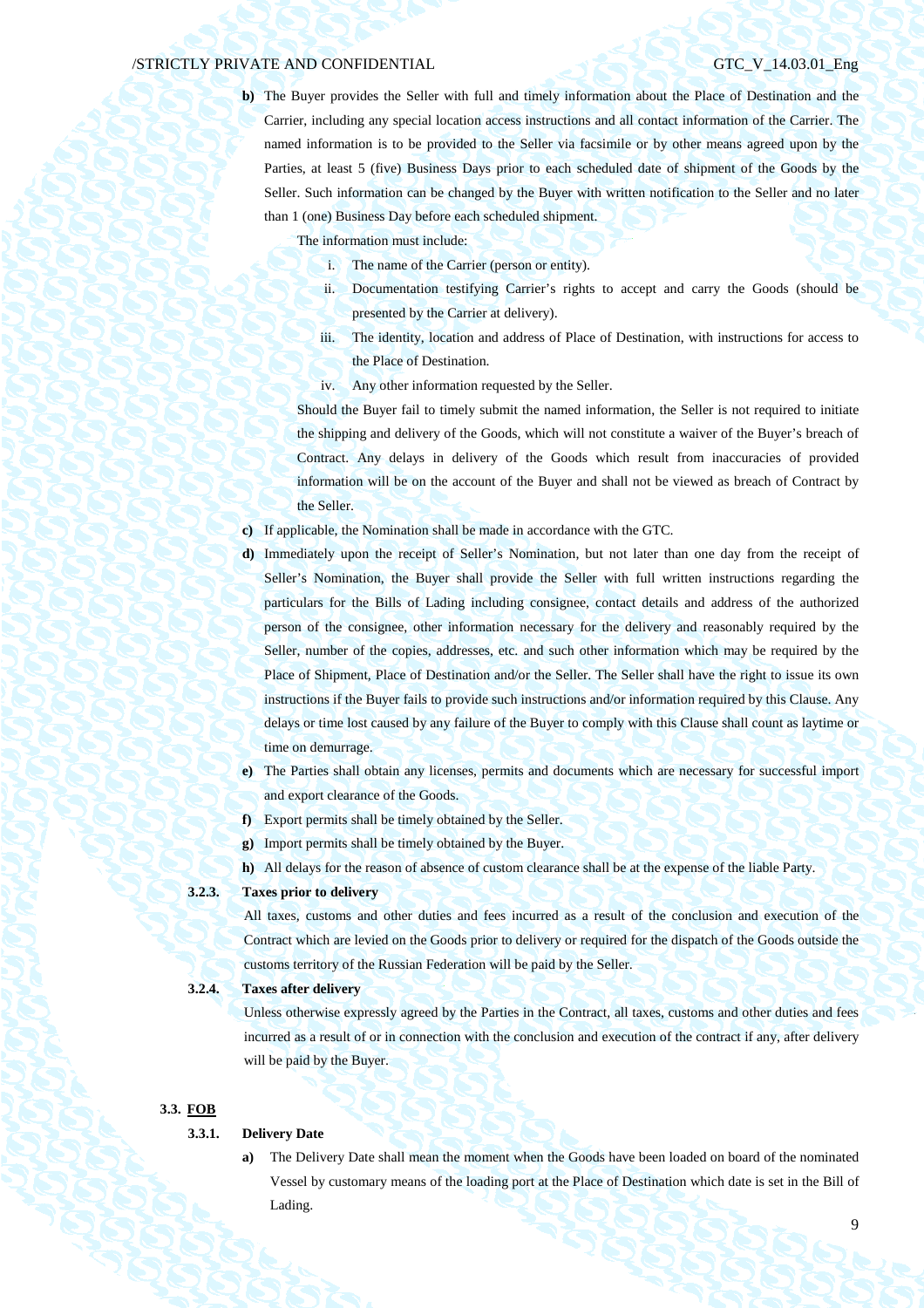**b**) For the liquid Goods the Delivery Date means the moment when the Goods passes the flange connection between the delivery hose and the permanent hose connection of the vessel at the Place of destination.

## **3.3.2. Delivery terms**

- **a)** Discharging and unloading the Goods is the Buyer's sole responsibility and shall not prejudice completed delivery of the Goods by the Seller.
- **b)** The time required by the Vessel to clean the tanks or otherwise prepare the Vessel for the loading of the Goods or start the voyage shall not be included in the laytime.
- **c)** The Buyer provides the Seller with full and timely information about the Vessel and the Place of Destination, including but not limited to the required documents, the mode of operation. The named information is to be provided to the Seller via facsimile or by other means agreed upon by the Parties, at least 5 (five) Business Days prior to each scheduled date of shipment of the Goods by the Seller.

The information must include:

- i. The name of the Place of Destination (loading port).
- ii. The identity of the expected arrival terminal(s) at loading port.
- iii. The name of the Vessel and Vessel's Master contact information.
- iv. Any other information requested by the Seller.
- **d)** Should the Buyer fail to timely submit the named information, the Seller is not required to initiate the shipping and delivery of the Goods, which will not constitute a waiver of the Buyer's breach of Contract. Any delays in delivery of the Goods which result from inaccuracies of provided information will be on the account of the Buyer and shall not be viewed as breach of the Contract by the Seller.

**e)** The Nomination, if applicable, shall be made in accordance with the GTC.

The information on the Vessel to be submitted by the Buyer shall include:

- i. name of vessel, date built, flag;
- ii. position at 10:00 gmt on the date of nomination and ETA loadport;
- iii. deadweight;
- iv. draft;
- v. length and width;
- vi. ballast type;
- vii. type of hull;
- viii. cp speed;
- ix. three previous cargoes;
- x. demurrage rate;
- xi. vessel's approvals;
- xii. ship's agents loadport;
- xiii. details of any other cargo on board and conditions of segregation

The substitution of the nominated Vessel shall be subject to acceptance by the Seller and loading terminal.

## **3.3.3. Notice of Readiness (NOR)**

- **a)** The Buyer shall arrange for the Master of the Vessel loading under the contract to advise telegraphically to Seller's local representative about the following notices within the limits specified:
	- i. At least 72 (seventy-two) hours before arrival to advise ETA.
	- ii. At least 48 (forty-eight) hours before arrival to confirm or amend ETA.
	- iii. At least 24 (twenty-four) hours before arrival to confirm or amend ETA.
	- iv. On arrival to advise the exact time of arrival.
- **b)** Upon arrival of the Vessel at the customary anchorage for the Place of Destination, the Master of the Vessel or his local representative shall give Seller's local representative a written NOR evidencing the Vessel's readiness to load the Goods. Such NOR shall not be given until the Vessel has clean tanks ready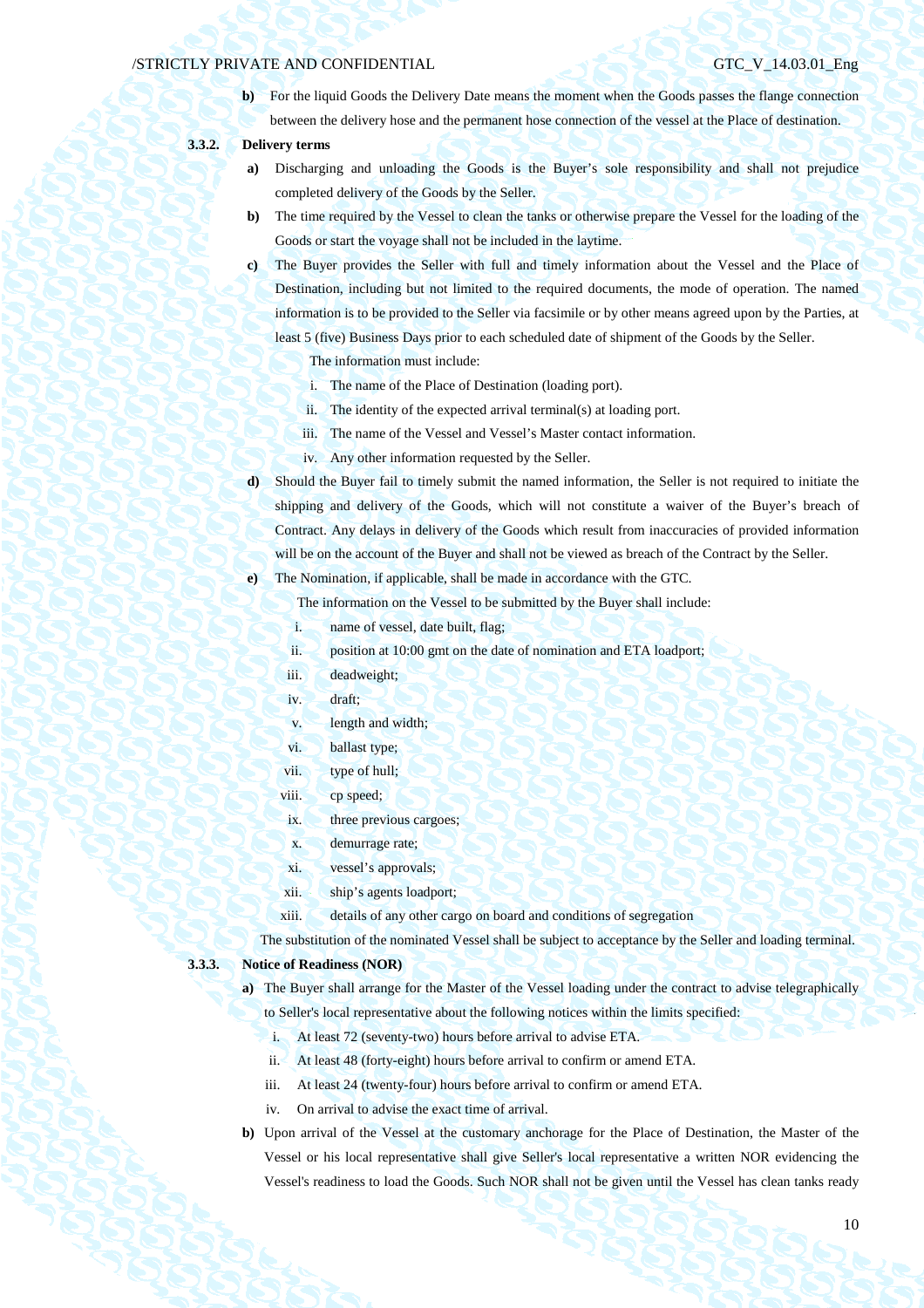for loading and has received all clearances required by Customs and/or other local government authorities.

- **c)** The Buyer shall ensure that the Vessel and its Master shall comply with the rules and regulations at Place of Destination. All damage which may occur to the Vessel, port infrastructure, surroundings and people for the reason of such non-compliance shall be on account of the Buyer alone.
- **d)** If the Vessel tenders NOR at the Place of Destination before the first day of the loading date-range allocated to that Vessel, it can be given a loading berth as soon as possible but without commitment or obligation by the Seller to load immediately and laytime shall begin on commencement of loading or at 06:00 hours a.m. local time on the first day of the loading date-range, whichever occurs first.
- **e)** If the Vessel tenders NOR after the loading date-range as well as if the Vessel is not ready (not suitable) for loading of the Goods, the Seller shall not be obligated to deliver the Goods which should have been loaded on such Vessel unless the Seller specifically agrees to do so, in which case laytime shall begin when vessel is all fast at berth.
- **f)** In case the Vessel has not arrived at the port within the agreed delivery range, as well as if the Vessel is not ready (not suitable) for loading of the goods but the Seller agrees to deliver the Goods, laytime shall commence when vessel is all fast at berth.
- **g)** If the Buyer fails to submit notifications and NOR when due, the Seller shall not be responsible for any eventual demurrage at loading port.
- **h)** The Parties shall obtain any licenses, permits and documents which are necessary for successful import and export clearance of the Goods.
- **i)** Export permits shall be timely obtained by the Seller.
- **j)** Import permits shall be timely obtained by the Buyer.
- **k)** All delays for the reason of absence of custom clearance shall be at the expense of the liable Party.

## **3.3.4. Demurrage**

- **a)** The Seller shall indemnify the Buyer for all costs for Demurrage. In order to be indemnified, such demurrage must result from delay in loading of the Goods by the Seller's fault beyond allowed laytime.
- **b)** The Seller shall pay demurrage for time used for loading in excess of laytime allowed. Seller's liability for demurrage under the contract shall not exceed the actual demurrage which the Buyer is held liable for under the terms of the charter party, as evidenced by the Buyer's documentation to Seller's reasonable satisfaction.
- **c)** The Seller shall not be liable for demurrage for any delay due to fault or failure of the Vessel or its Master or crew, or if loading is suspended for Vessel's own purposes, in which case the the Buyer shall pay all expenses incurred by the Seller as a result thereof.
- **d)** The demurrage rates referred to above shall be reduced by 50% (fifty percent) where demurrage is caused by events such as accidents occurring to equipment affecting the loading at the loading port or fire in or near the loading facilities.
- **e)** The Seller shall be unloaded and released from all liability for payment of demurrage if claims for demurrage have not been presented to the Seller in writing with complete supporting documentation within 60 (sixty) days from the date of the Bill of Lading under which the claim for demurrage arises.

## **3.3.5. Taxes prior to delivery.**

All taxes, customs and other duties and fees incurred as a result of the conclusion and execution of the Contract which are levied on the Goods prior to delivery or required for the dispatch of the Goods outside the customs territory of the Russian Federation will be paid by the Seller.

## **3.3.6. Taxes after delivery.**

Unless otherwise expressly agreed by the Parties in the Contract, all taxes, customs and other duties and fees incurred as a result of or in connection with the conclusion and execution of the contract if any, after delivery will be paid by the Buyer.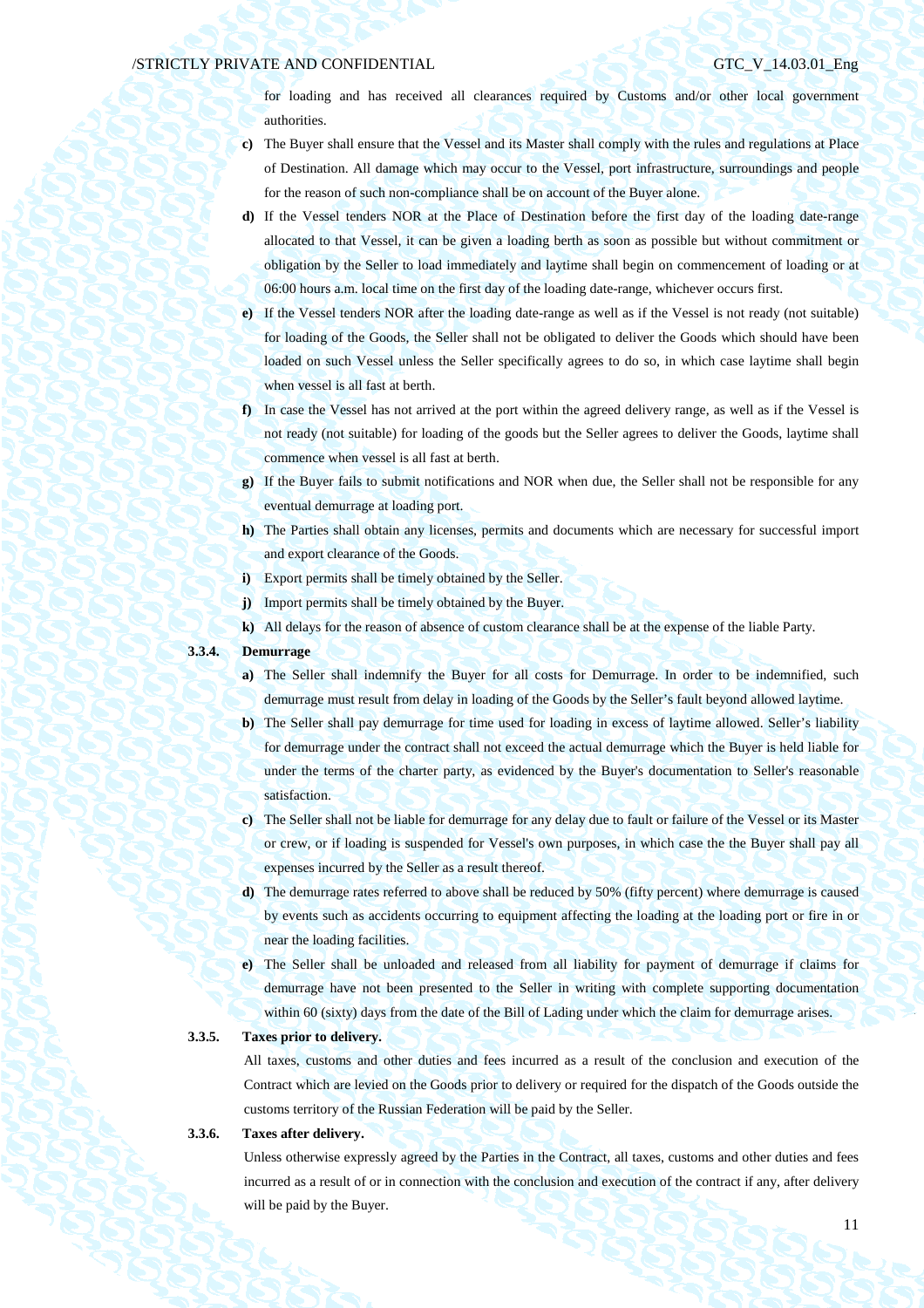## **3.3.7. Deadfreight.**

Only deadfreight through the Seller's fault will be compensated by the Seller. If the Buyer requires the Seller to compensate for the deadfreight it shall provide the Seller with a relevant claim accompanied by all documents substantiating the Buyer's costs and expenses. Only reasonable deadfreight will be compensated.

**3.4. CFR** 

### **3.4.1. Delivery Date**

- **a)** The Delivery Date shall mean the moment when the Goods have been loaded on board of the nominated Vessel by customary means of the loading port at the Place of Destination which date is set in the Bill of Lading.
- **b)** For the liquid Goods the Delivery Date means the moment when the Goods passes the flange connection between the delivery hose and the permanent hose connection of the vessel at the Place of destination.
- **c)** Discharging and unloading the Goods is the Buyer's sole responsibility and shall not prejudice completed delivery of the Goods by the Seller.

## **3.4.2. Delivery terms**

**a)** The Buyer provides the Seller with full and timely information about the unloading port. The named information along with the Buyer's documentary instructions is to be provided to the Seller via facsimile or by other means agreed upon by the Parties, at least 5 (five) Business Days prior to each scheduled date of shipment of the Goods by the Seller.

The information must include:

- i. The name of the unloading port.
- ii. All instructions regarding customary documentation which may be required at the unloading port.
- iii. The identity of the terminal(s) at unloading port with instruction to enable the Vessel to prepare and submit necessary information to the customs or border authorities.
- iv. Any other information requested by the Seller.

Should the Buyer fail to timely submit the named information, the Seller is not required to initiate the shipping and delivery of the Goods, which will not constitute a waiver of the Buyer's breach of Contract. Any delays in delivery of the Goods which result from inaccuracies of provided information will be on the account of the Buyer and shall not be viewed as breach of Contract by the Seller.

- **b)** If applicable, the Nomination shall be made in accordance with the GTC.
- **c)** Where the Seller expressly or impliedly provides the Buyer with a date or a range of dates within which a nominated Vessel shall arrive at the unloading port these shall be indicative only, made by the Seller as an honest assessment without guarantee. The Seller shall not assume any responsibility for the delivery of the Goods at the unloading port in indicated period.
- **d)** Immediately upon the receipt of Seller's Nomination, but not later than one day from the receipt of Seller's Nomination, the Buyer shall provide the Seller with full written instructions regarding the particulars for the Bills of Lading including consignee, contact details and address of the authorized person of the consignee, other information necessary for the delivery and reasonably required by the Seller, number of the copies, addresses, etc. and such other information which may be required by the Place of Shipment, Place of Destination and/or the Seller. The Seller shall have the right to issue its own instructions if the Buyer fails to provide such instructions and/or information required by this Clause. Any delays or time lost caused by any failure of the Buyer to comply with this Clause shall count as laytime or time on demurrage.

### **3.4.3. Charterparty Conditions**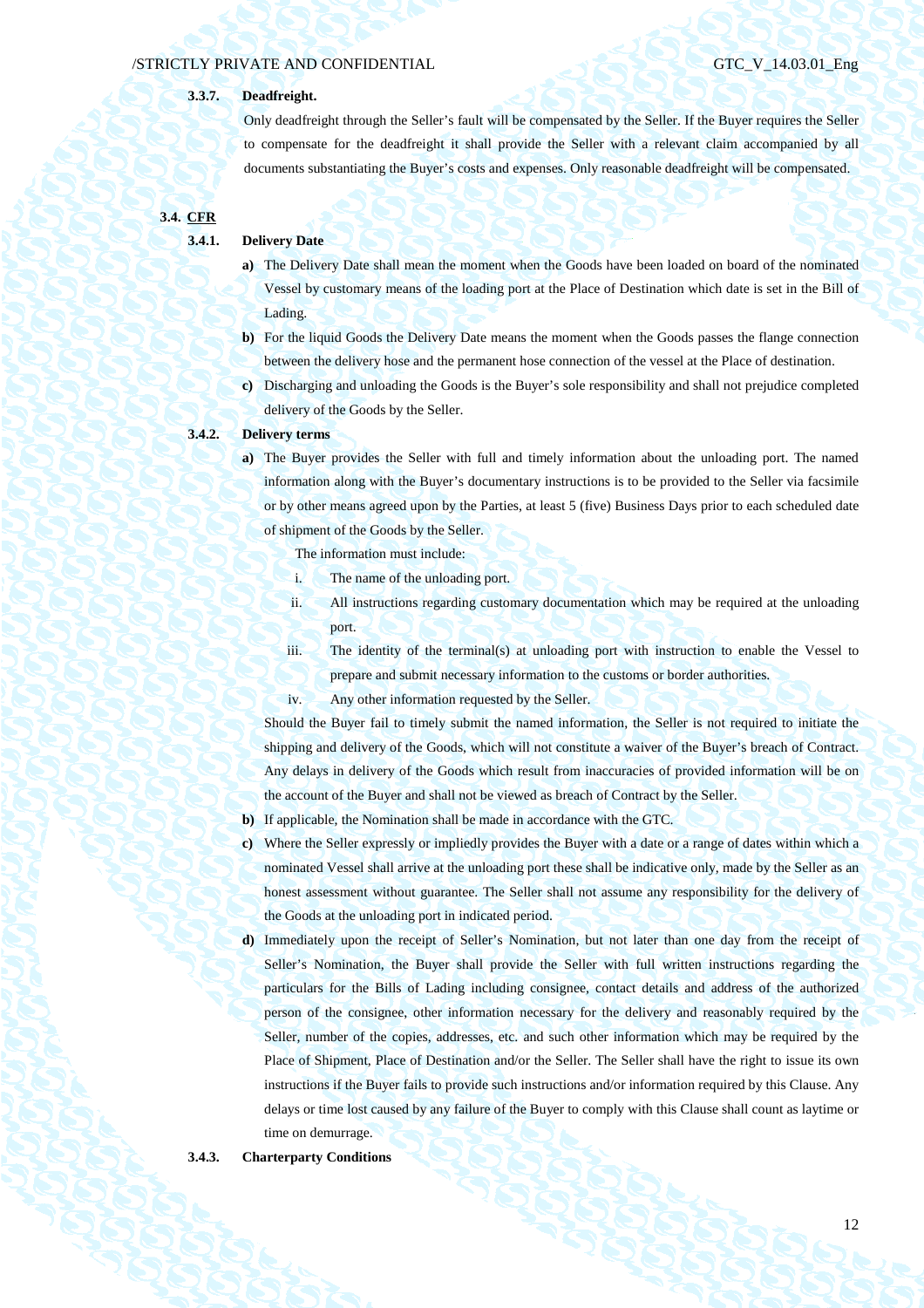The Seller may arrange shipment under the Bills of Lading which incorporate charterparty conditions normally in use for Vessels. Without prejudice to the generality of the foregoing, such conditions shall be deemed to include:

- **i.** the provision that the Goods shall be unloaded from the Vessel at the Buyer's expense; and
- **ii.** the provision that where, at any time after loading, but before the commencement of unloading:
	- importation of the Goods at the Place of Destination is prohibited under the laws of the country in which such the Goods were produced, or by regulations, rules, directives or guidelines applied by the government of that country or any relevant agency thereof; and/or
	- the country, state, territory or region at which the Place of Destination becomes an embargoed country,

the Goods shall be unloaded at an alternative safe port nominated by the Buyer that is not subject to any such prohibition and that is acceptable to the Seller (which acceptance shall not be unreasonably withheld).

In such circumstances, such alternative port of unloading shall be deemed to be the unloading port stipulated under the contract for the shipment in question and all extra expenses (if any) involved in the Vessel's reaching such alternative Place of Destination and/or in the unloading of the shipment thereat shall be for the Buyer's account.

## **3.4.4. Licenses and clearances.**

- (i) The Parties shall obtain any licenses, permits and documents which are necessary for successful import and export clearance of the Goods.
- (ii) Export permits shall be timely obtained by the Seller.
- (iii) Import permits shall be timely obtained by the Buyer.
- (iv) All delays for the reason of absence of custom clearance shall be at the expense of the liable Party.

## **3.4.5. Taxes prior to delivery.**

All taxes, customs and other duties and fees incurred as a result of the conclusion and execution of the Contract which are levied on the Goods prior to delivery or required for the dispatch of the Goods outside the customs territory of the Russian Federation will be paid by the Seller.

### **3.4.6. Taxes after delivery.**

Unless otherwise expressly agreed by the Parties in the Contract, all taxes, customs and other duties and fees incurred as a result of or in connection with the conclusion and execution of the contract if any, after delivery will be paid by the Buyer.

### **3.4.7. Customs formalities**

If Goods are exported from the customs territory of the Russian Federation, the Buyer shall ensure the departure of Goods from the territory of the Russian Federation within 180 (one hundred and eighty) calendar days from the date when the customs procedures for export are completed on the territory of the Russian Federation (date of the stamp "Clearance allowed" in CCD).

For the delivery by sea the Buyer shall provide the Seller by e-mail or fax with the certified copies of the following documents with legible notes not later than 14 (fourteen) calendar days from the date of issue of bill in port on the territory of the Russian Federation:

- loading order (for Goods) indicating the port of discharge (POD) with stamp "loading is allowed" in CCD made by Russian Federation frontier customs authority,

- bill of lading indicating in column "POD" the place outside the customs territory of the Russian Federation. In case the Buyer fails to fulfill the obligations under this Clause the Buyer shall pay the Seller liquidated damages amounting to 22,5% of Goods' value, export of which is documentary unsupported in accordance with this Clause.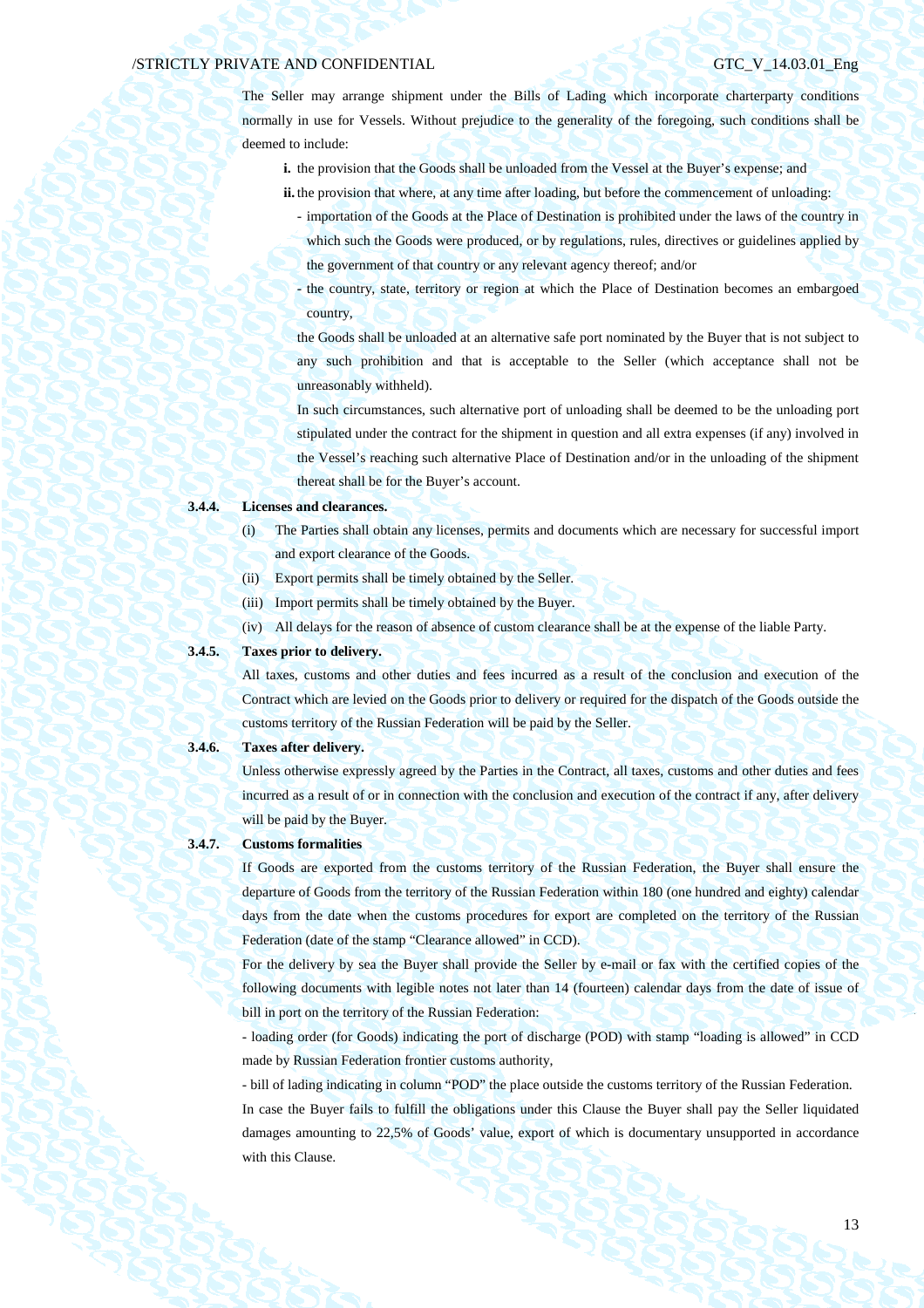The Parties expressly agreed that the above liquidated damages are the genuine pre-estimate of the Seller's losses in the event the railway bills are not provided to the Seller within specified period.

**3.5. CIF** 

## **3.5.1. Delivery Date**

The Delivery Date shall mean the moment when the Goods have been loaded on board of the nominated Vessel by customary means of the loading port at the Place of Shipment which date is set in the Bill of Lading.

For the liquid Goods the Delivery Date means the moment when the Goods passes the flange connection between the delivery hose and the permanent hose connection of the vessel at the Place of Shipment.

## **3.5.2. Delivery terms**

- a) Indicative dates of arrival. Where the Seller expressly or impliedly provides the Buyer with a date or a range of dates within which a nominated Vessel shall arrive at the Place of Destination these shall be indicative only, made by the Seller as an honest assessment without guarantee. The Seller shall not assume any responsibility for the arrival of the Goods at the Place of Destination.
- b) If applicable, the Nomination shall be made in accordance with the GTC.
- c) Where the Seller expressly or impliedly provides the Buyer with a date or a range of dates within which a nominated Vessel shall arrive at the unloading port these shall be indicative only, made by the Seller as an honest assessment without guarantee. The Seller shall not assume any responsibility for the delivery of the Goods at the unloading port in indicated period.
- d) Immediately upon, but not later than one day from the receipt of the Seller's Nomination, the Buyer shall provide the Seller with the following information:
	- full written instructions regarding the particulars for the Bills of Lading (consignee, contact details and address of the authorized person);
		- other information necessary for the delivery and reasonably required by the Seller (number of the copies, addresses, etc.);
	- other information which may be required or by the Place of Shipment, Place of Destination and/or the Seller.
- e) The Seller shall have the right to issue its own instructions if the Buyer fails to provide such instructions and/or information required by this Clause. Any delays or time lost caused by any failure of the Buyer to comply with this Clause shall count as laytime or time on demurrage.

**3.5.3. Charterparty Conditions** 

The Seller may arrange shipment under the Bills of Lading which incorporate charterparty conditions normally in use for Vessels. Without prejudice to the generality of the foregoing, such conditions shall be deemed to include:

**i.** the provision that the Goods shall be unloaded from the Vessel at the Buyer's expense unless the Seller informed the Buyer reasonably in advance that the Seller bears the unloading costs; and

**ii.** the provision that where, at any time after loading, but before the commencement of unloading:

- importation of the Goods at the Place of Destination is prohibited under the laws of the country in which such the Goods were produced, or by regulations, rules, directives or guidelines applied by the government of that country or any relevant agency thereof; and/or
- the country, state, territory or region at which the Place of Destination becomes an embargoed country,

the Goods shall be unloaded at an alternative safe port nominated by the Buyer that is not subject to any such prohibition and that is acceptable to the Seller (which acceptance shall not be unreasonably withheld).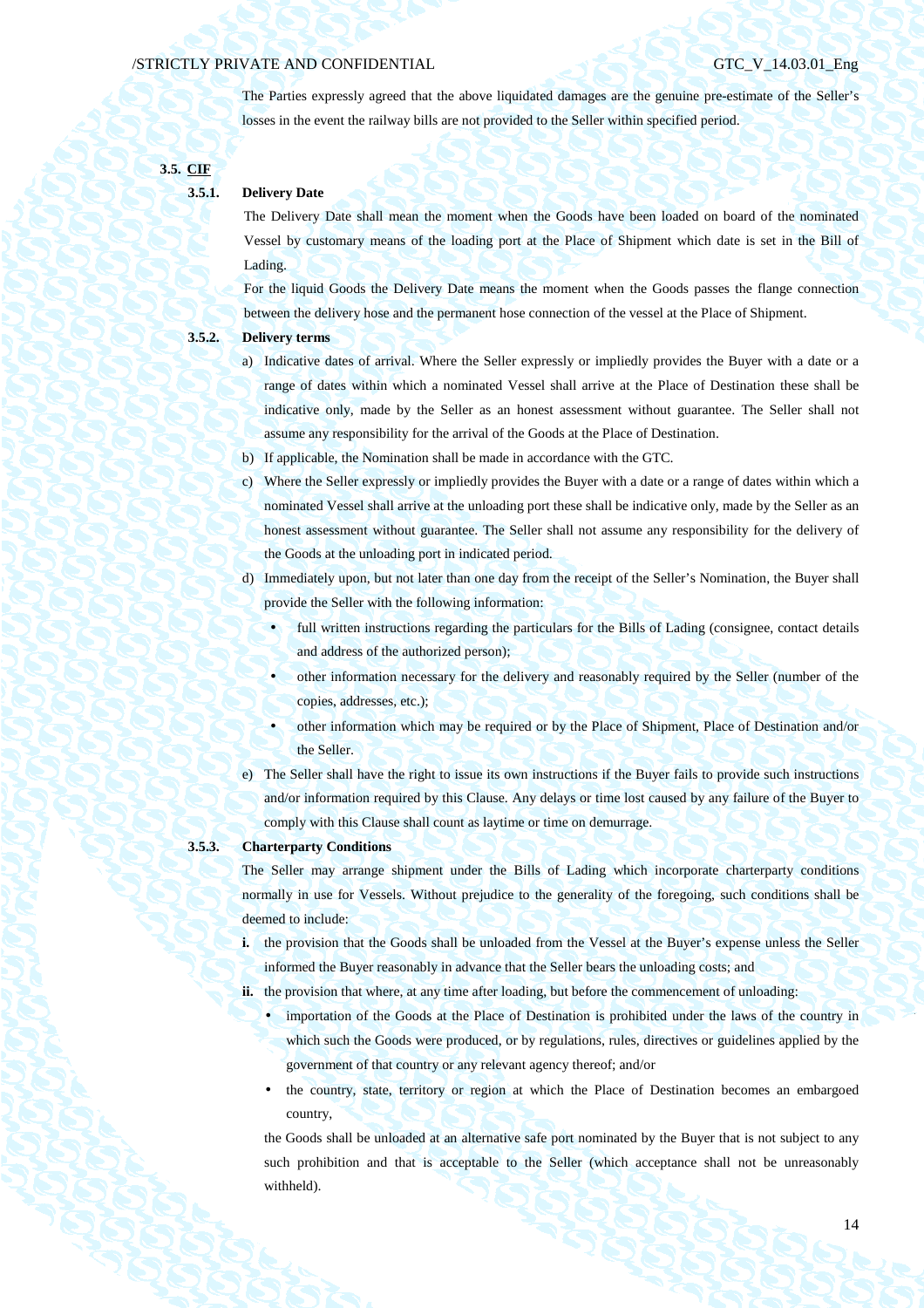In such circumstances, such alternative port of unloading shall be deemed to be the unloading port stipulated under the contract for the shipment in question and all extra expenses (if any) involved in the Vessel's reaching such alternative Place of Destination and/or in the unloading of the shipment thereat shall be for the Buyer's account.

### **3.5.4. Licenses and clearances**

Where necessary, the Seller shall provide the Buyer with reasonable support in acquisition of all appropriate licenses and clearances for the unloading of the Goods; provided that the Buyer shall reimburse the Seller's costs and expenses arising out of or in connection with such support.

## **3.5.5. Taxes prior to delivery**

All taxes, customs and other duties and fees incurred as a result of the conclusion and execution of the Contract which are levied on the Goods prior to delivery or required for the dispatch of the Goods outside the customs territory of the Russian Federation will be paid by the Seller.

## **3.5.6. Taxes after delivery**

Unless otherwise expressly agreed by the Parties in the Contract, all taxes, customs and other duties and fees incurred as a result of or in connection with the conclusion and execution of the contract if any, after delivery will be paid by the Buyer.

## **3.6. CPT**

### **3.6.1. Delivery Date**

The Delivery Date shall mean the day when the Goods are loaded

- **i.** in Seller's auto truck(s) to be shipped to the Place of Destination named by the Buyer which day is stated in the stamp on the CMR at the Place of Shipment;
- **ii.** in RTC / railway wagon(s) to be shipped to the Place of Destination named by the Buyer which day is stated in the stamp on the Railway Bill at the Place of Shipment (dispatched railway station);
- **iii.** in Vessel(s) to be shipped to the Place of Destination named by the Buyer which day is stated in the stamp on the Bill of Lading at the Place of Shipment.

### **3.6.2. Delivery terms**

- a) Discharging and unloading the Goods at the Place of Destination is the Buyer's sole responsibility and shall not prejudice completed delivery of the Goods by the Seller.
- b) The Buyer provides the Seller with full and timely information about the Place of Destination, including any special location access instructions. The named information is to be provided to the Seller via facsimile or by other means agreed upon by the Parties, at least 5 (five) Business Days prior to each scheduled date of shipment of the Goods by the Seller.

The information must include:

- **i.** The identity, location and full address of the Place of Destination, with instructions for access to the Place of Destination.
- **ii.** All instructions regarding customary documentation which may be required at the Place of Destination (if any).
- iii. Any other information requested by the Seller.

Should the Buyer fail to timely submit the named information, the Seller is not required to initiate the shipping and delivery of the Goods, which will not constitute a waiver of the Buyer's breach of Contract. Any delays in delivery of the Goods which result from inaccuracies of provided information will be on the account of the Buyer and shall not be viewed as breach of Contract by the Seller.

## **3.6.3. Nomination**

If applicable, the Nomination shall be made in accordance with the GTC.

**3.6.4. Licenses and clearances**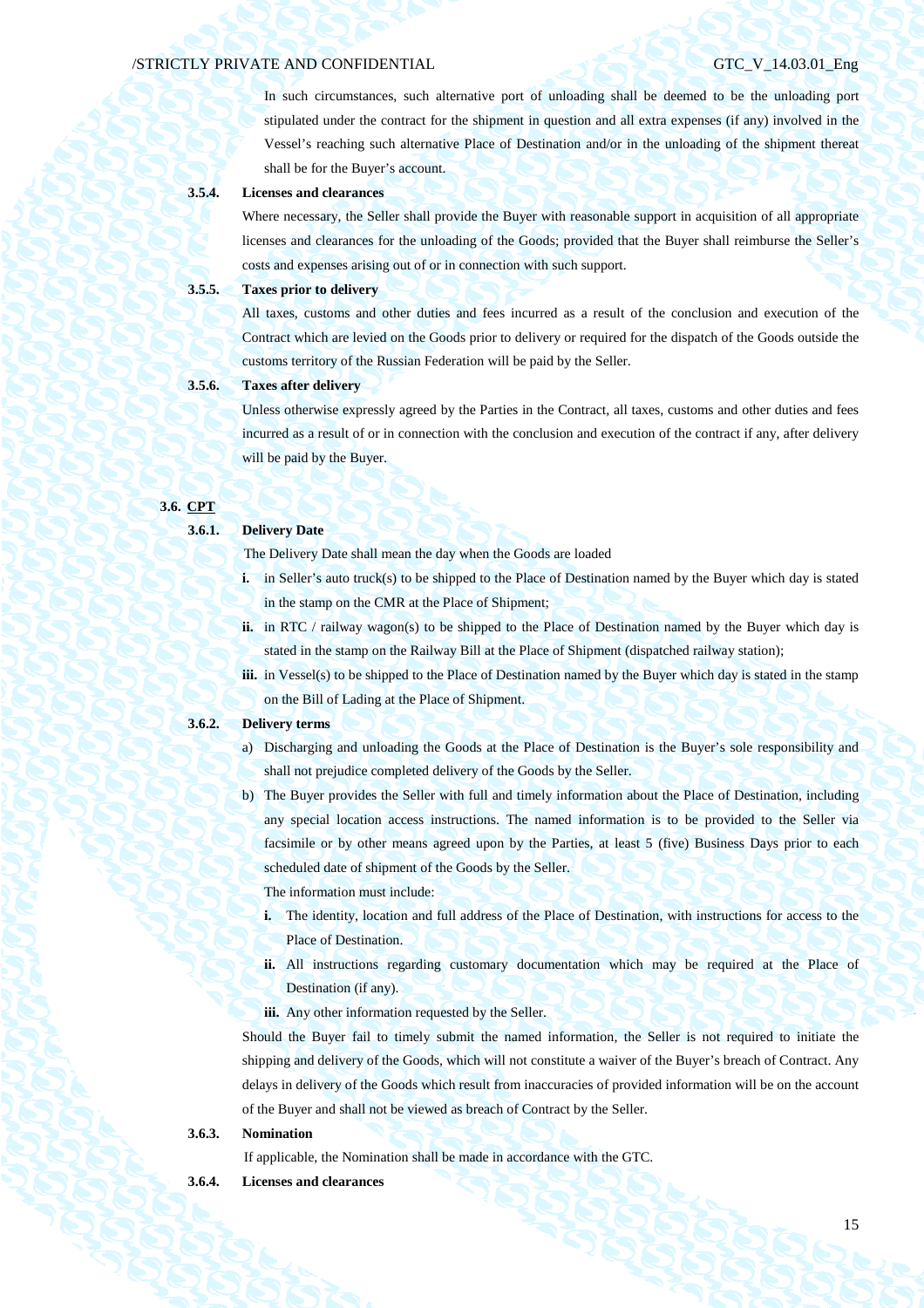- (i) The Parties shall obtain any licenses, permits and documents which are necessary for successful import and export clearance of the Goods.
- (ii) Export permits shall be timely obtained by the Seller.
- (iii) Import permits shall be timely obtained by the Buyer.
- (iv) All delays for the reason of absence of custom clearance shall be at the expense of the liable Party.

## **3.6.5. Taxes prior to delivery**

All taxes, customs and other duties and fees incurred as a result of the conclusion and execution of the Contract which are levied on the Goods prior to delivery or required for the dispatch of the Goods outside the customs territory of the Russian Federation will be paid by the Seller.

## **3.6.6. Taxes after delivery**

Unless otherwise expressly agreed by the Parties in the Contract, all taxes, customs and other duties and fees incurred as a result of or in connection with the conclusion and execution of the contract if any, after delivery will be paid by the Buyer.

### **3.6.7. Customs formalities**

If Goods are exported from the customs territory of the Russian Federation, the Buyer shall ensure the departure of Goods from the territory of the Russian Federation within 180 (one hundred and eighty) calendar days from the date when the customs procedures for export are completed on the territory of the Russian Federation (date of the stamp "Clearance allowed" in CCD).

For the delivery by sea the Buyer shall provide the Seller by e-mail or fax with the certified copies of the following documents with legible notes not later than 14 (fourteen) calendar days from the date of issue of bill in port on the territory of the Russian Federation:

- loading order (for Goods) indicating the port of discharge (POD) with stamp "loading is allowed" in CCD made by Russian Federation frontier customs authority,

- bill of lading indicating in column "POD" the place outside the customs territory of the Russian Federation. For the delivery by road transport and/or for the delivery by railroad within 7 (seven) days upon request of the Seller the Buyer shall provide the copies of railway bills with legible notes made by the destination railway station and/or CMR with legible notes of border crossing».

In case the Buyer fails to fulfill the obligations under this Clause the Buyer shall pay the Seller liquidated damages amounting to 22,5% of Goods' value, export of which is documentary unsupported in accordance with this Clause.

The Parties expressly agreed that the above liquidated damages are the genuine pre-estimate of the Seller's losses in the event the railway bills are not provided to the Seller within specified period.

## **3.7. DAP**

## **3.7.1. Delivery Date**

- a) Delivery Date shall mean the moment of the Goods arrival at the Place of Destination ready for unloading.
- b) The time of the Goods arrival shall be indicated in the Transport Documents. In the event that Transport Documents do not specify the exact time of the Goods arrival, it is presumed that the Goods are arrived for unload:
	- **i.** for the delivery by sea as of the moment NOR is tendered to the Buyer by the vessel's master upon arrival to unloading port;
	- **ii.** for the delivery by railroad as of the scheduled time of arrival for a relevant train (unless the moment is specified in the Seller's/Carrier's notice to the Buyer); and
	- **iii.** for the delivery by road transport as of the moment of the Goods arrival specified in the Seller's/Carrier's notice to the Buyer.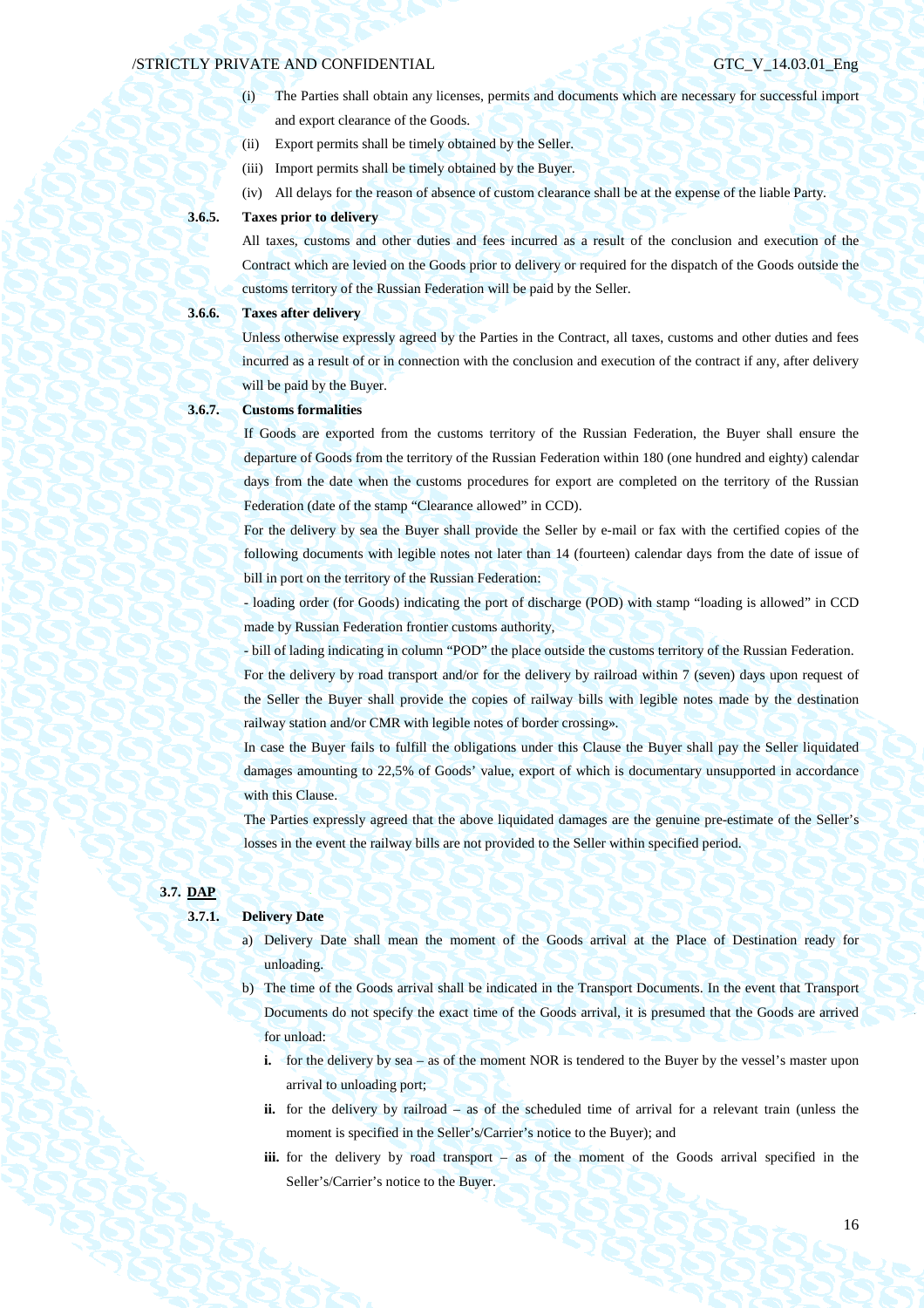c) The Buyer may argue the actual time of the Goods arrival within 2 (two) days following a respective delivery, otherwise it is considered that the Buyer has no objections as regards the arrival time.

## **3.7.2. Delivery Terms**

The unload of the Goods at the Place of Destination shall be at the Buyer's risk and expense. If the unload is included in the price of transportation under the agreement with the Carrier, the Seller may nevertheless invoice the Buyer relevant unload expenses, unless such expenses are attributed to the Seller in above.

## **3.7.3. Licenses and clearances**

Where necessary, the Seller and the Buyer shall provide each other with reasonable support in acquisition of all appropriate export and import licenses and clearances; provided that the other party shall reimburse for the costs and expenses arising out of or in connection with such support.

## **3.7.4. Import Taxes and customs formalities**

All taxes, customs and other duties and fees incurred as a result of the conclusion and execution of the Contract which are levied on the Goods in the country of delivery, as well as any other customs formalities in the country of delivery, will be paid and/or performed by the Buyer. If the Buyer fails to pay or perform the above when due, the risk shall pass to the Buyer before the Delivery Date. If the Buyer delays the fulfillment of its obligations under this Clause for more than 2 (two) days, the Seller is entitled, but not obliged: (i) to make any relevant payments and formalities on its own; or (ii) if the Goods are not released in the country of delivery, to place the Goods at a customs warehouse (in this case the moment of placing the Goods shall be the Delivery Date, any further costs will be at the Buyer's expense). The above Seller's rights shall be without prejudice to the Seller's other rights under the Contract or the applicable Law. In addition, the Buyer shall indemnify the Seller for all costs, losses and damages, including, but not limited to, demurrage and/or detention incurred by the Seller as a result of the Buyer's failure to perform or duly perform obligations under this Clause.

### **3.8. DDP**

### **3.8.1. Delivery Date**

- a) Delivery Date shall mean the moment of the Goods arrival at the Place of Destination ready for unload.
- b) The time of the Goods arrival shall be indicated in the Transport Documents. In the event that Transport Documents do not specify the exact time of the Goods arrival, it is presumed that the Goods are arrived for unload:
	- i. for the delivery by sea as of the moment NOR is sent to the Buyer;
	- ii. for the delivery by railroad as of the scheduled tile of arrival for a relevant train (unless the moment is specified in the Seller's/Carrier's notice to the Buyer); and
	- iii. for the delivery by road transport as of the moment of the Goods arrival specified in the Seller's/Carrier's notice to the Buyer.

The Buyer may argue the actual time of the Goods arrival within 2 (two) days following a respective delivery, otherwise it is considered that the Buyer has no objections as regards the arrival time.

### **3.8.2. Delivery Terms**

- a) The unload of the Goods at the Place of Destination shall be at the Buyer's risk and expense, unless the expense are attributed to the Seller in Article I of the Contract.
- b) If any of licenses, clearances, other customs formalities or Taxes in the country of import could be performed, arranged or paid only by the Buyer or at the Buyer's side, the Buyer shall (i) inform the Seller thereof as a part of shipping information to be submitted to the Seller according to the GTC and (ii) perform, arrange and pay the same in due time. The Seller shall compensate the Buyer for documented direct expenses in relation thereto, provided that the Buyer furnishes the Seller with primary accounting documents substantiating the Buyer's costs such as acts, invoices, reports, etc. If the Buyer fails to perform or duly perform the obligation under this Clause, any adverse consequences to

17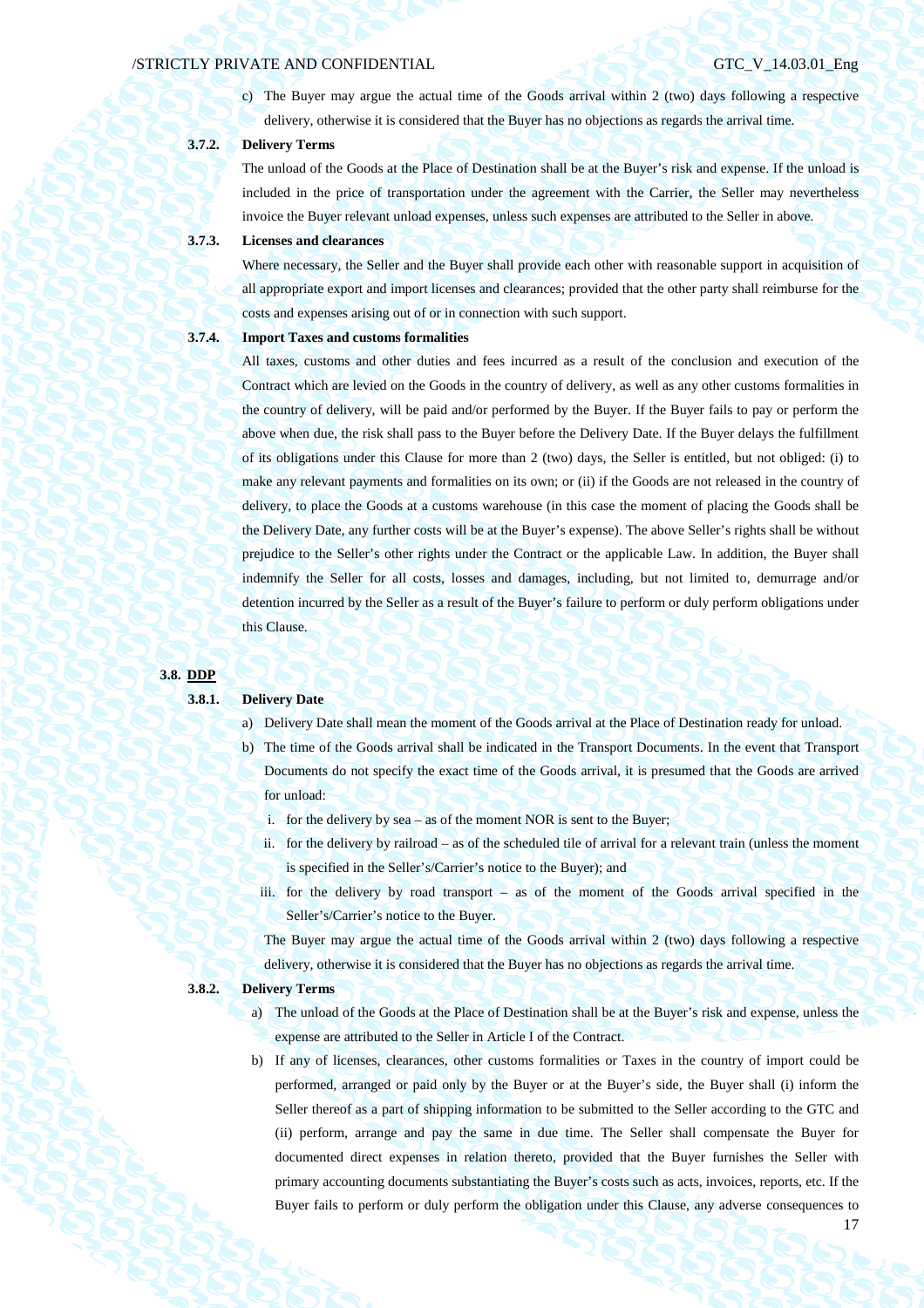the Seller, Carrier and/or the Goods, including (i) delayed delivery and (ii) related penalties, fines, Taxes, costs, expenses will be at the Buyer's cost and risk. The Buyer shall indemnify the Seller for all costs, losses and damages, including, but not limited to, demurrage and/or detention incurred by the Seller as a result thereof.

- **3.8.3. VAT** 
	- a) Prior to concluding a Contract in case if the Buyer is a company registered in the EU, the Buyer should provide the Seller with its VAT Identification Number.
	- b) In case if:
		- (i) the Buyer is a company Registered in EU;
		- (ii) the Buyer wants to receive a VAT-exempt invoice;
		- (iii) the Buyer purchases the Goods from the Seller on the DDP basis at the Place of Destination in a certain country, picks up the Goods itself and moves the Goods out of this certain country;

the Buyer shall within two weeks from the Delivery Date provide the Seller with copies of the Transport Documents, confirming that the Goods have been moved out of the country where they have been purchased.

If the abovementioned Transport Documents (specified in Clause 2.2.2 ) have not been provided on time, the Seller has the right to issue a credit note to the original VAT-exempt invoice and issue a new invoice, increased by the amount of VAT that has to be paid by the Buyer within 7 (seven) days after the date invoice issued.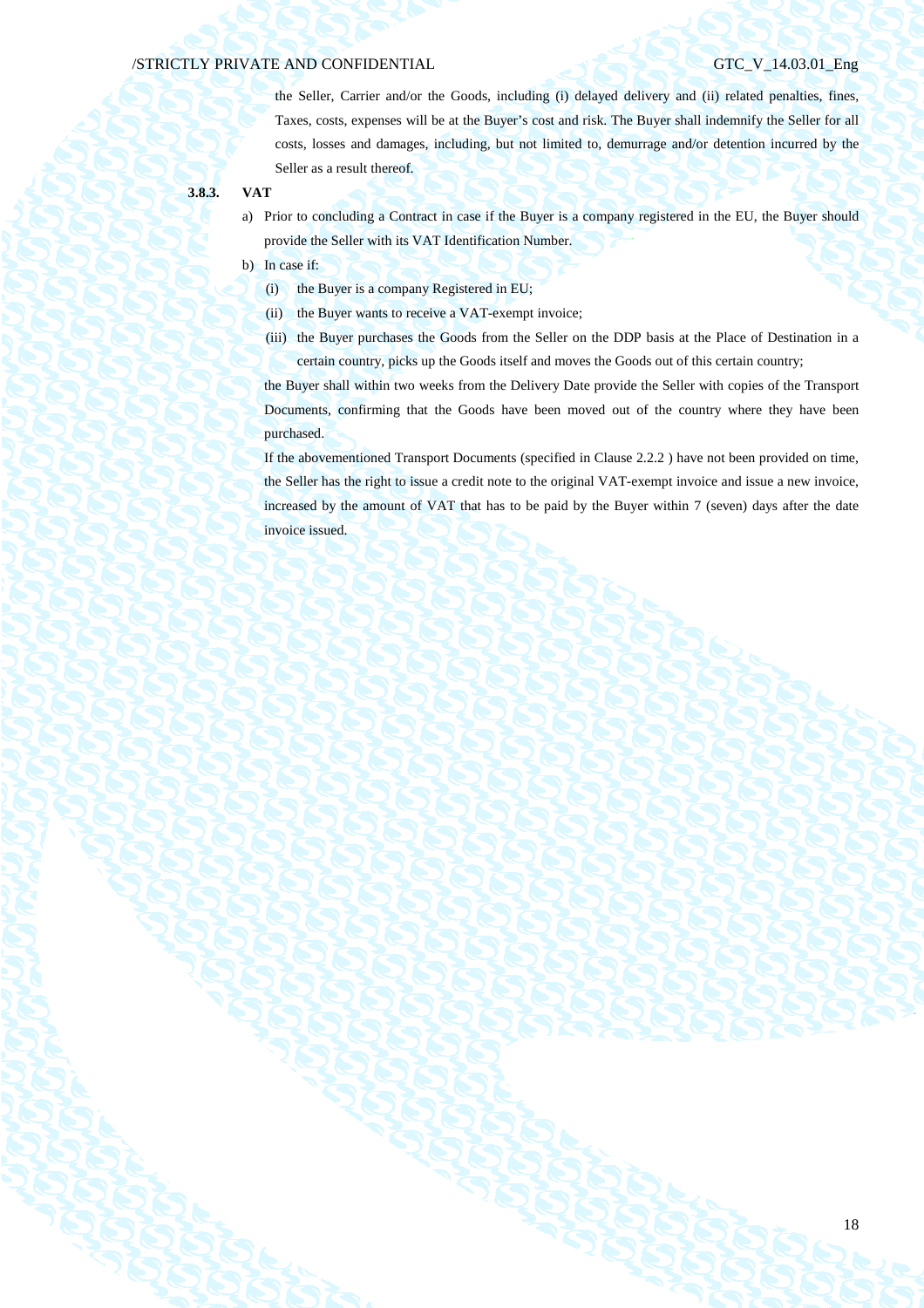## **PARAGRAPH IV SPECIAL CONDITIONS**

### **TRANSPORT**

## **4.1. Special Conditions of Delivery by Sea**

- **4.1.1.** Where the Seller expressly or impliedly provides the Buyer with a range of dates within an agreed period of delivery or arrival of the Vessel at Place of Destination, delivery may be performed on any of the dates provided.
- **4.1.2.** On the next day after dispatch of the Goods the Seller shall provide the Buyer with all information necessary for unloading of the Goods:
	- a) The Contract reference number.
	- b) The name of arriving Vessel, from which the Goods must be unloaded.
	- c) Description of the Goods and their Bill of Lading quantity.
	- d) Estimated Time of Arrival and date of Bill of Lading.
	- e) Number of copies of Bill of Lading.
	- f) Details of any other cargo on board of the Vessel, if it can have any influence on unloading of the Goods process.
- **4.1.3.** Where the Buyer shall charter the Vessel, the Buyer shall ensure the Vessel's fitness and cleanliness satisfactory for delivery of the Goods in time and without affecting their quality. The cleanliness shall be evidenced by an appropriate certificate issued by Saybolt, SGS or other reliable body; however, it does not preclude the Seller to conduct an inspection of the Vessel and suspend the Goods' loading if there are reasonable doubts in the Vessel's condition. In this case the Parties shall promptly initiate an independent inspection, splitting relevant costs evenly. If the Vessel is found unsatisfactory, the Buyer may either: (i) clean the Vessel or (ii) substitute the Vessel with a satisfactory one or (iii) request to proceed with loading taking all risks related to adverse affect on the Goods. Option (iii) is allowed only upon the Seller's consent. Any related costs and expenses shall be born/compensated (paid in full) by the Buyer to the Seller, including, without limitations, the Seller's costs and expenses related to delay in the delivery of the Goods.
- 

### **4.1.4. The Buyer warrants that:**

- a) the unloading port and unloading terminal, indicated as the Place of Destination, shall comply and shall remain fully compliant with the requirements of the ISPS Code;
- b) the Buyer shall provide a safe port and safe berth for the Vessel and the Vessel shall when fully laden be able to safely reach, lie at, unload the Goods at and depart from the unloading terminal, always safely afloat, free from air draft and other physical restrictions and without causing damage to the unloading terminal, rivers, canals, shores, berths, docks, jetties, surroundings, environment and people.
- 

**4.1.5. The Buyer shall be liable for and shall indemnify the Seller** in respect of any loss or damage, including but not limited to any liability for damage to the Vessel, the berth, terminal, rivers, canals, shores, berths, docks, jetties, surroundings, environment and people, additional freight costs or any deviation costs or any demurrage or detention, or expenses arising out of and in relation to any failure of the Buyer to comply with Clause 4.1.4. Any costs or expenses arising out of or related to security regulations or measures required at the Place of Destination by the unloading port or facility or any relevant authority in accordance with the ISPS Code, if applicable, including but not limited to, security guards, launch services, tug escorts, port security fees or Taxes and inspections; and any delays caused by any additional or special security measures, inspections or other action required at the Place of Destination by the unloading port or facility or any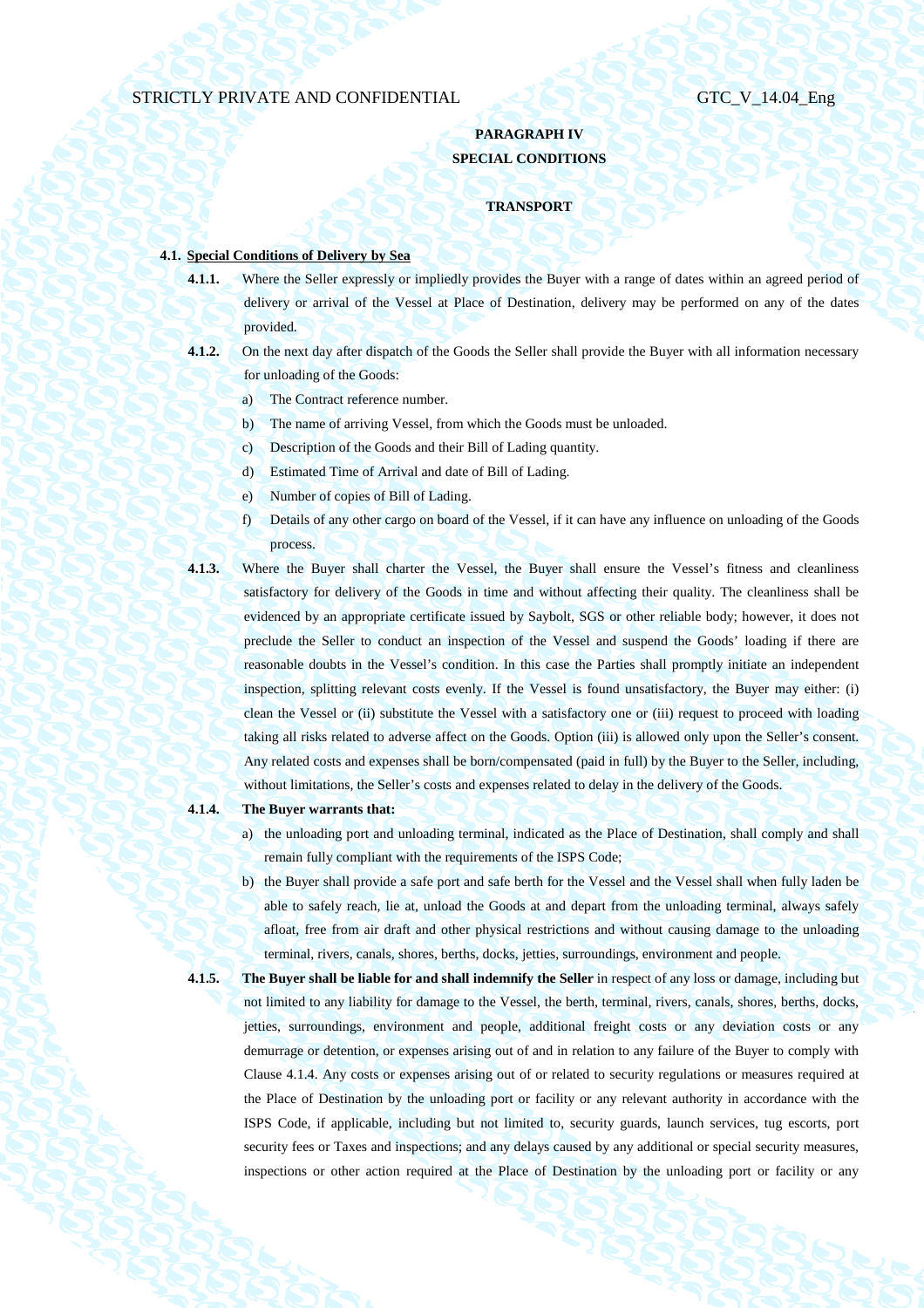relevant authority as a result of the nominated Vessel's previous ports of call shall all be for the Buyer's account and such time shall count as laytime or time on demurrage.

- **4.1.6. Nomination** 
	- **a)** Unless otherwise provided in the Contract, bulk cargo deliveries will require nomination of the Vessel and deliveries of other categories of the Goods will not require nomination.
	- **b)** If the nomination is required, a Party chartering the Vessel shall not later than 5 (five) days prior to the first day of the laytime at loading port, nominate for the other Party's acceptance (and such acceptance not to be unreasonably withheld) the Vessel which is to be loaded with the Goods for each scheduled shipment (the "Nomination").
	- **c)** The Nomination shall include:
		- (i) the Contract reference number;
			- (ii) the name of the Vessel on which the Goods will be loaded;
		- (iii) a description of the Goods and approximate quantity or the Bill of Lading quantity (if available);
			- (iv) ETA of the Vessel;
		- (v) the Vessel(s) loading laytime;
		- (vi) details of any other cargo on board or to be loaded on board if loading a part of cargo;
		- (vii) details of the last 3 (three) cargoes of the Vessel and such cargoes shall be of a nature, which are unlikely to have an adverse effect on the quality of the Goods;
		- (viii) Details of the agent at the Place of Destination (if available).
	- **d)** The acceptance or reasonable rejection of the Vessel shall be advised by the consenting Party as soon as
		- possible, however not later than 12 (twelve) hours upon receipt of such nomination.
	- **e)** Unless otherwise specified herein, the nominating Party may substitute any Vessel named in the Nomination not later than five days prior to the first day of the ETA at the loading port. Such substitution shall always be subject to the requirements that a Vessel of a similar size be provided and that the quantity to be loaded shall not, without prior written consent of the other Party, differ by more than the acceptable deviation from the quantity of the Goods as provided in Clause 4.8.4 from the quantity specified in the Nomination. Where a Vessel is substituted, the nominating Party shall send to other Party a revised Nomination in the form set out above.

### **4.1.7. NOR**

Upon arrival of the Vessel at the Place of Destination (the unloading port or customary anchorage or area or such other place as the Vessel may be ordered to await unload) or other closest possible point to the Place of Destination, the Vessel shall tender its notice of readiness (NOR).The Buyer is obliged to ensure his timely presence at Place of Destination at the date of delivery for unloading of the Goods.

The Buyer's (or the Buyer's representative / agent's) absence at the Place of Destination shall not prejudice the fact that the Seller had successfully performed delivery of the Goods for the purpose of the contract.

**4.1.8. Charterparty Conditions** 

The Seller may arrange shipment under Bills of Lading which incorporate charterparty conditions normally in use for Vessels. Without prejudice to the generality of the foregoing, such conditions shall be deemed to include the provision that where, at any time after loading but before the commencement of unload:

- a) Importation of the Goods at the unloading port is prohibited under the laws of the country in which such Goods were produced, or by regulations, rules, directives or guidelines applied by the government of that country or any relevant agency thereof; and/or
- b) The country, state, territory or region at which the Place of Destination becomes an embargoed country,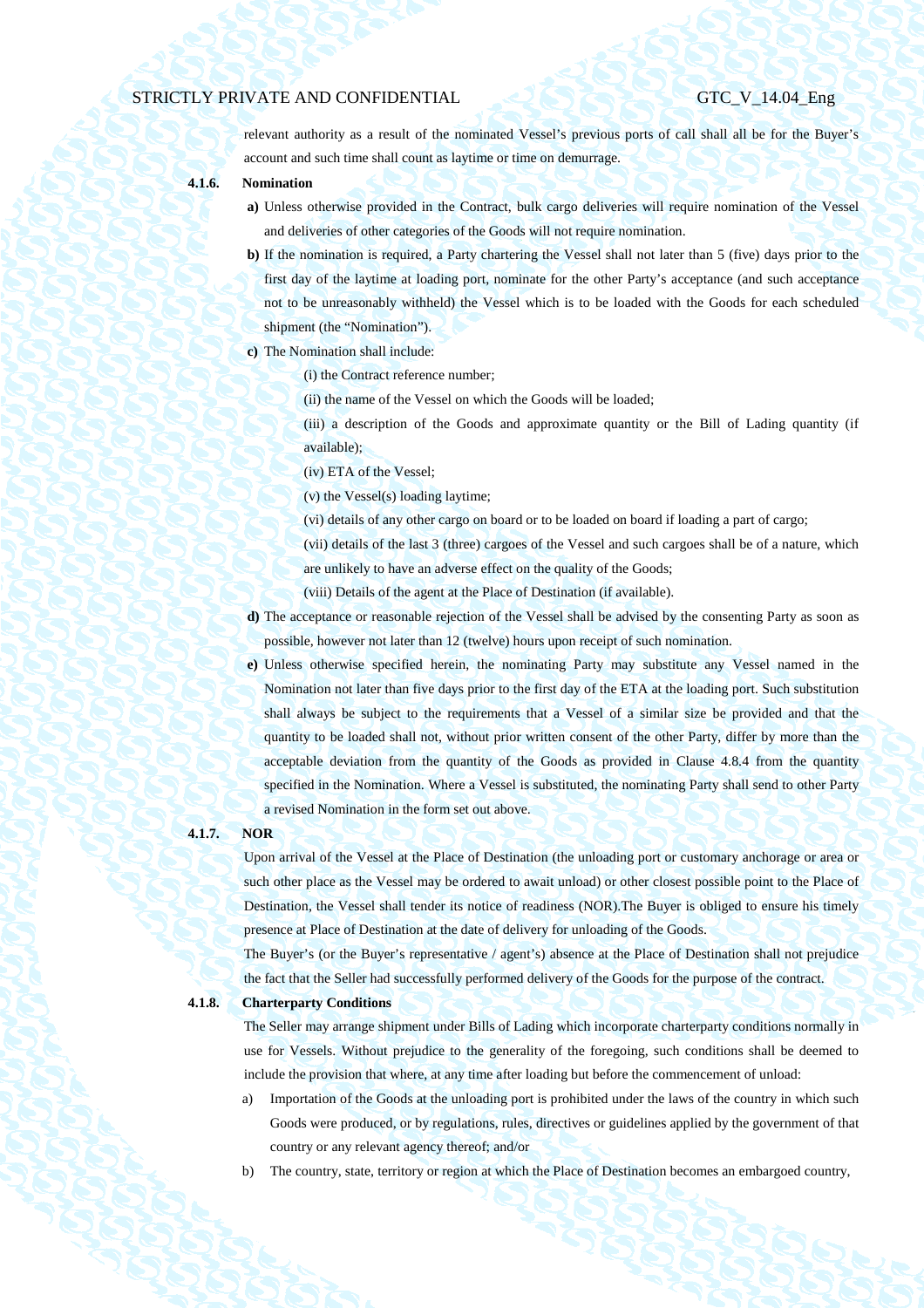the shipment shall be unloaded at an alternative safe port nominated by the Buyer that is not subject to any such prohibition and that is acceptable to the Seller (which acceptance shall not be unreasonably withheld). In such circumstances, such alternative port of unloading shall be deemed to be the Place of Destination stipulated under the contract for the shipment in question and all extra expenses (if any) involved in the Vessel's reaching such alternative Place of Destination shall be for the Buyer's account.

## **4.1.9. The Buyer's Right to Require**

Where the Buyer, by written instruction to the Seller, requests that the Vessel:

- a) co-mingle different grades of the Goods belonging to the Buyer; and/or
- b) otherwise breach the Vessel's natural segregation; and/or
- c) dope the Goods by introducing additives after loading; and/or
- d) add dye to the Goods after loading; and/or
- e) perform on board blending of the Goods; and/or
- f) carry additives/dye in drums on deck; and/or
- g) carry out such other cargo operation as the Buyer may reasonably require and always providing that the Vessel is capable of performing such operations and that such operations are within the scope of the charterparty conditions or otherwise agreed by the Vessel's owners;

then the Buyer shall indemnify and hold the Seller harmless against any liability, loss, damage, delay or expense that the Seller may sustain by reason of complying with the Buyer's request. The indemnity given by the Buyer to the Seller shall be no less in scope than the indemnity required by the Vessel's owners to comply with the Buyer's request.

## **4.1.10. The Seller's Right to Refuse**

The Seller reserves the right to refuse at any time:

- a) to direct any Vessel to undertake or to complete the voyage to the Place of Destination if such Vessel is required in the performance of the Contract, in the Seller's opinion, to risk its safety or to risk ice damage, or to transit or to proceed or to remain in waters where there is war (whether declared or not), terrorism, piracy or threat thereof; or
- b) to direct the Vessel to undertake the voyage to the intended Place of Destination if such Vessel is required in the performance of the Contract to transit waters, which in the Seller's reasonable opinion, would involve abnormal delay; or
- c) to undertake any activity in furtherance of the voyage which in the opinion of the Vessel's master could place the Vessel, its cargo or crew at risk.

If the Seller agrees to direct the Vessel to undertake or to complete a voyage as referred to in this Clause, the Buyer undertakes to reimburse the Seller, in addition to the Total Goods Value payable under the Contract, for all costs incurred by the Seller in respect of any additional, freight, demurrage, insurance premium and any other sums that the Seller may be required to pay to the Vessel's owner including but not limited to any sums in respect of any amounts deductible under such owners' insurance and any other costs and/or expenses incurred by the Seller.

## **4.1.11. Ice Clause**

- a) In case of ice at the Place of Destination or on the voyage to the Place of Destination which directly prevents or hinders safe navigation, the Vessel may only follow a path cut by ice breakers, provided that the master considers such navigation safe. Under no circumstances will the Vessel be obliged to force a path through the ice. If required, the Buyer shall, at its own expense, place icebreakers at the Vessel's disposal.
- b) The Buyer shall reimburse the Seller for: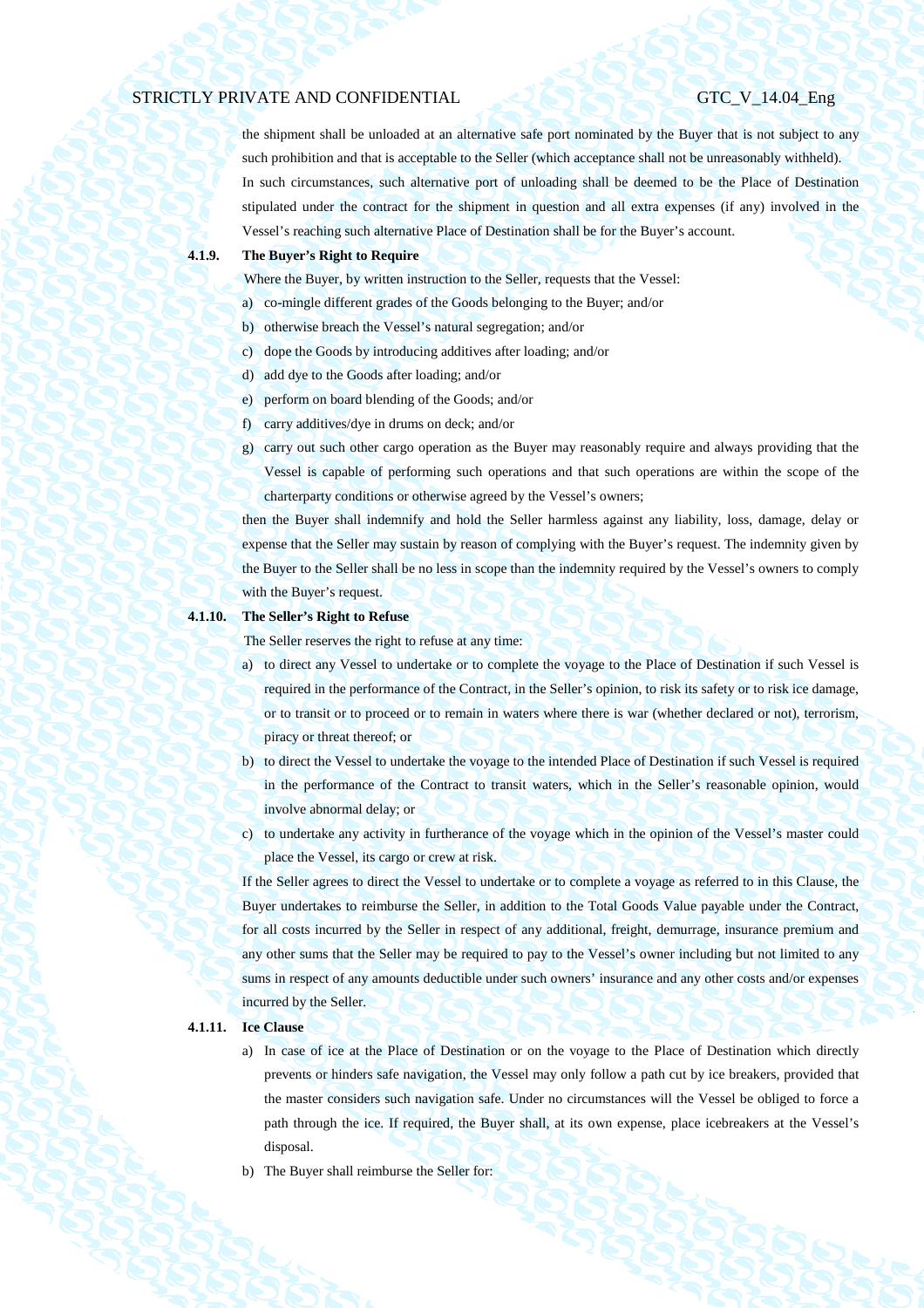- i. Any additional insurance premium incurred;
- ii. The cost of any ice damage incurred less any sum which is recovered under the applicable insurance policy or policies; and
- iii. Any charter hire paid by the Seller for the period of repair necessitated by ice damage, including hire paid by the Seller for the Vessel's deviation to the repair yard.
- c) In the event that the Place of Destination is inaccessible due to ice, or in the event that the master deems the Vessel to be at risk of being unable to leave the Place of Destination due to ice, the Vessel will proceed to the nearest ice-free position and request revised orders. Immediately upon receipt of such request, the Buyer shall nominate an alternate ice-free and accessible port or facilities for receiving the Goods, provided that if the Place of Destination is a loading port then such an alternative ice-free and accessible port or facilities shall be agreed with the Seller. Any additional freight, expenses, demurrage and/or dues incurred as a result of such revised orders shall be for the account of the Buyer.

## **4.2. Special Conditions of Delivery by RTC/railway wagon(s)**

- **4.2.1.** Where the Seller expressly or impliedly provides the Buyer with a range of dates within an agreed period of delivery or arrival of RTC / railway wagon(s) loaded with the Goods, delivery may be performed on any of the dates provided.
- **4.2.2.** No later than 3 (three) Business Days after shipment of the Goods by RTC / railway wagon(s) the Seller shall provide by electronic post or facsimile to the Buyer all information necessary for unloading of the Goods:
	- (a) The Contract reference number.
	- (b) Railway Bill reference number(s).
	- (c) RTC / railway wagon(s) identification number(s).
	- (d) Description of the Goods and their Railway Bill quantity.
- **4.2.3.** The Buyer at his own option can provide the Seller with written instructions regarding information necessary for efficient unloading of the Goods by the Carrier or the Buyer's representative. In case such information is provided, the Seller or his representatives / employees undertake to honestly follow the instructions where applicable, to partially assist in efficient unloading of the Goods by the Carrier or the Buyer's representative. Such assistance is not a duty, but an option of the Seller.
- **4.2.4. The Buyer warrants** that the railway zone at Place of Destination shall be safe and well suited for delivery of the Goods. The Buyer shall be liable for and shall indemnify the Seller in respect of any loss or damage, including but not limited to any liability for damage to the RTC  $/$  railway wagon(s), surroundings, environment and people, additional costs or expenses arising out of and in relation to any failure of the Buyer to nominate a safe railway zone at Place of Destination.

## **4.2.5. Notice of Arrival**

- a) The railway station administration using available contact information of the Buyer presents the Notice of Arrival of the Goods to the Place of Destination station ("NOA") to the Buyer in accordance with customary rules at the railway station. Such NOA corresponds to performed delivery of the Goods by the Seller.
- b) The Buyer is obliged to ensure Carrier's timely presence at Place of Destination at the date of delivery for unloading of the Goods.
- c) Carrier's absence at the Place of Destination shall not prejudice the fact that Seller had successfully performed delivery of the Goods for the purpose of the contract.

## **4.2.6. Laytime**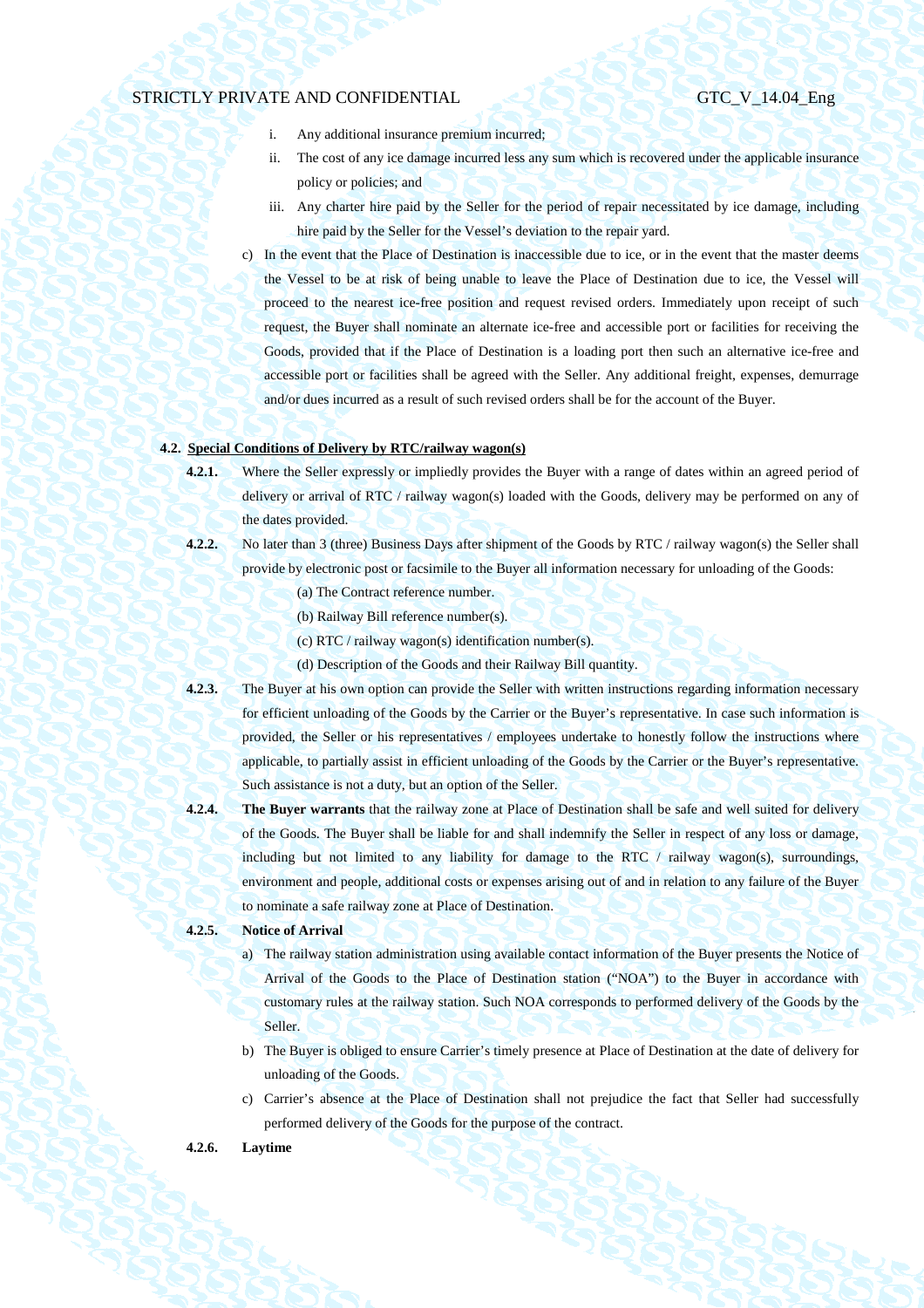- a) Laytime per each RTC / railway wagon(s) shall be as set out in the Contract. In the event the laytime is not set out in the Contract, then such laytime shall be 24 (twenty four) hours starting on and including the date of arrival to the station as stated on the Railway Bills and shall run until the completion of unloading. For every day of delay the Buyer shall cover the rate amounting to the railcar owner's tariff (as of the date of this version of the GTC – 40,00 (forty) USD per wagon per day, and as may be amended from time to time) in accordance with invoices provided by the Seller, or such other period as may be customary at the Place of Destination, unless otherwise expressly mutually agreed by the Parties in writing. Sundays and Holidays shall be included (SHINC) unless loading on the Sunday or Holiday in question is prohibited by law or regulation or custom at the unload railway zone.
- b) Laytime shall commence 2 (two) hours after NOA has been tendered; or when the RTC / railway wagon stands ready at the station / railway unloading zone; whichever is the earlier. For the purpose of calculating of unloading time, unloading shall be deemed to have been completed upon disconnection of the discharging hoses or loading/loading of the last potion of the Goods of the last railway wagon cargo.
- c) If the train has not released the railroad track within the laytime period or promptly thereafter through no fault of the Seller (e.g. if the Buyer is to unload the Goods and has failed to unload them when due) and this resulted in additional costs, expenses or losses of the Seller, then the Buyer shall pay in full the Seller for such costs, expenses or losses within 5 (five) Business Days after the relevant claim of the Seller.

## **4.2.7. Railway Transportation Contract Conditions**

- a) The Seller may arrange shipment with respect to a standard railway transportation contract. Without prejudice to the generality of the foregoing, such conditions shall be deemed to include the provision that where, at any time after loading but before the commencement of unloading;
- b) Importation of the Goods at the unloading railway zone is prohibited under the laws of the country in which such Goods were produced, or by regulations, rules, directives or guidelines applied by the government of that country or any relevant agency thereof; and/or
- c) The country, state, territory or region at which the Place of Destination is located becomes an restricted zone, the Goods shall be unloaded at an alternative railway zone nominated by the Buyer that is not subject to any such prohibition and that is acceptable to the Seller (which acceptance shall not be unreasonably withheld).
- d) In such circumstances, such alternative railway unloading zone shall be deemed to be the Place of Destination stipulated under the contract for the shipment in question and all extra expenses (if any) involved in the RTC's / railway wagon(s) reaching such alternative Destination Place shall be for the Buyer's account.

### **4.2.8. Buyer's Right to Require**

The Buyer has the right to require extra services in relation to the Goods at the Place of Destination which shall not be viewed as included in the Total Goods Value. The Parties shall decide on a possibility of provision of such services by mutual written agreement no later than 3 (three) days before Estimated Time of Arrival of the RTC / railway wagon(s). Where the Buyer, by written instruction to the Seller, requests that such services should be provided, then the Buyer shall indemnify and hold the Seller harmless against any liability, loss, damage, delay or expense that the Seller may sustain by reason of complying with the Buyer's request. The indemnity given by the Buyer to the Seller shall be no less in scope than the indemnity required by RTC / railway wagon(s) owners to comply with the Buyer's request.

### **4.2.9. Damage to RTC and Wagons**

a) It is presumed that RTC and railway wagons arrive at the Place of Destination for unloading in good condition, unless the Buyer has promptly (but not later than 3 (three) hours after the RTC and railway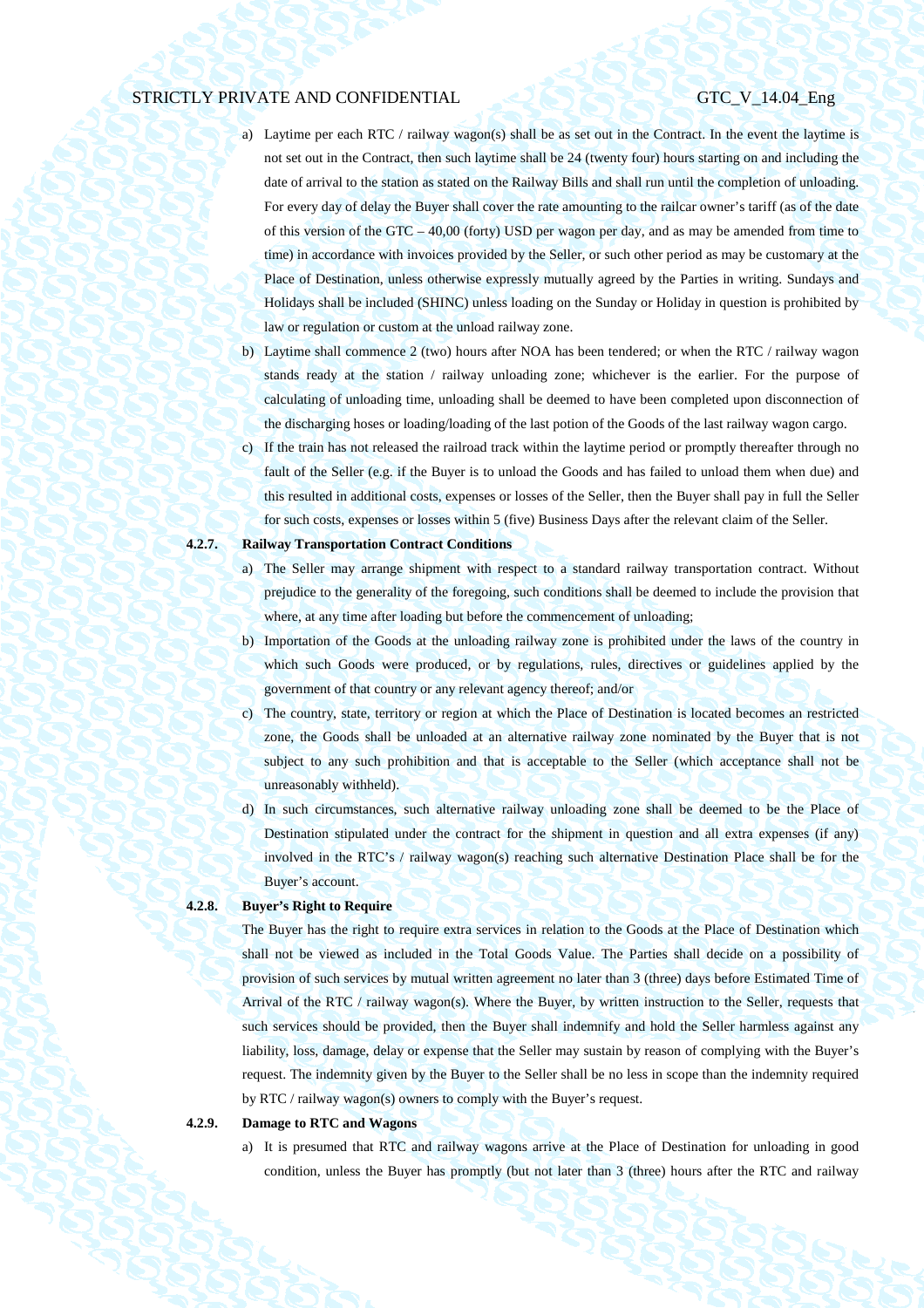wagons arrival) informed of the defects. If the defects will be revealed after that the Buyer shall pay repair costs or expenses of the Carrier or the Seller within 5 (five) Business days upon the Seller's or Carrier's respective invoice.

- b) Within 3 (three) Business days prior to the beginning of dispatches, the Buyer shall provide the Seller with the instruction for filling in the shipping documents for the Goods dispatch, including the delivery period, reference to the number and date of the relevant Contract, quantity of the Goods, full name and address of the consignee, railway code of the consignee, name of the destination station's railway roads, railway station confirmation to accept the Goods.
- c) Under the Buyer's applications the Seller shall arrange for plans (the "Plans") for transportation of the Goods by railways. The procedure and dates for issuance of the Plans shall be regulated by the applicable local laws and regulation.
- d) Should, through the fault of either of the Parties, the Plans no be fulfilled, the Party at fault will be held liable for all damages or fines imposed by the railway(s).
- e) In case of impossibility to unload the Goods due to the technical reasons during periods indicated in the Clauses "Laytime" the Buyer shall notify the Seller on such effect (by telegram, fax, mail or email) within 24 (twenty-four) hours from the moment the rail tank-car arrival to the station of destination.
- f) In case of rail tank-car damage caused within the time period of its disposal of the Buyer or the Buyer's counterparties, the Buyer shall immediately inform the Seller about the occurrence of such event and recover losses incurred due to rail tank-car damage within 60 (sixty) days from the date of the Seller's demand. In case a rail tank-car is lost within the time period of its disposal by the Buyer or the Buyer's counterparties, the Buyer shall pay to the Seller the amount that covers market value of a rail tank-car of identical model and year of manufacture including costs incurred for putting it into operation. A rail tankcar is considered lost if it is not returned to Seller within 120 (one hundred and twenty) days from the date of the Goods dispatch.
- g) In case of readdressing the Goods by the Buyer or impossibility to accept the Goods, the Buyer shall notify the Seller of these changes in writing not later than 3 (three) Business Days before the planned date of dispatch. All the expenses of the Seller (including fines and penalties), caused by the Buyers' actions, shall be paid by the Buyer. The Parties shall undertake their best efforts to mitigate losses.
- h) Redirection of the rail tank-cars by the Buyer (or the Buyer's consignee) without Seller's permission is prohibited. The Seller is entitled to charge the Buyer (the Buyer's consignee) at the rate at least 35 (thirty five) USD (unless otherwise stated in the customary rules of the respective railroad station) for each day of usage of each rail tank-car for improper fulfilment of this provision. The Buyer ensures that the rail tank-cars are unloaded to a level of 0.7 (one tenth of seven per cent) bar. The Buyer and/or consignee shall return the empty rail tank cars in acceptable technical and commercial condition and complete cargo documents with seal to the shipper's initial loading station or any other station as per Seller's instructions. i) The Buyer shall reimburse Seller for the documented costs and expenses caused by the incorrect filling of the shipping documents for the empty rail tank-car return, resulted in the rail tank-car arrival to improper railway stations. In case the documents for the rail-tank cars return are filled in accordance with the Seller's instruction, the Buyer shall not be responsible for their return emptied to improper railway stations.
- j) Instructions for empty rail tank-cars to be advised to the Buyer by the Seller in writing not later than the arrival of full rail tank-cars to the Place of Destination (the date of the Goods' delivery). Otherwise the Buyer shall not be held liable for possible costs which may arise due to absence of the instructions and/or incorrect filling-in the return railway bills for return of empty rail tank-cars.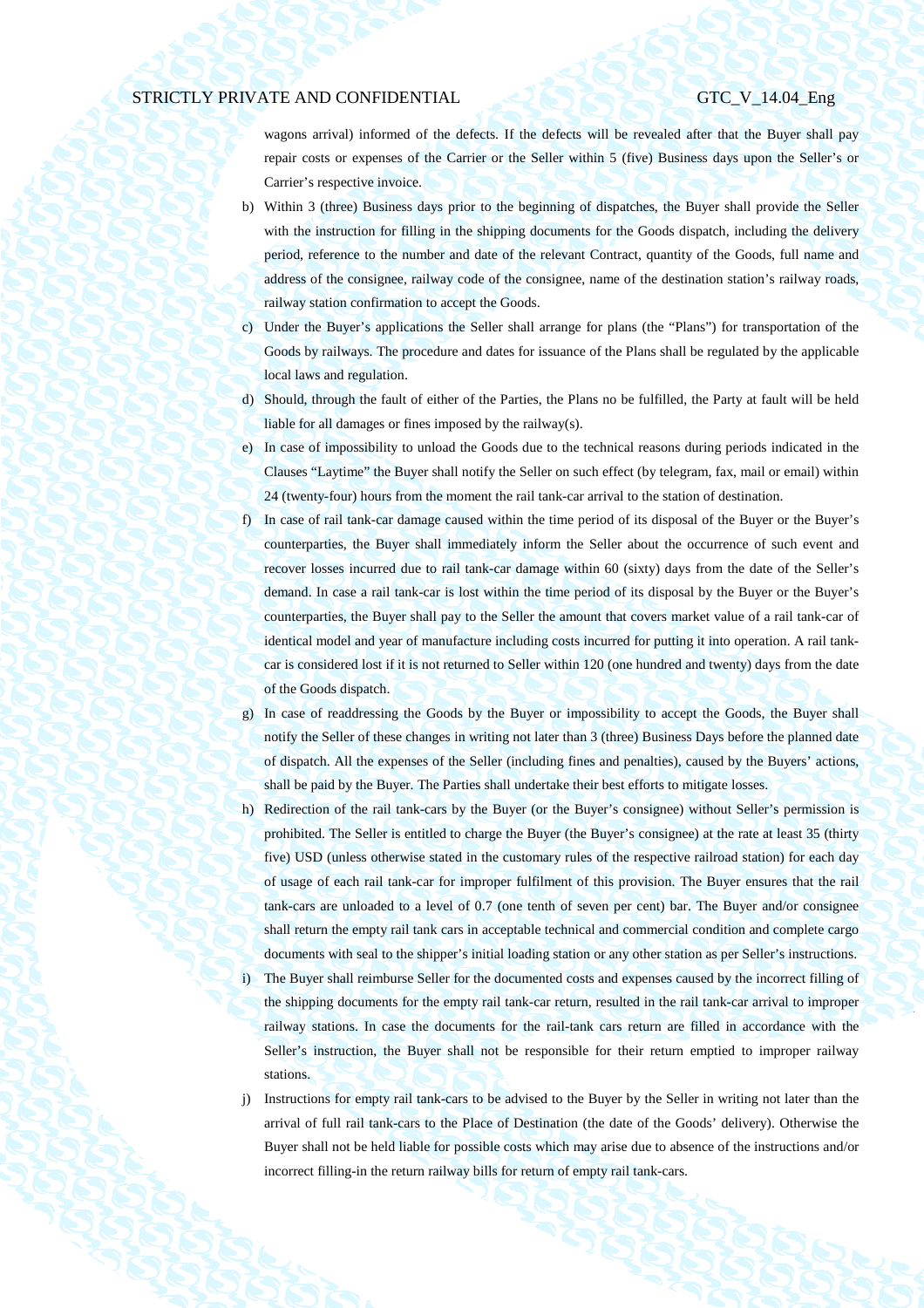- k) After a rail tank-car (a specialized rail tank-car for transportation of liquefied petroleum gases under excessive pressure) is unloaded, the Buyer shall install plugs at corner and control valves to seal the neck bonnet and to fix it by all bolts. The removal of the bonnet from the neck flange is not allowed. The Seller is entitled to charge the Buyer with incurred losses for the plugs at corner and control valves of the rail tank-car not installed at the place of unloading.
- l) Subject to the condition that the Place of Destination is within the Russian Federation territory the Buyer shall provide Seller by e-mail or fax with the certified copies of railway bills with legible notes made at the Place of Destination at the border crossing points within 30 (thirty) days from the date when the customs procedures for export are completed on the territory of the Russian Federation (date of the stamp "Clearance Allowed" in the cargo customs declaration (CCD)) failing which the Buyer shall pay the Seller liquidated damages amounting to 22,5% of Goods' value, export of which is documentary unsupported, at the latest the 180th (one hundred eightieth) day from the date of export customs clearance completion on the territory of the Russian Federation (date of the stamp "Clearance allowed" in the Cargo Customs Declaration (CCD)). The Parties agreed that the above liquidated damages are the genuine preestimate of the Seller's losses in the event the railway bills are not provided to the Seller within specified period.

## **4.3. Special Conditions of Delivery by Auto Truck(s)**

- 
- **4.3.1.** Where the Seller expressly or impliedly provides the Buyer with a range of dates within an agreed period of delivery of arrival of auto truck(s) loaded with the Goods, any of the provided dates can result in delivery.
- 
- **4.3.2.** No later than 1 (one) day after shipment of the Goods by auto truck(s) the Seller shall provide by electronic post or facsimile to the Buyer all information necessary for unloading of the Goods:
	- (a) The Contract reference number.
	- (b) CMR consignment note reference number(s).
	- (c) Auto truck identification number(s).
	- (d) Description of the Goods and their CMR consignment note quantity.
	- (e) Estimated Time of Arrival of auto truck(s).
	- (f) Number of issued CMR consignment notes.
- **4.3.3.** The Seller has the right to substitute any of identified auto truck(s) and provide the Buyer with new information not later than 2 (two) days before Estimated Time of Arrival of auto truck(s). Such substitution shall always be subject to the requirements that auto truck(s) shall be of a similar size be provided and that the quantity to be loaded shall not, without prior written consent of the Buyer, differ by more than 5 (five)% from the quantity specified in the present Contact.
- **4.3.4.** The Buyer at his own option can provide the Seller with written instructions regarding information necessary for efficient unloading of the Goods by the Buyer. In case such information is provided, the Seller, his Carrier or his representatives / employees undertake to honestly follow the instructions where applicable, to partially assist in efficient unloading of the Goods by the Buyer. Such assistance is not a duty but an option of the Seller.
- **4.3.5. The Buyer warrants** that the Place of Destination shall be safe and well suited for delivery of the Goods. The Buyer shall be liable for and shall indemnify the Seller in respect of any loss or damage, including but not limited to any liability for damage to auto truck(s), surroundings, environment and people, additional costs or expenses arising out of and in relation to any failure of the Buyer to nominate a safe Place of Destination.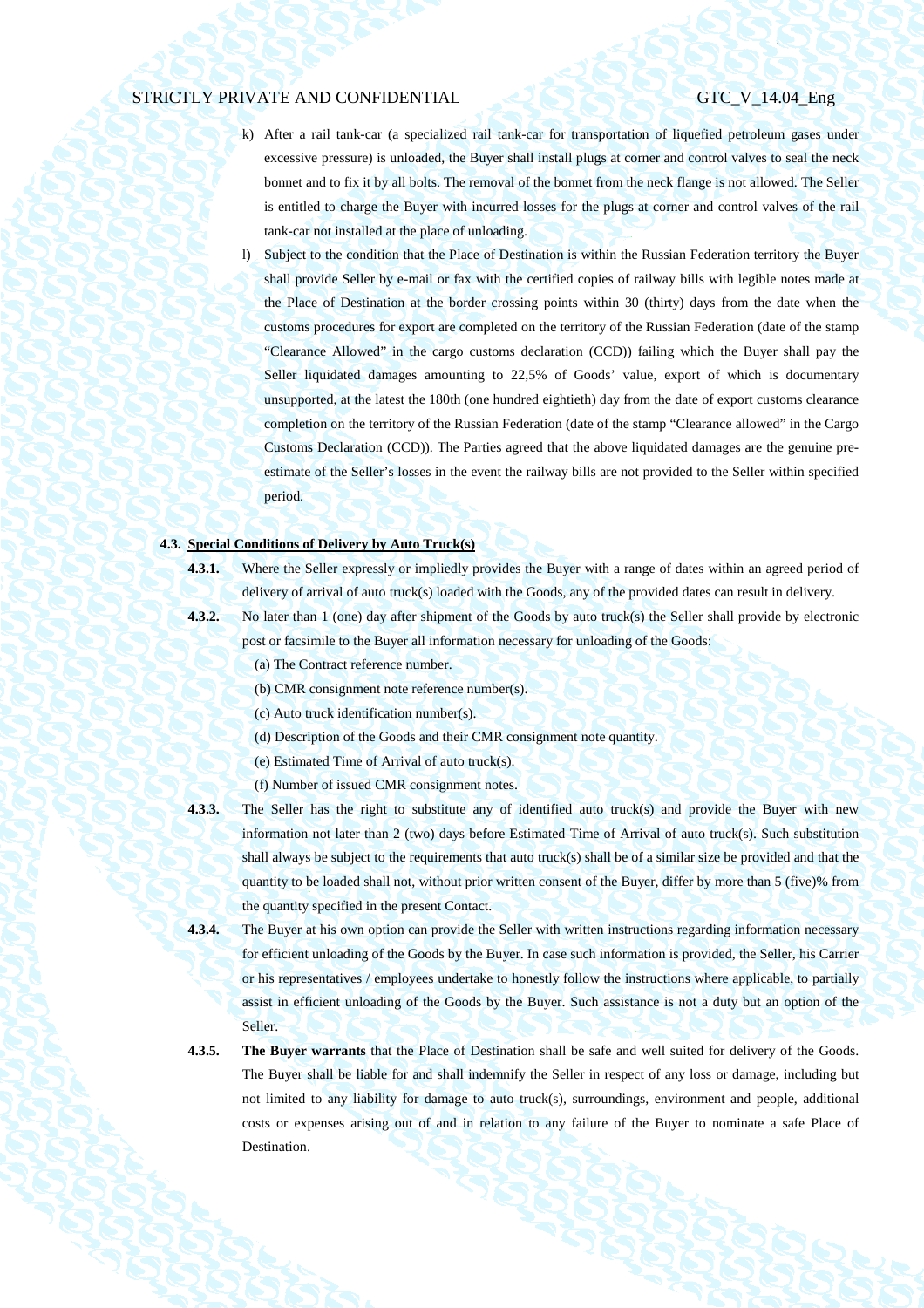**4.3.6. The Buyer is obliged** to ensure his timely presence at Place of Destination at the Delivery Date for unloading of the Goods. Buyer's absence at the Place of Destination shall not prejudice the fact that the Seller had successfully performed Delivery of the Goods for the purpose of the contract.

- **4.3.7. Time for Unloading** 
	- a) The time allowed to the Buyer for the unloading of the quantity of the Goods deliverable under the Contract by each auto truck shall be as set out in Article I of the Contract.
	- b) Unloading time shall commence 2 (two) hours after the arrival of each auto truck to the Place of Destination. For the purpose of calculating unloading time, unloading shall be deemed to have been completed upon removal of last item of the Goods from last auto truck's cargo space.

## **4.3.8. Carriage of the Goods by Road Contract Conditions**

- a) The Seller may arrange transportation with respect to a standard carriage of the Goods by road contract. Without prejudice to the generality of the foregoing, such contract shall be deemed to include the provision that where, at any time after loading but before the commencement of unloading;
	- (i) Importation of the Goods at the Place of Destination is prohibited under the laws of the country in which such Goods were produced, or by regulations, rules, directives or guidelines applied by the government of that country or any relevant agency thereof; and/or
	- (ii) The country, state, territory or region at which the Place of Destination is located becomes a restricted zone,

the Goods shall be unloaded at an alternative location nominated by the Buyer that is not subject to any such prohibition and that is acceptable to the Seller (which acceptance shall not be unreasonably withheld).

b) In such circumstances, such alternative railway unloading zone shall be deemed to be the Place of Destination stipulated under the contract for the shipment in question and all extra expenses (if any) involved in the auto truck's reaching such alternative Place of Destination shall be for the Buyer's account.

### **4.3.9. Buyer's right to require**

The Buyer has the right to require extra services in relation to the Goods at Place of Destination which shall not be viewed as included in the Total Goods Value. The Parties shall decide on a possibility of provision of such services by mutual written agreement no later than 3 (three) days before Estimated Time of Arrival of the auto truck(s). Where the Buyer, by written instruction to the Seller, requests that such services should be provided, then the Buyer shall indemnify and hold the Seller harmless against any liability, loss, damage, delay or expense that the Seller may sustain by reason of complying with the Buyer's request. The indemnity given by the Buyer to the Seller shall be no less in scope than the indemnity required by auto trucks' owner to comply with the Buyer's request.

## **4.4. Special Conditions of Delivery in Shipping Containers**

- **4.4.1.** The period of free use and payment for excess use of containers in port of unloading shall be according to the applicable rules of the forwarder's agent/container owner or customary at the Place of Destination.
- **4.4.2.** In the event a container is damaged while it is in possession of the Buyer or the Buyer's counterparties, the Buyer shall promptly inform the Seller thereof and within 30 (thirty) days after the Seller's request pay to the Seller the documented repair full costs, including, without limitations, expenses on transportation of the container to the place of repair and surveyor's services. If the owner of the container (or the forwarder agent, if authorized) decides that the repair of the container is impossible or not reasonable as a result of the incurred damage, the container is considered to be lost. In that case the Buyer shall pay the Seller the amount that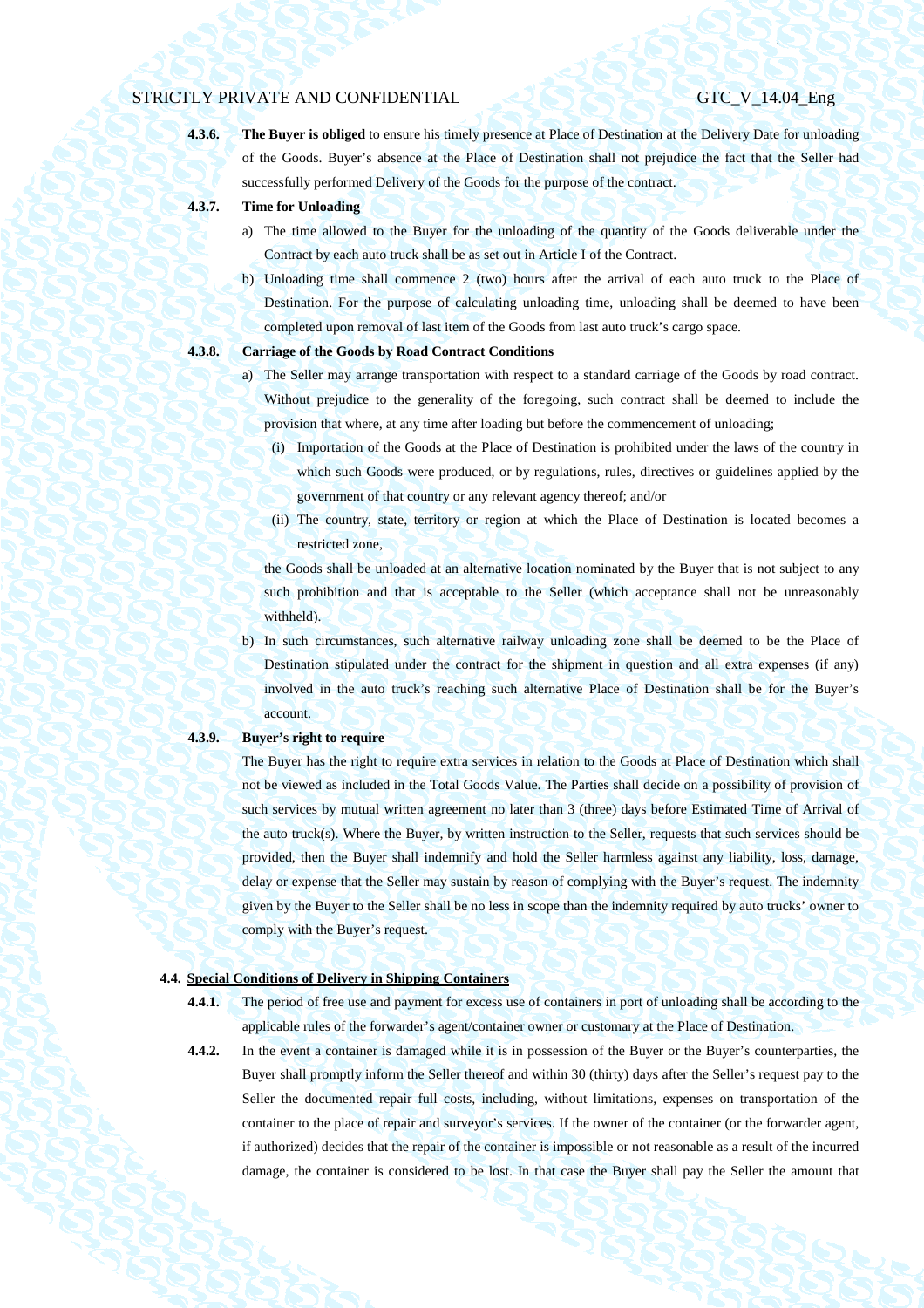covers value of the corresponding size and type of container, but in any case not less than the cost of the container set by the owner.

- **4.4.3.** The assessment of damage to the container during its possession by the Buyer shall be done by the Seller or an expert engaged by the Seller or by the owner or by the expert engaged by the owner. The expert costs are born by the Seller or the owner. Upon the results of the assessment the expert shall prepare an act based on which the owner of the container shall resolve on the feasibility of the container's repair. The expert costs shall be paid in full by the Buyer to the Seller.
- **4.4.4.** The Buyer shall return the container in accordance with the Seller written instructions as soon as possible following the completion of the shipment and in any event within the free use period stated in the customary rules at the Place of Destination. The container is to be freed from all particles of the cargo and material used for the Goods separation.
- **4.4.5.** Should the Buyer fail to return the empty and clean container to the forwarder (or the forwarding agent) within the free use period, such container is considered to be lost. In that case the Buyer shall pay the Seller the amount that covers value of the corresponding size and type of container, but in any case not less than the cost of the container set by the owner.
- **4.4.6.** Should the Buyer fail to return the container within the free use period, the Seller is entitled at its own discretion: (i) to claim the cost of the lost container; or (ii) extend the return period and charge 35 (thirty five) USD per each day of use beyond the free use period or such a bigger rate as may applicable to the forwarder's agent/container owner or customary at the Place of Destination. In the event the container is lost or deemed to be lost (as described in this Clause 4.4), the charge for the use beyond the free use period shall be calculated until the payment of the cost of the lost container.
- **4.4.7.** The Buyer shall provide the Seller with full written instructions regarding the particulars for the Bills of Lading including consignee, contact details and address of the authorized person of the consignee, other information necessary for the delivery and reasonably required by the Seller, number of the copies, addresses, etc. and such other information which may be required by the Place of Shipment, Place of Destination and/or the Seller. The Seller shall have the right to issue its own instructions if the Buyer fails to provide such instructions and/or information required by this Clause.

## **PAYMENT**

## **4.5. Payment Conditions**

**4.5.1. Price**. The Price for the Goods shall be paid by the Buyer according to the Contract.

- **4.5.2. Time of payment.** Time for payment, including but not limited to, Prepayment conditions or payment via Letter of Credit conditions, shall be of the essence.
- **4.5.3. Bank details.** Bank details of the Seller shall be indicated in the invoice. The Buyer shall effect the payment in accordance with the Article I of the Contract by telegraphic transfer and, unless otherwise follows from the context or specifically provided in the Contract or the GTC, with indicating the number and the date of the Contract/Amendment and the number and the date of the invoice issued by the Seller in the payment reference (the purpose of payment).
- **4.5.4. SWIFT confirmation.** The Buyer shall provide the Seller with a copy of SWIFT confirmation within 1 (one) Business Day after the payment has been effected.
- **4.5.5. VAT.** Unless otherwise expressly defined in the Contract the Price is exclusive of any VAT and the Seller shall have the right to invoice the Buyer for any such VAT in so far as such taxes are not for the account of the Seller according to the Contract.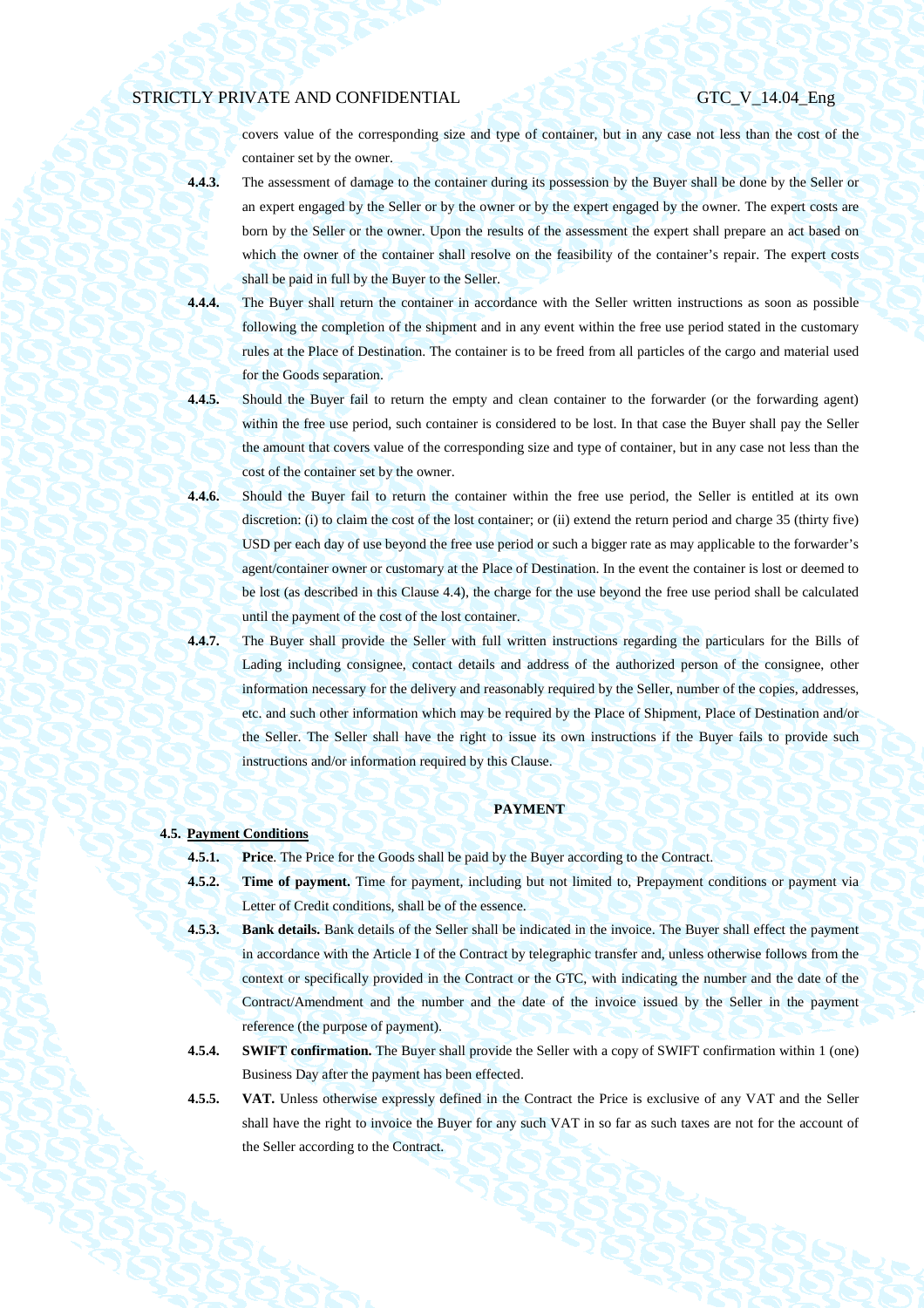**4.5.6. The date of payment.** The date of payment is considered the date of crediting of the Seller's bank account for 100% (one hundred per cent) of the amount specified in the Seller's invoice.

**4.5.7. Withholdings.** Unless otherwise expressly agreed to the contrary in the Contract, all payments due or payable to the Seller under the Contract shall be paid in full, regardless of whether the Buyer is required to withhold or to apply any Taxes on payments made under the Contract. If the Buyer is required to withhold or to apply any Taxes on payments made under the Contract, then Buyer shall gross up such payments so that the Seller receives after the deduction of Tax, the full sum due and payable under the Contract as if no such Taxes had been deducted, regardless of any withholdings or application of any Taxes on payments made under the Contract. The Total Goods Value and all other amounts payable by the Buyer to the Seller under the Contract shall be payable without the right to any discount, deduction, set-off, lien, claim or counter-claim.

- **4.5.8. Interest.** If the Total Goods Value or any other amounts due by the Buyer to the Seller under the Contract are not paid when due, interest shall be accrued and shall be paid on all amounts outstanding until payment in full is received into the Seller's bank account as described in Clause 4.10.2.
- **4.5.9. Banking expenses.** All expenses at the Seller's bank and at the Seller's correspondent bank shall be for the account of the Seller. All expenses outside the Seller's bank and at the Seller's correspondent bank shall be for the account of the Buyer.
- **4.5.10. Verification Act.** On a quarterly basis the Verification Act should be fully executed by both Parties. The Seller shall send by fax or by email to the Buyer the Verification Act signed by the Seller once in a quarter. Within 2 (two) days from the date of receipt of the Verification Act signed by the Seller the Buyer shall check the Goods delivered quantity, amount paid for the Goods, and provide the Seller with its motivated objections (if any). The Seller shall consider such motivated objections within 7 (seven) days and put the corrections into the Verification Act or negotiate with the Buyer on the amicable basis the content of the Verification Act which should be executed by both Parties. Without prejudice to the above, the Verification Act shall be executed upon any Party request if any.

## **4.6. Payment terms**

### **4.6.1. Letter of Credit**

### **a) Issuance of the Letter of Credit**

The Buyer shall issue Letter of Credit within 5 (five) Business Days from the Signing Date in strict accordance with the terms and conditions set out in this Clause.

## **b) Validity period of the Letter of Credit**

The validity period for the Letter of Credit shall cover the payment period envisaged in the Contract plus 30 (thirty) days, provided, however, that the minimal validity period could not be less than 90 (ninety) days. The foregoing is saved that the Buyer shall extend respectively the validity of the Letter of Credit in case of Force Majeure Event.

## **c) Documents**

The documents to be provided by the Seller pursuant to the requirements of a Letter of Credit shall be the following:

- i. Seller's invoice (fax or email copy);
- ii. Transport Document (fax or email copy).

Documents prepared in Russian language are acceptable.

Minor mistakes and misprints in the documents are acceptable.

## **d) Letter of Credit Conditions**

The payment for the Goods shall be effected by the Buyer as follows: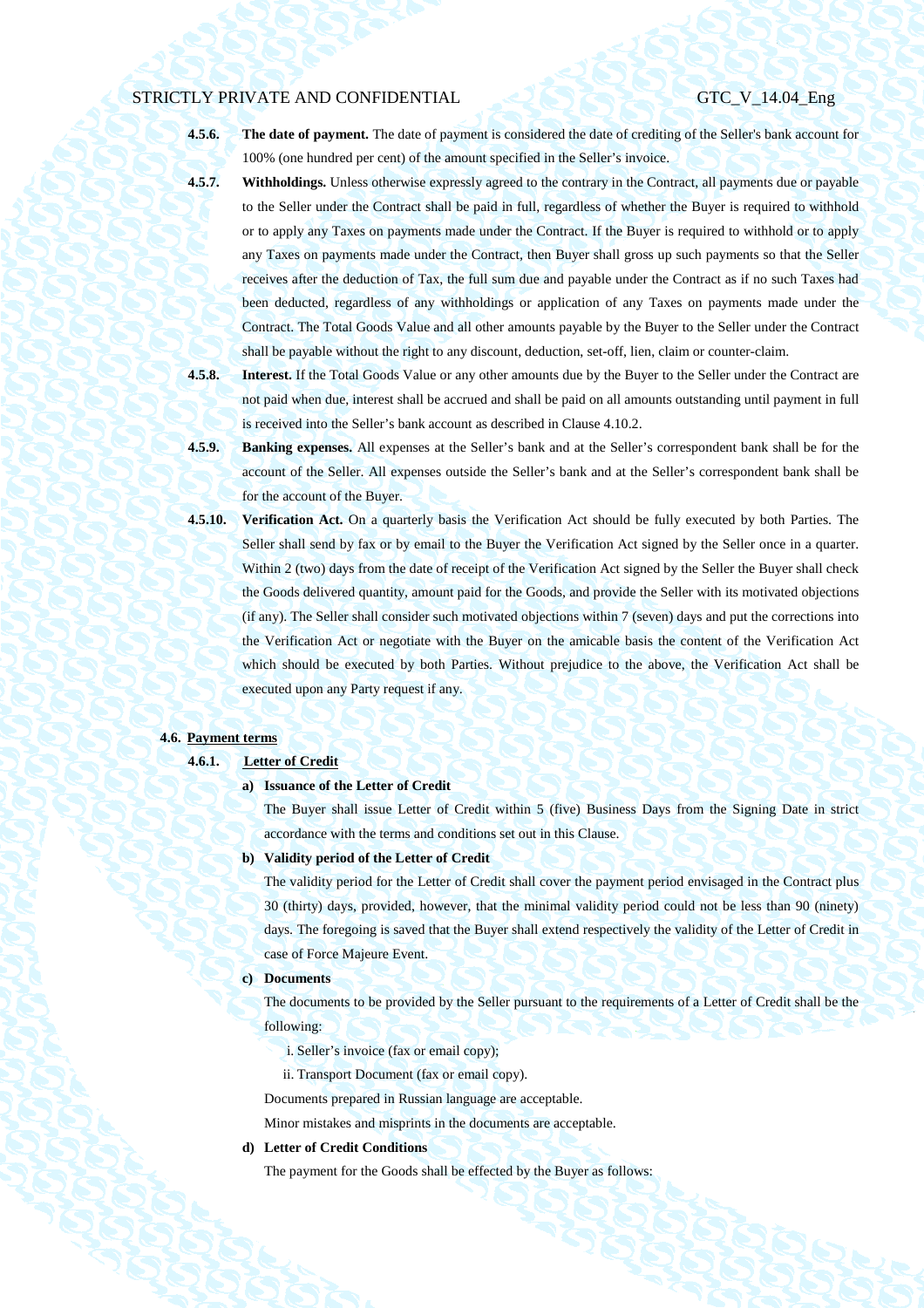- **i.** The Buyer shall issue in favor of the Seller an irrevocable and divisible Letter of Credit payable at sight in strict accordance with the terms and from a bank and in a form confirmed in writing by the Sellers but in any case prior to the Goods dispatch.
- ii. The Buyer shall provide the Seller with the draft of such irrevocable Letter of Credit for the preliminary Seller's written approval.
- **iii.** Expenses in connection with the opening, amendment and utilization of the Letter of Credit shall be paid by the Buyer.
- **iv.** The Letter of Credit shall be issued in the amount of 110% (one hundred and ten per cent) of the Price multiplied by the shipment quantity of the Goods to be delivered.

## **4.6.2. Prepayment (advance payment)**

The payment for the Goods shall be effected by the Buyer as follows:

- a) The Buyer shall pay 100% (one hundred per cent) of the amount specified in the Seller's proforma invoice in advance within 5 (five) Business Days after the date of the Seller's proforma invoice but in any case at least 3 (three) Business Days prior to the Goods dispatch by the Manufacturer.
- b) The Buyer shall effect the payment in accordance with the contract by telegraphic transfer and without deduction into the Seller's bank account and the Buyer shall indicate the number and the date of the Contract/Amendment and proforma invoice number in the payment reference (the purpose of payment).
- c) In case of the amount paid by the Buyer as the Prepayment for the Goods is less than the amount due to be paid for the Actual Contract Quantity or the Actual Monthly Quantity (as the case may be) the Buyer shall effect the payment of such outstanding balance within 5 (Five) days of an appropriate Seller's invoice.
- d) In case of the amount paid by the Buyer as the Prepayment for the Goods exceeds the amount due to be paid for the Actual Contract Quantity or the Actual Monthly Quantity (as the case may be) the Parties shall mutually agree if (i) such difference between the amounts will be applied to the further deliveries if applicable or (ii) the Seller shall return such difference between the amounts within 5 (Five) days of an appropriate Verification Act is executed by the Parties.

## **4.6.3. Post payment**

- a) The Buyer shall pay 100% (one hundred per cent) of the amount specified in the Seller's invoice not later than date specified in the Contract.
- b) Partial payments shall be allowed.

## **4.6.4. DaP ("Documents against Payment")**

The present payment terms are governed in accordance with the ICC Uniform Rules for Bank-to-Bank Reimbursements Under Documentary Credits (URR 525).

The payment for the Goods shall be effected by the Buyer as follows:

The Buyer shall pay the Goods via Documents against payment at sight (hereinafter referred to as "D/P at sight" or "DaP at sight" or "DP at sight") in accordance with the conditions specified below.

The payment for the Goods shall be effected by the Buyer as follows:

a) Within ten (10) Business days after the date when the documents stating the right of disposal of the Goods were issued the Seller shall (i) transfer the originals of such documents to the Seller's Bank and (ii) send the copy of such documents to the Buyer.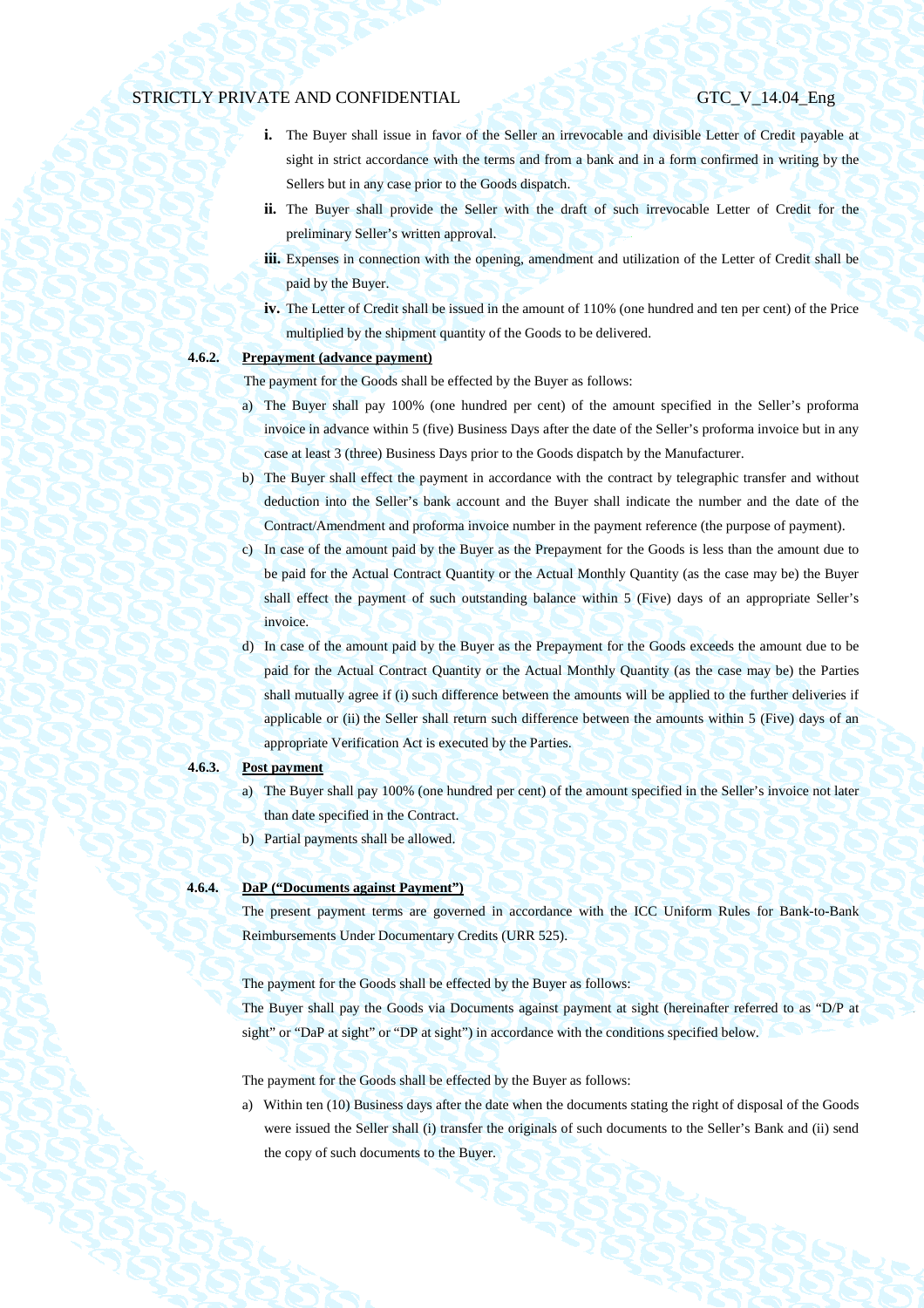The Parties expressly have acknowledged and agreed that the following documents are considered as the documents stating the right of disposal of the Goods:

- i. Commercial invoice;
- ii. Delivery order;
- iii. Packing list issued by the Seller.

The Parties may mutually agree in writing in the Contract other documents stating the right of disposal of the Goods depend on the reasonable requirement of the respective authority.

- b) Upon receipt of the documents stating the right of disposal of the Goods the Seller's Bank shall transfer the originals of such documents to to the Buyer's Bank; provided that such Buyer's Bank was expressly preliminary approved by the Seller in writing.
- c) The Buyer shall confirm the Buyer's Bank his consent for payment for the original documents stating the right of disposal of the Goods and shall pay 100% (one hundred per cent) amount specified in the copy of the commercial invoice provided by the Seller via e-mail or mail or fax or any other type of transfer within 5 (five) Business days from the date of receipt of such documents by the Buyer's Bank.
- d) The Buyer shall (i) ensure the availability of the total amount to be paid pursuant to Sub clause "c" of this Clause on the date of confirmation to the Buyer's Bank of his consent for payment for the documents stating the right of disposal of the Goods and (ii) effect this payment by telegraphic transfer and without deduction into the Seller's bank account, and the Buyer shall indicate the number and the date of the Contract and invoice number in the payment reference (the purpose of payments).
- e) In case the Buyer doesn't pay for the Goods within 5 (five) Business days from the date of receipt of the documents stating the right of disposal of the Goods by the Buyer's Bank, the Delivery order provided by the Seller shall become invalid and the Seller shall have the disposal rights for the Goods in accordance with the Clause 4.10.5. of the GTC.
- f) From the date of receipt of the Buyer's consent for payment for the documents stating the right of disposal of the Goods the Buyer`s Bank shall transfer the originals of the documents stating the right of disposal of the Goods to the Buyer.

## **4.6.5. CAD ("Cash against documents")**

The present payment terms are governed in accordance with the ICC Uniform Rules for Bank-to-Bank Reimbursements Under Documentary Credits (URR 525).

The Buyer shall pay the Goods via Cash against documents at sight (hereinafter referred to as "CAD at sight") in accordance with the conditions specified below.

Pursuant to payment terms via CAD at sight the Buyer shall pay for the Goods in advance in the amount specified in the Contract.

The payment for the Goods shall be effected by the Buyer as follows:

a) Within ten (10) Business days after the date when the documents stating the right of disposal of the Goods were issued the Seller shall (i) transfer the originals of such documents to the Seller's Bank and (ii) send the copy of such documents to the Buyer.

The Parties expressly have acknowledged and agreed that the following documents are considered as the documents stating the right of disposal of the Goods: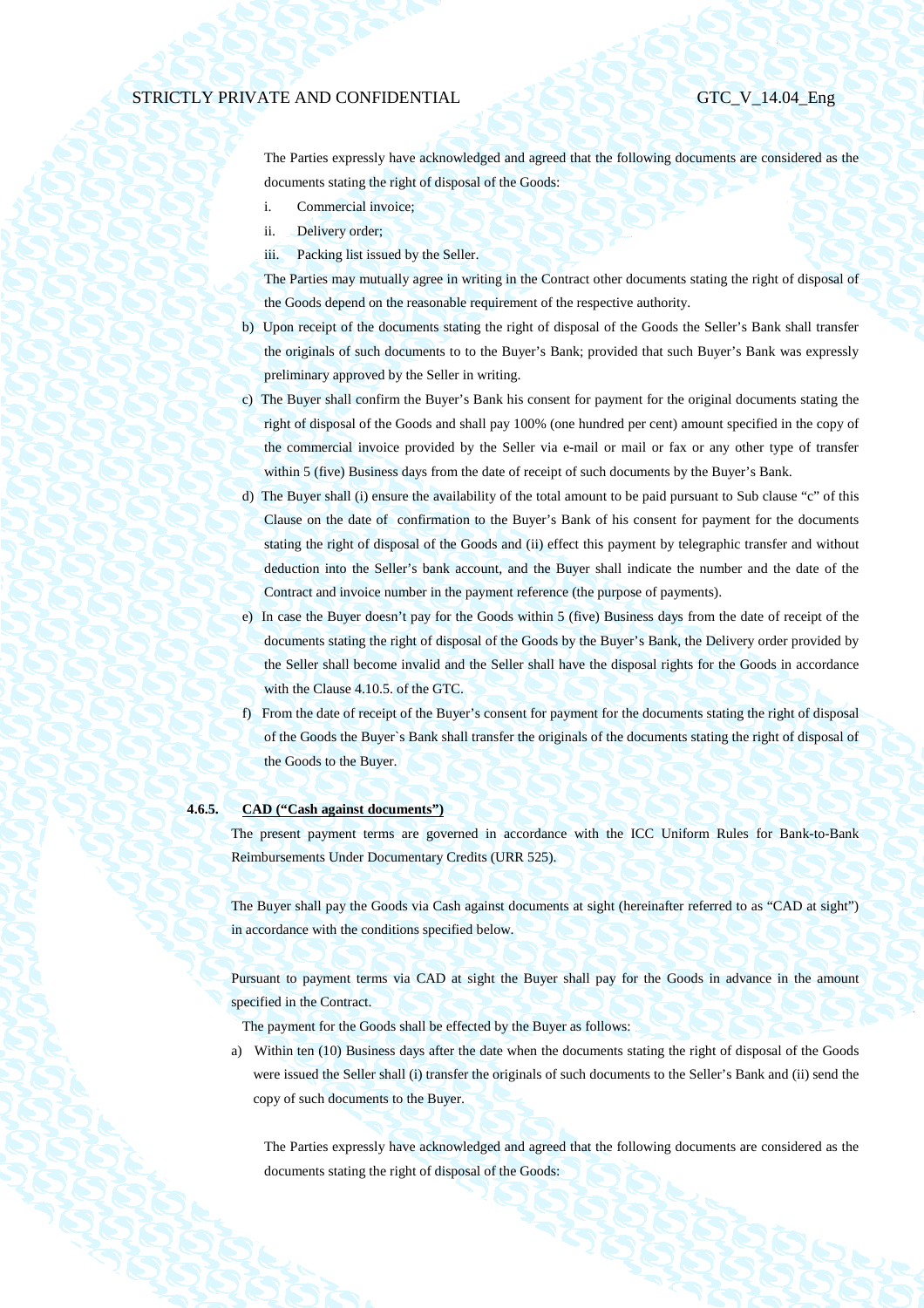- i. Commercial invoice;
- ii. Bill of lading for delivery by sea, or Railway bill – for delivery by railroad, or CMR – for delivery by road;
- iii. Packing list issued by the Seller.

The Parties may mutually agree in writing in the Contract other documents stating the right of disposal of the Goods depends on the reasonable requirement of the respective authority.

- b) Upon receipt of the documents stating the right of disposal of the Goods the Seller's Bank shall transfer the originals of such documents to to the Buyer's Bank; provided that such Buyer's Bank was expressly preliminary approved by the Seller in writing.
- c) The Buyer shall pay 5-15% (five-fifteen per cent) (as it is stipulated in the Contract) of the amount specified in the Seller's commercial invoice in advance within 5 (five) Business Days after the date of the Seller's commercial invoice.
- d) The Buyer shall confirm the Buyer's Bank his consent for payment for the original documents stating the right of disposal of the Goods and shall pay the remaining amount specified in the Seller's commercial invoice at the rate of 85-95% (eighty five – ninety five per cent) (depending on the amount of advance payment) within 14 (fourteen) days from the moment of arrival of the Goods to the Place of Destination. Without prejudice to other provisions of the GTC the advance payment for the Goods paid by the Buyer in accordance with this Clause is considered as the Seller's compensation for storage of the Goods before its actual transfer to the Buyer. In case the Buyer doesn't pay the remaining amount for the Goods within 14 (fourteen) days from the moment of arrival of the Goods to the Place of Destination, the Seller shall be entitled to retain the advance payment for the Goods paid by the Buyer in accordance with this clause for compensation of the Seller's expenses for storage of the Goods.
- e) The Buyer shall (i) effect the payments specified in Sub clauses "c" and "d" of this Clause and (ii) ensure the availability of the total amount to be paid pursuant to Sub clause "d" of this Clause on the date of confirmation to the Buyer's Bank of his consent for payment for the documents and effect this payment in accordance with the Contract by telegraphic transfer and without deduction into the Seller's bank account and the Buyer shall indicate the number and the date of the Contract/Amendment and commercial invoice number in the payment reference (the purpose of payments).
- f) From the date of receipt of the Buyer's consent for payment for the documents stating the right of disposal of the Goods the Buyer`s Bank shall transfer the originals of such documents to the Buyer.
- g) The Parties expressly have acknowledged and agreed that in case of payment for the Goods via CAD at sight the risk and title to the Goods shall transfer from the Seller to the Buyer at the date of receipt by the Buyer of the originals of the documents stating the right of disposal of the Goods.

## **4.7. Security of the Buyer's Payment Obligations**

## **4.7.1. Parent company guarantee**

The Buyer shall provide the Seller with the Buyer's parent company guarantee securing the performance of all the Buyer's obligations under the Contract. The guarantee shall be provided within 10 (ten) Business Days after a relevant Seller's request and shall be in writing, in the form satisfactory for the Seller and issued for the term of the Contract plus 6 (six) months. In the absence of the Buyer's parent company, the guarantee may be issued by an Affiliate(s) or other third party(ies) as agreed with the Seller.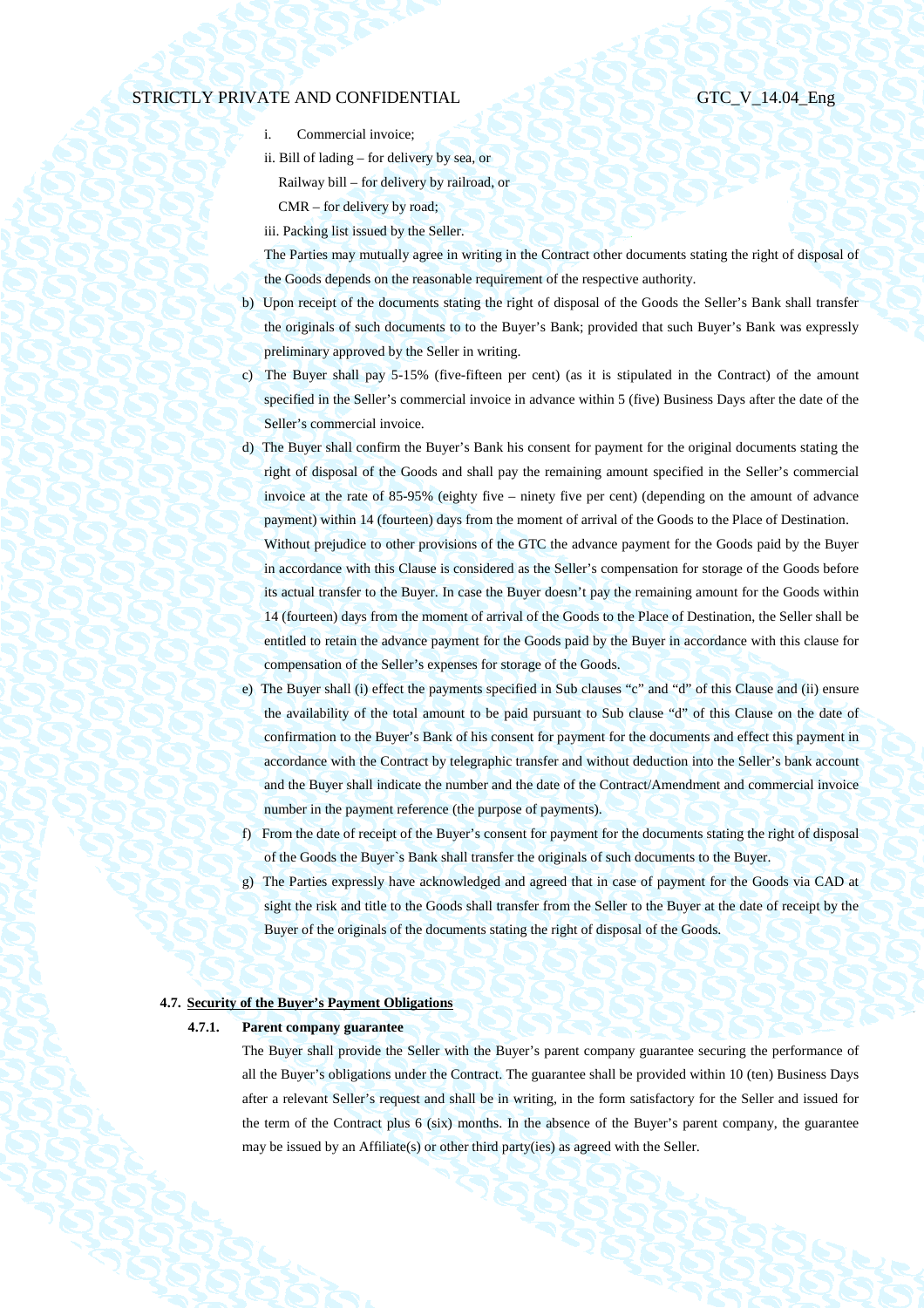The Seller is not obliged to supply the Goods until the requested guarantee is duly furnished and the Buyer shall pay to the Seller any and all related costs in connection with such delay. If the Buyer delays the provision of the guarantee for more than 10 (ten) Business Days, the Seller is entitled to terminate the Contract.

## **4.7.2. Defective Performance of Obligations**

In the event the Buyer fails to perform or delays the performance of any obligations hereunder at least 2 (two) times during any consecutive 6 (six) months or delays any of the obligations at least once for more than for 1 (one) month, then the Seller shall be entitled by written notice to the Buyer: (i) change the payment terms of the Goods to Prepayment (Clause 4.6.2) and/or (ii) request from the Buyer additional reasonable means of security of obligations, which the Buyer must provide within 15 (fifteen) Business Days following the relevant request. The change shall come into force with the next dispatch of the Goods after the notification. The Seller is entitled to suspend delivery of the Goods until the Goods are paid (as provided in Clause 4.6.2) and/or additional security of obligations is provided.

## **4.7.3. Stand-by Letter of Credit**

## **a) Issuance of the Stand-by Letter of Credit**

The Buyer shall issue the Stand-by Letter of Credit within 5 (five) Business Days from the Signing Date in strict accordance with the terms and conditions set out in Article I of the Contract.

## **b) The validity period for the Stand-by Letter of Credit**

The validity period for the Stand-by Letter of Credit is 90 (ninety) days.

### **c) Documents**

The documents to be provided by the Seller pursuant to the requirements of a Stand-by Letter of Credit shall be the following:

(i) Seller`s invoice (fax or email copy);

(ii) Transport Document (fax or email copy).

### **d) Stand-By Letter of Credit procedure**

The Buyer shall effect the payment 100% (one hundred per cent) of the amount specified in the Seller's invoice within the term specified in the Contract.

In case of the Buyer's failure to effect the payment on the due date in accordance with the Contract the payment should be done by the aforesaid Stand-By Letter of Credit against the presentation by the Seller to the Seller's bank specified in the Seller's invoice of the following documents:

- (a) the Seller's (Beneficiary) letter with the following statements (telex, fax or email acceptable):
	- the Seller has delivered the Goods in conformity with the Contract and that the invoice has been sent to the Buyer; and
	- the payment in accordance with the Seller's invoice for delivery of the Goods is properly due to the Seller, and such payment has not been made to the Seller by the Buyer within the terms of the Contract;
- (b) copy of the Seller's invoice (telex, fax or email acceptable);
- (c) Transport Documents (telex, fax or email acceptable).

### **e) Stand-by Letter of Credit Conditions**

The payment for the Goods shall be effected by the Buyer as follows:

**i.** The Buyer shall issue in favor of the Seller an irrevocable Stand-By Letter of Credit payable in strict accordance with the terms and from a bank and in a form confirmed in writing by the Sellers but in any case prior to the Goods dispatch.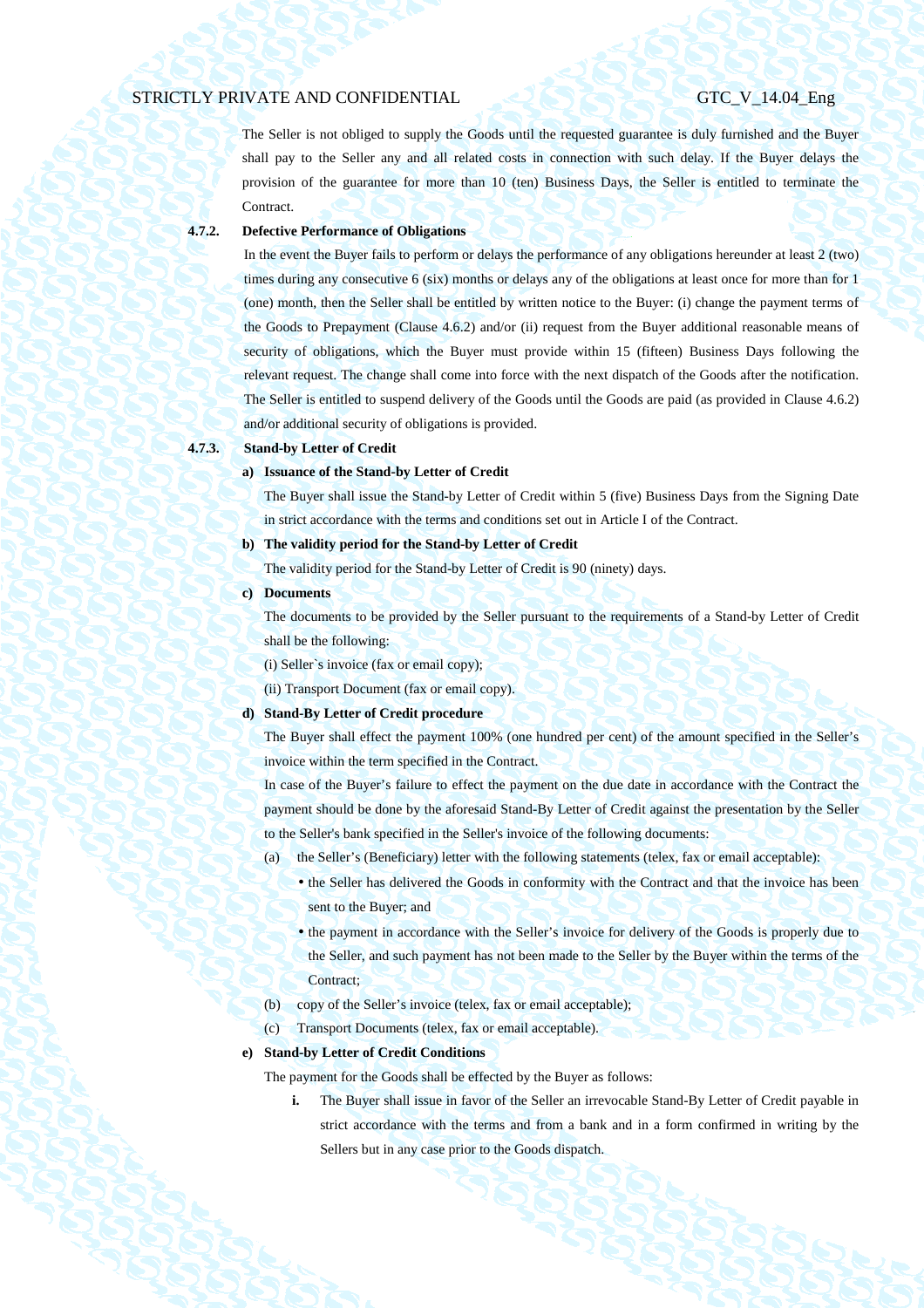- **ii.** The Stand-By Letter of Credit shall be issued in the amount of 110 % (one hundred and five per cent) of the Planned Contract Quantity or the Planned Monthly Quantity as the case may be and shall be valid for a period specified in Article I of the Contract, save that the Buyer shall extend respectively the validity of the Stand-by Letter of Credit in case of Force Majeure Event.
- **iii.** The Buyer shall provide the Seller with the draft of such a Stand-By Letter of Credit for the preliminary Seller's written approval.
- **iv.** Expenses in connection with the opening, amendment and utilization of the Stand-By Letter of Credit shall be paid by the Buyer.
- **v.** Any and all costs, loss or damage incurred by the Seller as a result of the Buyer's failure to comply with this Clause 4.6 shall be for the Buyer's account.

## **4.7.4. Reissue of the Guarantee**

If the guarantee, including but not limited to bank guarantee, of a parent company or of any other third party(ies) specified in the Clause 4.7.1. hereof and/or the Letter of Credit, and/or the Stand-by Letter of Credit, which were provided by the Buyer to the Seller in accordance herewith, (hereinafter referred to as the "Guarantee", collectively - the "Guarantees") ceases or threatens to cease to be effective and/or valid due to bankruptcy, insolvency, reorganization, liquidation, revocation of a licence or similar proceedings in respect of bank, parent company or any other third party(ies) specified in the Clause 4.7.1. hereof, and/or for any other reason, not related to the Seller, prior to the term herein stipulated, the Buyer shall reissue such Guarantee on the terms and conditions and in accordance with proceedings hereof, promptly but not later than 10 (ten) days from the occurrence of any event indicated in this Clause. Where the Buyer fails to reissue the Guarantee within the specified term, the Seller is entitled upon written notification of the Buyer to suspend performance of all and any obligations hereunder until the new Guarantee is provided, and/or cancel and/or resell or otherwise dispose of the Goods to any third party. The Seller shall be not liable for such suspense of the obligation's(s') performance, and/or cancellation, and/or resale and any other disposal of the Goods. The Buyer shall not be entitled for any claims in connection with such acts of the Seller notwithstanding anything to the contrary herein and in the applicable law.

In any case the Buyer shall reimburse to the Seller within 7 (seven) days from receipt of the written demand all and any costs, charges, expenses and losses, including related to storage, transport, resale and disposal of the Goods, demurrage, incurred by the Seller in connection with non-performance or improper performance of obligation for the Guarantee's/Guarantees' reissue by the Buyer.

## **4.8. Quality and Quantity of the Goods**

## **4.8.1. Quality**

Save where the Buyer requires a quality inspection pursuant to Clause 4.8.3, the quality of the Goods shall be confirmed by a Certificate of Quality issued by the Seller or by the Manufacturer of the Goods as the case may be.

### **4.8.2. Quantity**

- a) The Planned Contract Quantity and/or the Planned Monthly Quantity specified (as the case may be) in the Contract, unless otherwise agreed by the Parties in the Contract, shall be subject to a tolerance of +/-10% (plus/minus ten per cent) in the Seller's option.
- b) The Actual Contract Quantity and/or the Actual Monthly Quantity delivered under the Contract shall be equal to the quantity stated in respective Transport Document.
- c) The Actual Contract Quantity shall be the basis for determining the Total Goods Value.
- d) The Actual Contract Quantity or the Actual Monthly Quantity (as the case may be) may deviate by not more than 10% (ten per cent) of the Planned Contract Quantity or the Planned Monthly Quantity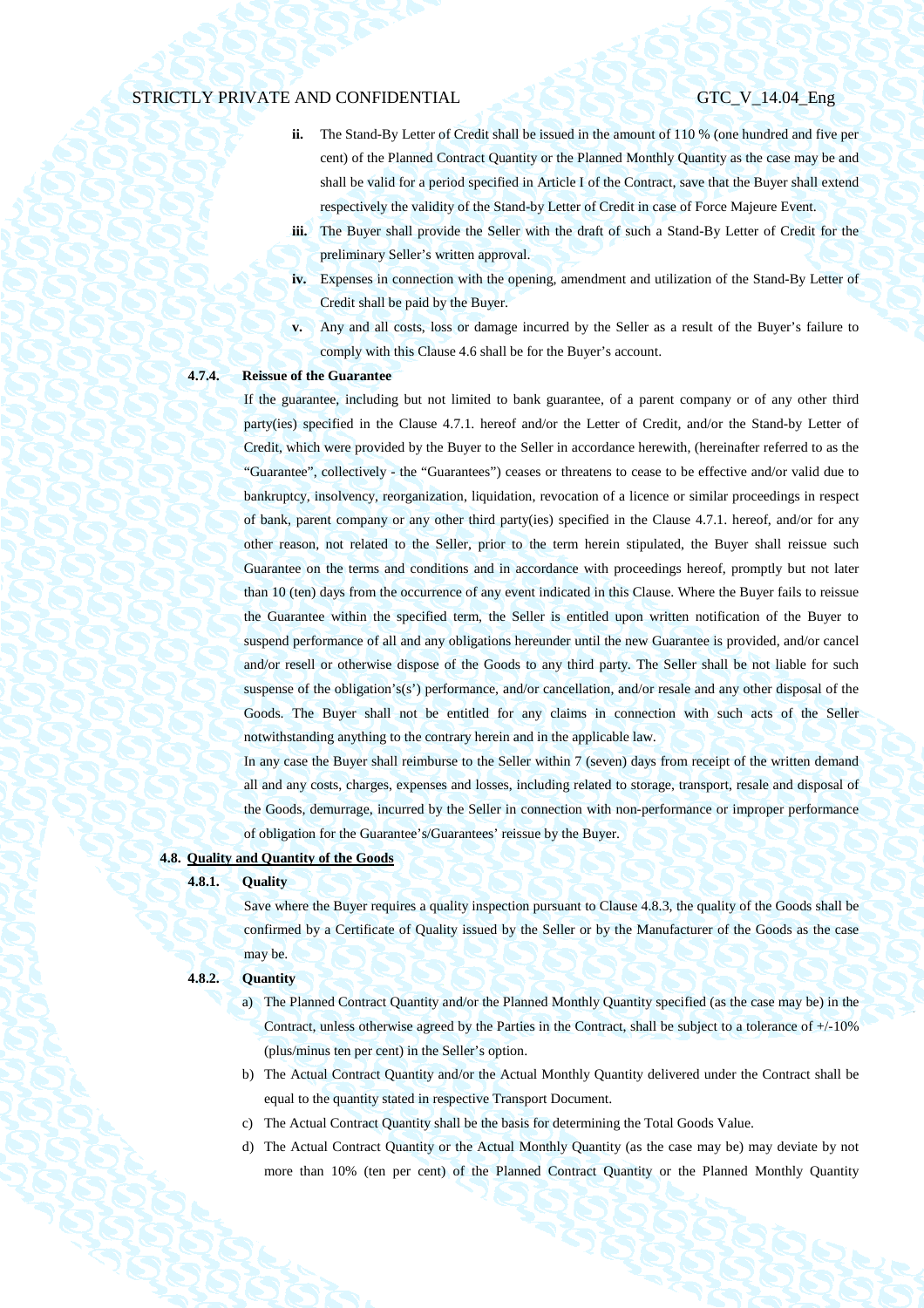respectively without any right for the Buyer to claim that the Seller will have to meet the Planned Contract Quantity or the Planned Monthly Quantity specified in the Contract, and/or take back any surplus quantities to the Planned Contract Quantity or the Planned Monthly Quantity specified in the Contract as the case may be.

- e) In the event that the Seller is not able to supply the Planned Monthly Quantity or the Planned Contract Quantity of the Goods within specified period because of the reduction of the Manufacture production capacity, provided that the Seller informed the Buyer of this reasonably in advance, the Parties shall mutually agree delivery terms for the outstanding quantity of the Goods, and the Seller's suggestions shall be taken into account; provided, however, that it is agreed and acknowledged by both Parties that the Seller will not be obliged and is not expected and may not be required to supply in excess of the production capacity of the Manufacture. The Parties acknowledge that the remedy provided in this Clause will be the sole remedy that the Buyer will have in the event the Seller is not able to supply the Planned Monthly Quantity or the Planned Contract Quantity of Goods during the relevant period.
- f) In the event that the Buyer orders less Goods than the Planned Monthly Quantity or the Planned Contract Quantity for a relevant period, the Seller at its own discretion may either: (i) agree to supply the outstanding quantity of the Goods in the next period (the supply schedule shall be decided by the Seller, however, the Buyer's suggestions may be taken into account); or (ii) request the payment of 10% (ten per cent) of the Price of the outstanding quantity of the Goods as liquidated damages of the Seller (the Parties agree that the above amount is genuine pre-estimate of liquidated damages the Seller will suffer if the Seller supplies the Goods less than the Planned Monthly Quantity or the Planned Contract Quantity. Without prejudice to the above, however, if the amount of actual damages exceeds the above amount, the right of the Seller to claim the actual amount of damages shall not be limited). The Seller shall notify the Buyer the option it chooses to proceed in writing, however, the failure to notify will not evidence the waiver of the Seller's rights described above. The Parties acknowledge that the remedy provided in this Clause will be the sole remedy the Seller will have in the event the Buyer fails to order the Planned Monthly Quantity or the Planned Contract Quantity of the Goods during the relevant period.

### **4.8.3. Quality and Quantity Inspection**

- a) Unless agreed otherwise, quality and quantity inspection is to be determined at the Place of Shipment (applicable for EXW, FCA, CPT, CIF, FOB, CFR) or the Place of Destination (applicable for DAP, DDP) (as may be applicable in accordance with the Contract or the GTC) by an Inspector such as SGS or similar internationally recognized inspection company mutually agreed between the Parties and in accordance with the standard practice (i) at the place of the inspection or (ii) of the Inspector if there is no standard practice at the place of inspection, unless the Contract or the GTC provides otherwise.
- b) The quantity Inspection of the liquid Goods shall be as per the quantity in vacuum (unless the Contract explicitly applies measurement in air). The Bill of Loading quantity of the Goods shall be stated based on the Inspection. Inspection of the other categories of the Goods is to be made upon the Buyers request, the Seller shall be notified of the Inspection at least 7 (seven) days in advance and the Buyer shall provide the Seller's representative opportunity to present in order to observe the Inspection.
- c) The inspection results shall be documented in the Inspector's Report and shall be conclusive and binding on the Parties for invoicing purposes, for quality purposes and/or for quantity purposes and shall be final and binding for both Parties, except in case of fraud or manifest error.
- d) In the event that (i) the quality of the Goods does not conform with the contractual Specification or (ii) the quantity of the Goods does not conform the conditions of the Contract, the Parties shall discuss the Buyer's remedies for such non-conforming the Goods. The remedies may include, for example, a price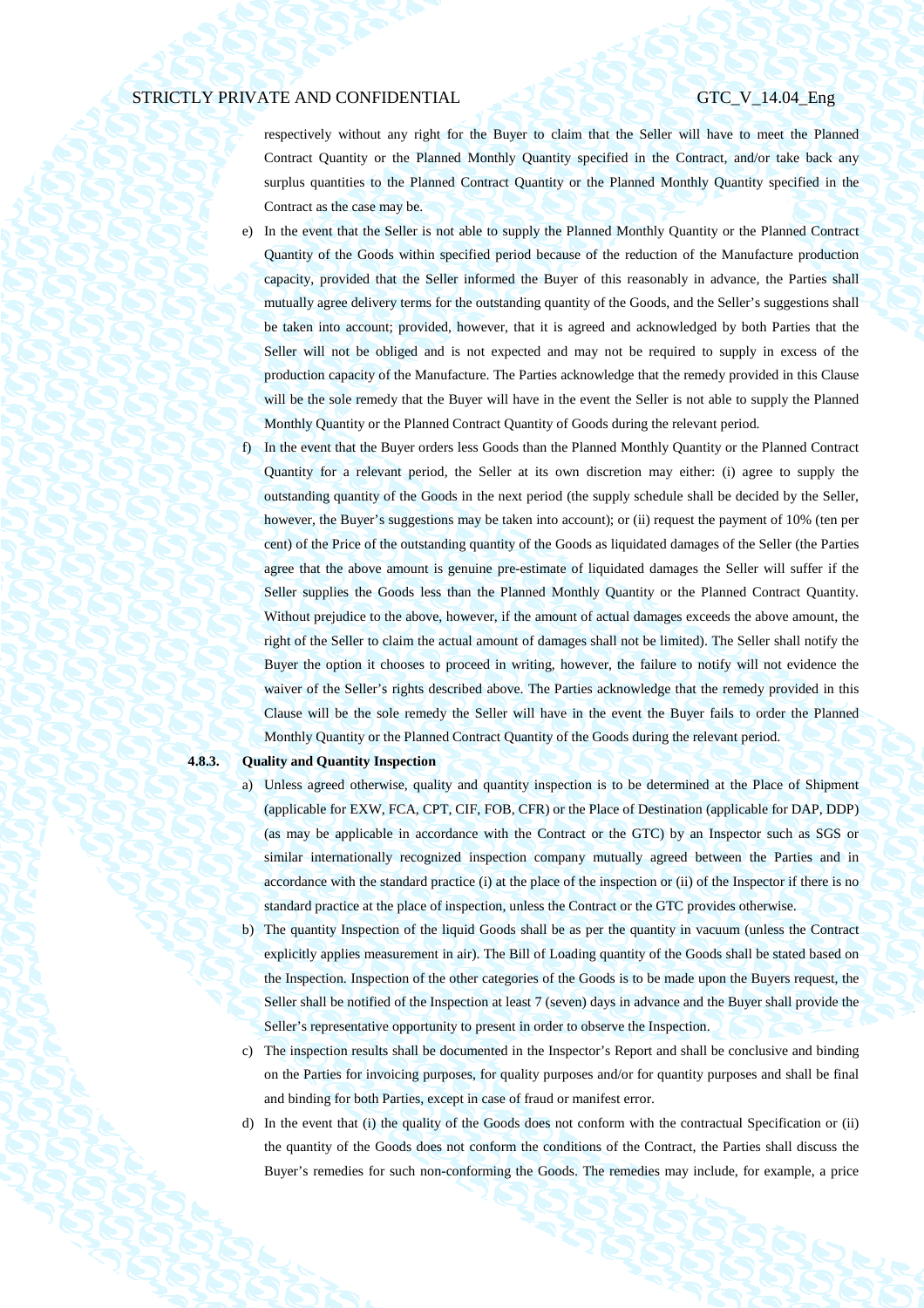adjustment for the Goods. The outcome of the Parties' discussion shall be documented in a written Amendment.

- e) The costs of the inspection (as per terms of Clauses a) and b)) shall be equally shared between the Seller and the Buyer (and the terminal, if the terminal participates in the inspection). Any other inspections and related services, if required by the Buyer, shall be paid solely by the Buyer; provided, however, that only results of the inspections as provided in Clauses a) and b) will have the final and binding effect on the Parties.
- f) The Inspector shall issue his report to the Seller and the Buyer as soon as practicable. The Inspector shall retain samples taken for at least 90 (ninety) days from the date of inspection.

## **4.8.4. Deviation from the Planned Amount of the Goods**

- a) In case the Actual Contract Quantity or the Actual Monthly Quantity (as the case may be) is in excess of 100% (one hundred per cent) but less than or equal to 110% (one hundred and ten per cent) of the Planned Contract Quantity or the Planned Monthly Quantity respectively the Buyer shall effect the payment of such outstanding balance within 5 (Five) Days of an appropriate Seller's invoice.
- b) In case the Actual Contract Quantity or the Actual Monthly Quantity (as the case may be) is less than 100% (one hundred per cent) but in excess of or equal to 90% (ninety per cent) of the Planned Contract Quantity or the Planned Monthly Quantity respectively, the Seller at its own decision has the option to either: (i) meet the Planned Contract Quantity or the Planned Monthly Quantity (as the case may be) in further deliveries, or (ii) repay to the Buyer (pay back, return) the Prepayment paid by the Buyer for the Goods not delivered within 3 (three) Days after the execution of the respective Verification Act (option (ii) is not applicable to post payment of the Goods); or (iii) apply such amount of the Prepayment paid by the Buyer for the Goods not delivered to the further deliveries of the Goods (if applicable). In either event the conditions set forth in this Clause shall be the Buyer's sole and exclusive remedy for such short delivery, howsoever caused, always excepting fraud, and the Seller shall have no other liability to the Buyer whatsoever.
- c) In the event that the Actual Contract Quantity or the Actual Monthly Quantity (as the case may be) is in excess of 110% (one hundred and ten per cent) of the Planned Contract Quantity or the Planned Monthly Quantity respectively, the Buyer at its own option shall have the right to either: (i) return any quantity in excess of 110% (one hundred and ten per cent) of the Planned Contract Quantity or the Planned Monthly Quantity respectively to the Seller at the Seller's expense, or (ii) to retain any Goods quantity in excess of 110% (one hundred and ten per cent) of the Planned Contract Quantity or the Planned Monthly Quantity respectively upon its agreement to pay the Price for the entire quantity taken provided that any of such Buyer's decisions shall be made within 1 (one) day after Delivery Date of the respective Goods. The payment for such Goods shall be made by the Buyer within 5 (five) days after the Seller's invoice date.
- d) In the event that the Actual Contract Quantity or the Actual Monthly Quantity (as the case may be) is less than 90% (ninety per cent) of the Planned Contract Quantity or the Planned Monthly Quantity respectively, the Buyer has the right to require the Seller to pay to the Buyer direct losses incurred by the Buyer in connection with the event where Actual Contract Quantity or the Actual Monthly Quantity (as the case may be) is less than 90% (ninety per cent) of the Planned Contract Quantity or the Planned Monthly Quantity respectively, provided that such direct losses are evidenced by the sufficient documents; such payment shall be made within 7 (seven) days after the execution of the respective Verification Act by the Parties. It is expressly mutually agreed and acknowledged by the Parties that in any case maximum amount of the direct losses may not exceed 10% (ten per cent) of the price of the Goods which were not delivered. Subject to all other conditions of the GTC, where the Seller is exempt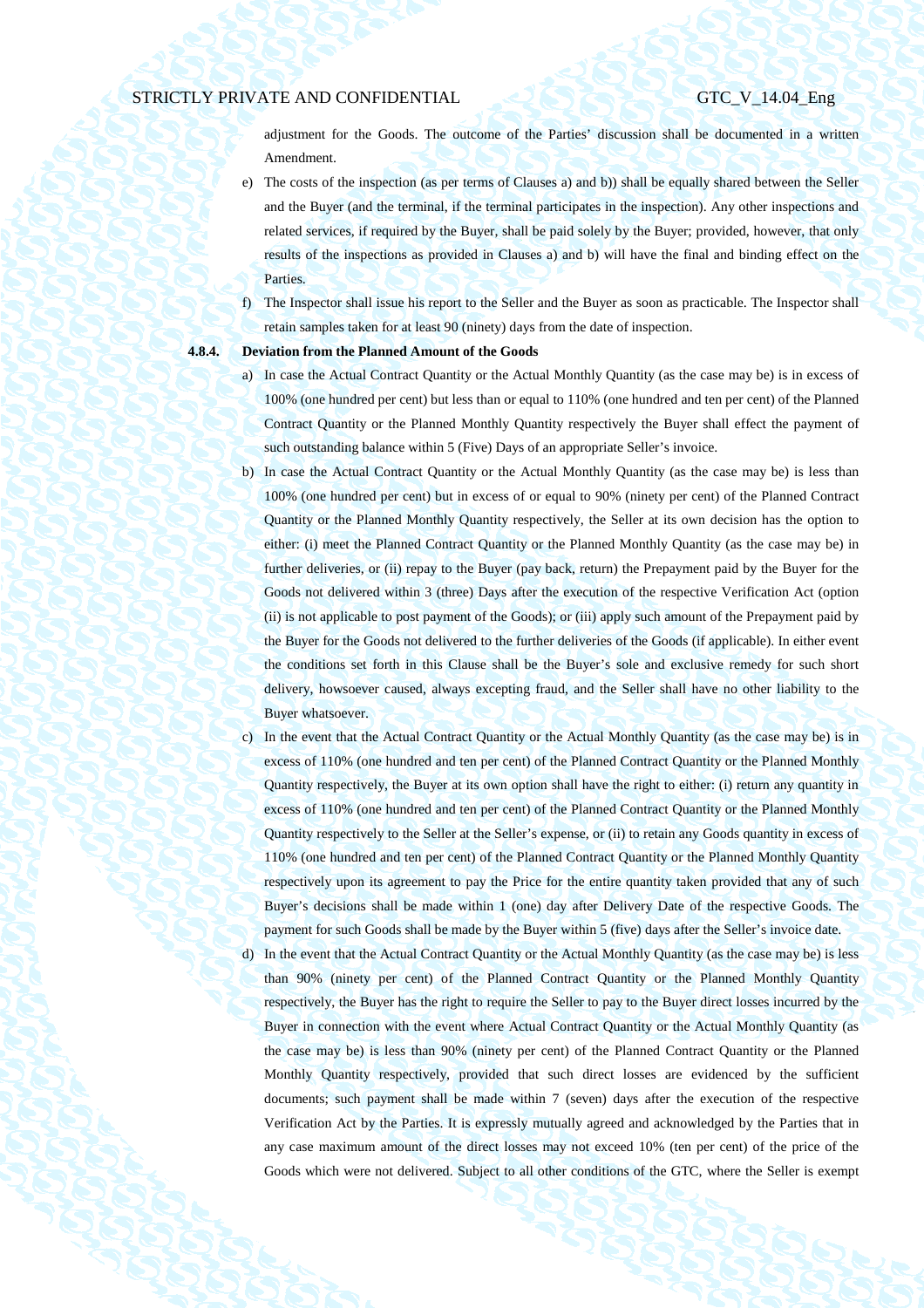from any liability (responsibility), in either event the Buyer's rights set forth in this clause shall be the Buyer's sole and exclusive remedy for such short delivery, howsoever caused, always excepting fraud, and the Seller shall have no other liability to the Buyer whatsoever.

- e) In the event that the Actual Contract Quantity or the Actual Monthly Quantity (as the case may be) is in excess of 110% (one hundred and ten per cent) of the Planned Contract Quantity or the Planned Monthly Quantity respectively and the Buyer fails to state its intention to return excess the Goods within the period specified above, the Buyer will be deemed irrevocably to have retained the excess the Goods and will accordingly pay for the excess the Goods retained within 5 (five) days after the Seller's invoice.
- f) In the event that the Actual Contract Quantity or the Actual Monthly Quantity (as the case may be) is less than 90% (ninety per cent) of the Planned Contract Quantity or the Planned Monthly Quantity respectively and the Buyer fails to state request to compensate within 10 (ten) days after the Delivery Date, the Buyer will be deemed irrevocably agreed with the Seller's obligation to meet the Planned Contract Quantity or the Planned Monthly Quantity respectively (as the case may be) in further deliveries.

## **4.9. Claims**

**4.9.1.** Claims if any on quality and/or quantity of the Goods to be provided by the Buyer to the Seller within 30 (thirty) days after the Delivery Date, unless other terms are not specified by the Parties in the relevant clauses of the GTC. If the Buyer falls to make a claim within the agreed period of 30 (thirty) days after the Delivery Date such claim will automatically be considered as time barred, null and void, and such delivered the Goods shall be deemed accepted by the Buyer and in accordance with all terms and conditions of the GTC and further claims in respect of the quality and/or quantity of the Goods are not permitted and may not be enforced.

- **4.9.2.** The Buyer shall not be entitled to use a claim in relation to a particular shipment of Goods as a basis for the refusal to accept other shipments of the Goods delivered under the Contract, or the Goods delivered pursuant to any other Contract agreed between the Parties.
- **4.9.3.** Unless otherwise specified in the Contract and/or the GTC any cause of action and/or claim that Buyer may have against Seller under the Contract shall be brought within one (1) year after the cause of action and/or claim accrues, failing which the Buyer shall be deemed to have waived its rights relating thereto.

## **4.10. Responsibilities of the Parties**

**4.10.1. Delivery liquidated damages.** For each full Week that the Seller delivers the Goods late commencing 30 (thirty) days after the latest date for delivery specified in Article I of the Contract, the Buyer shall be entitled to demand liquidated damages from the Seller for such delivery delay in the amount equal to 0.1% (one tenth of one per cent) of the price for the late delivered Goods per day, up to a maximum of 10% (ten per cent) of the price for the late delivered Goods.

The Parties acknowledge and agree that in no event shall the Seller be considered to be in breach under the Contract due to any late delivery and the Buyer shall not be entitled to liquidated damages until the Seller is at least more than 30 (thirty) days late under the terms and conditions specified in the Contract. The Seller shall not be liable to the Buyer in liquidated damages for delay caused by a Force Majeure Event, failure or default on the part of the Buyer, or where the Seller is entitled to delay delivery pursuant to the terms of the Contract. The Parties acknowledge and agree that in no event shall the Seller be considered to be in breach under the Contract due to any late delivery or non-delivery of the Goods and the Buyer shall not be entitled to claim any losses, or liquidated damages, or any other claims in case of the planned Manufacture production capacity repair; provided that the Seller shall notify the Buyer of such repair not later than one week prior to the month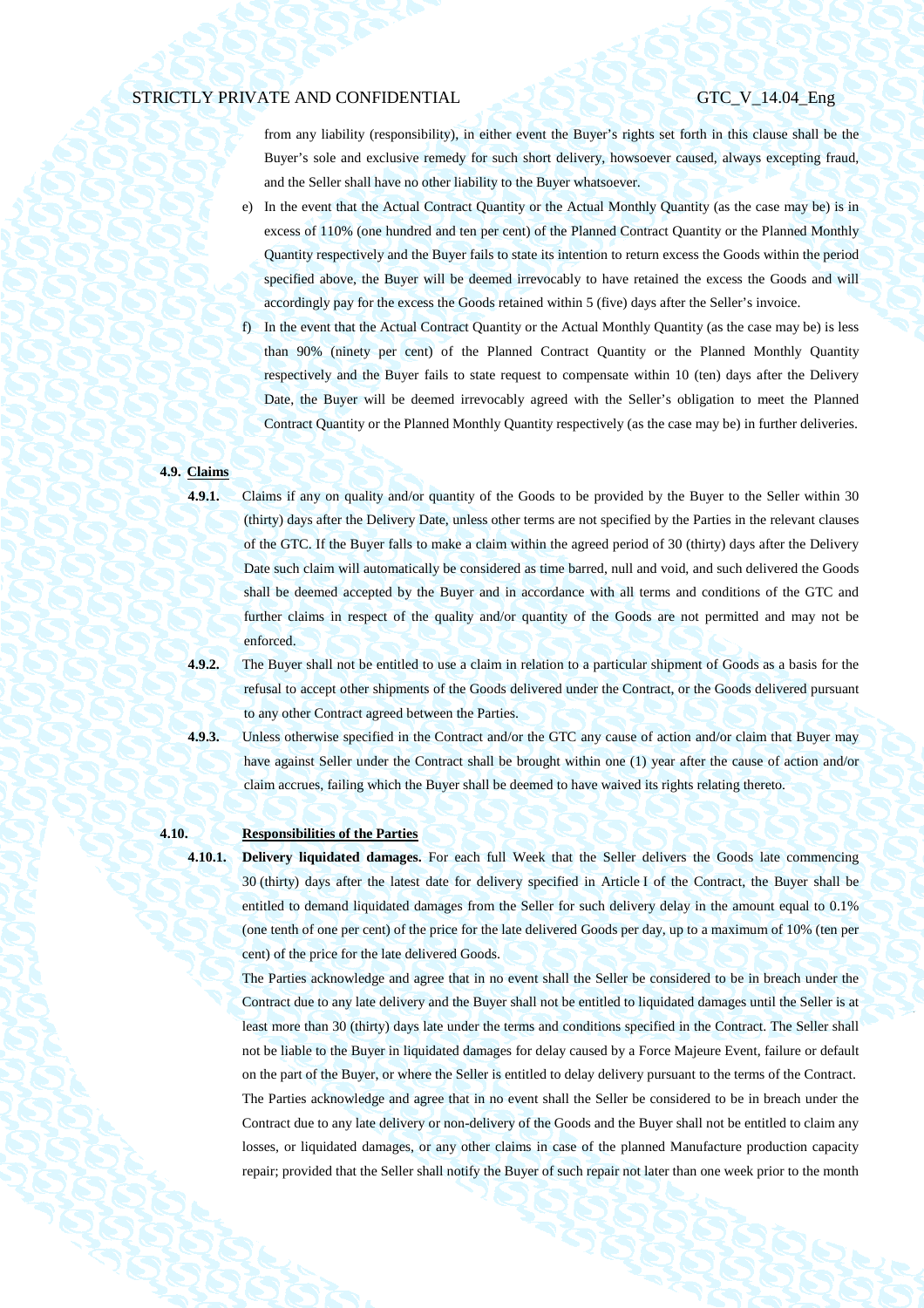when the repair is planned. The Parties acknowledge and agree that Seller's notification of the repair is enough and sufficient evidence and confirmation of the planned repair.

THE LIQUIDATED DAMAGES SET FORTH HEREUNDER TOGETHER WITH THE RIGHT OF TERMINATION SET OUT IN CLAUSE 4.19.3 SHALL BE THE BUYER'S SOLE AND EXCLUSIVE REMEDIES FOR ANY LATE DELIVERY OF ANY GOODS OR PART THEREOF AND THE SELLER SHALL HAVE NO FURTHER LIABILITY WHATSOEVER, WHETHER IN CONTRACT, TORT (INCLUDING NEGLIGENCE OR STRICT LIABILITY).

**4.10.2. Interest for late payment**. In case the Buyer fails to comply with the terms of the payment set out in the Contract the Buyer shall pay to the Seller interest at the lesser of (i) one month LIBOR plus 4% (four per cent) per annum of the outstanding amount or (ii) the maximum allowed by applicable Law.

**4.10.3. Suspension**. If the conditions or terms of payment are breached by the Buyer the Seller may, at the Seller's option, either suspend delivery of the Goods to the Buyer or unilaterally terminate the Contract. Such suspension shall not constitute a delay for the purposes of liquidated damages.

**4.10.4. Late acceptance**. In the event that the Buyer fails or refuses to accept delivery of the Goods or any part thereof pending laytime (i.e. have not commenced the accepting and unloading/loading of the Goods as the case may be; or furnished the Seller with explanation of delay and further instructions as regards the Goods satisfactory for the Seller); provided that such Goods have been delivered in accordance with the terms of the Contract, without prejudice to the Seller's other rights under the Contract or the applicable Law, the Seller is entitled to pass the Goods to a proximate logistic company or keeper at the Buyers risk and expense of which the Buyer shall be notified within reasonable time. The Seller is entitled to exercise its right hereunder irrespective of whether the title to the Goods has passed to the Buyer under the Contract or not. The quantities of the Goods passed confirmed by such a logistic company or keeper shall be deemed as due confirmation of the quantities of the Goods delivered by the Seller; the term for quality claims for the Goods specified in Clause 4.9 shall commence as of the expiration of the laytime. The Seller shall be entitled to claim without limitation all and any transport and/or insurance cancellation costs, storage costs, additional transport costs, customs duties, demurrage and other similar or related costs and all expenses arising out of or in connection with such late acceptance from the Buyer till the moment when the Goods are taken by the Buyer.

**4.10.5. The Seller's disposal rights**. In the event that the Buyer (or the Buyer's authorized representative, or the Buyer's Carrier, etc.) fails or refuses to accept delivery of the Goods or any part thereof within 5 (five) days of the due date mutually agreed by the Parties, entirely without prejudice to the Seller's other rights under the Contract or the applicable Law, the Seller shall at its sole discretion be entitled to sell the quantity of the Goods which were not taken by the Buyer. The Seller is entitled to exercise its right hereunder irrespective of whether the title to the Goods has passed to the Buyer under the Contract or not. The Selleris also entitled either (i) to demand the Buyer to reimburse all Seller's costs of sale including, without limitation, storage costs, additional transport costs, customs duties, and other similar or related reasonable costs and expenses together with any difference in the price obtained for the Goods when compared to the Price of the Goods set out in the Contract; or (ii) to deduct the amount of the received advance payment (applicable to the prepayment or CAD) for the damages incurred by the Seller as a result of such refusal; after calculating the damages the remaining part of the advance payment shall be either returned to the Buyer or offset against further deliveries. The Seller is entitled to exercise its right hereunder irrespective if the title to the Goods has passed to the Buyer under the Contract or not.

**4.11. Limitations of Liability**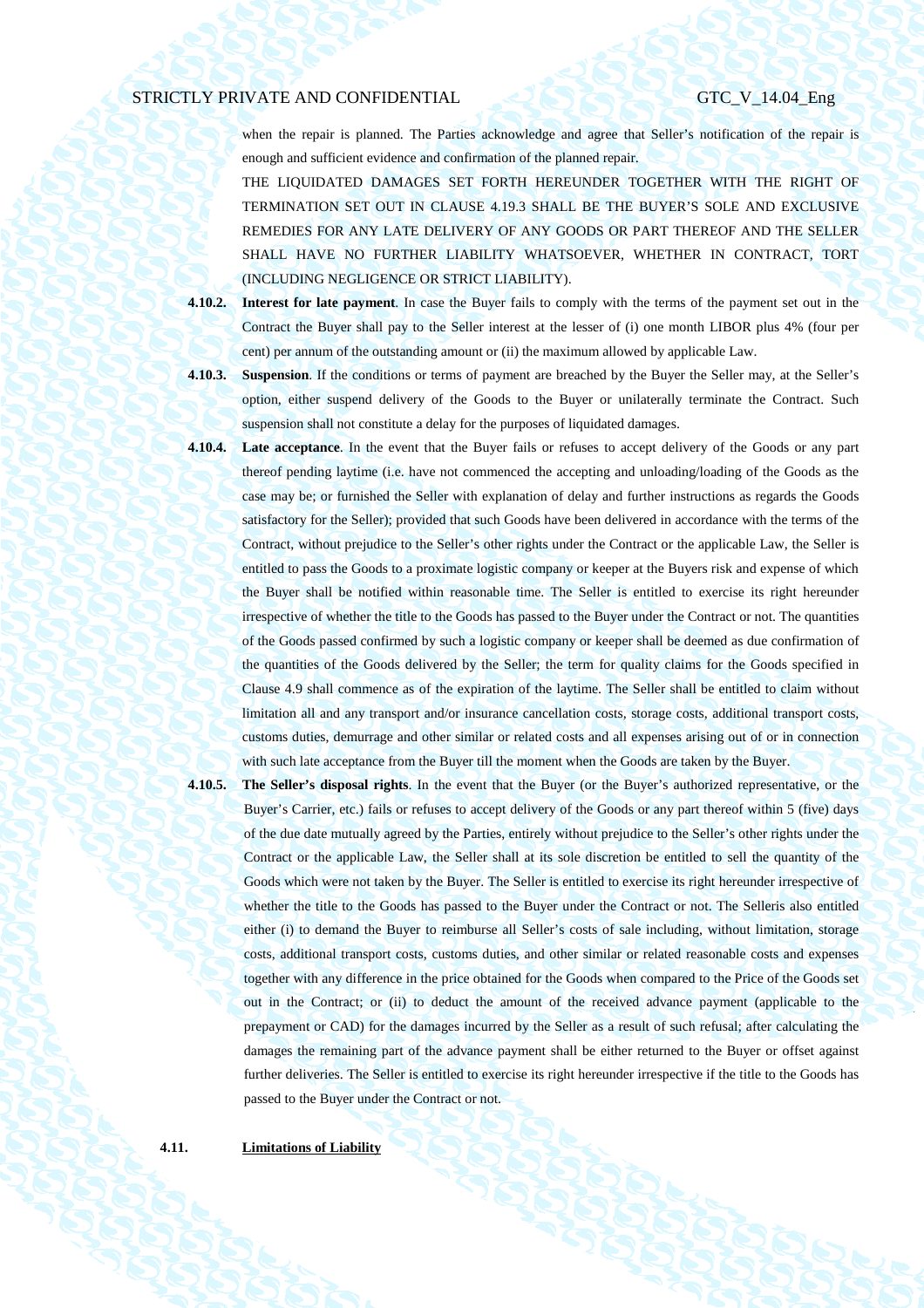- **4.11.1. UNDER NO CIRCUMSTANCES SHALL EITHER PARTY BE LIABLE WHETHER IN THE CONTRACT, IN TORT (INCLUDING GROSS NEGLIGENCE), UNDER ANY WARRANTY OR OTHERWISE, FOR ANY INDIRECT, SPECIAL, INCIDENTAL OR CONSEQUENTIAL DAMAGES OR FOR EXEMPLARY OR PUNITIVE LOSSES OR DAMAGES, OR ANY LOSS OF PROFITS (SAVE IN RELATION TO SELLER'S LOSS OF PROFIT ARISING FROM THE BUYER'S FAILURE OR REFUSAL TO TAKE OR ACCEPT DELIVERY OF THE GOODS OR ANY PART THEREOF CONTRARY TO THE TERMS OF THE CONTRACT) OR REVENUES, OR ANY COST OF LABOR, RESULTING FROM OR ARISING OUT OF OR IN CONNECTION WITH THE GOODS OR SELLER'S PERFORMANCE UNDER, OR BREACH OF, THE CONTRACT, EVEN IF THE PARTIES HAVE BEEN ADVISED OF THE POSSIBILITY OF SUCH DAMAGES. EACH PARTY SHALL UNDERTAKE ITS BEST EFFORTS TO MITIGATE ITS LOSSES.**
- **4.11.2. FOR THE AVOIDANCE OF DOUBT, EITHER PARTY MAY SEEK TO RECOVER FROM THE DEFAULTING PARTY ANY ACTUAL DIRECT DAMAGES INCURRED AS A RESULT OF THE DEFAULTING PARTY'S BREACH OF CONTRACT (INCLUDING, BUT NOT LIMITED TO, REASONABLE ATTORNEYS' FEES AND COSTS); PROVIDED, HOWEVER, THAT NOTWITHSTANDING ANYTHING CONTAINED HEREIN, TO THE FULL EXTENT PERMITTED BY APPLICABLE LAW, IN NO EVENT SHALL THE SELLER'S LIABILITY IN CONNECTION WITH THE GOODS OR THE CONTRACT EXCEED THE TOTAL GOODS VALUE (INCLUDING, BUT NOT LIMITED TO TRANSPORTATION COSTS, STORAGE COSTS, ETC.) PAID TO THE SELLER BY THE BUYER FOR THE GOODS.**
- **4.11.3. UNDER NO CIRCUMSTANCES SHALL THE SELLER BE LIABLE FOR THE BUYER'S LOSS OF PROFIT, NON RECEIPT OF REVENUE, BUSINESS INTERRUPTIONS, THE SUSPENSION OF COMMERCIAL ACTIVITIES, OR FOR ANY INDIRECT LOSS IRRESPECTIVE OF ITS CHARACTER AND REASON.**
- **4.11.4. BOTH PARTIES ACKNOWLEDGE AND AGREE THAT THE EXCLUSIVE REMEDIES AND LIMITATIONS OF LIABILITIES SET FORTH HEREIN WERE BARGAINED FOR ON AN EQUAL FOOTING AND ARE CONDITIONS OF THE CONTRACT.**
- **4.11.5. NOTHING IN THE CONTRACT SHALL LIMIT OR EXCLUDE THE LIABILITY OF EITHER PARTY FOR DEATH OR PERSONAL INJURY RESULTING FROM ITS NEGLIGENCE OR FOR FRAUDULENT MISREPRESENTATION.**
- **4.11.6. Adverse Weather.** The Parties shall not be liable for delay caused by adverse weather. Notwithstanding the customary rules at the Place of Destination the Parties agree to evenly split losses caused by the adverse weather conditions and beyond the insurance coverage or other compensation from third parties.

### **4.12. Health, Safety and Environment**

- **4.12.1.** The Goods supplied by the Seller in the condition in which it is sold is considered not to constitute a hazard to health or safety, provided that it is handled, used and stored in accordance with normally accepted safe Business practices applicable to the Goods. The Buyer shall, for its own protection, consult the producer's Material Safety Data Sheet (MSDS) (if any), relevant codes of practice and factory inspectorates with regard to adequate hygiene, safety and environmental standards and enforcement thereof, with respect to handling, processing and storing of the Goods, their by-products and wastes of any sort.
- **4.12.2.** The Buyer warrants to the Seller that it is aware of and understands the information in the MSDS for the Goods and it will adopt appropriate procedures to ensure that all persons or agents authorised by the Buyer to carry out any of the rights, duties or obligations of the Buyer under the Contract and all of the Buyer's other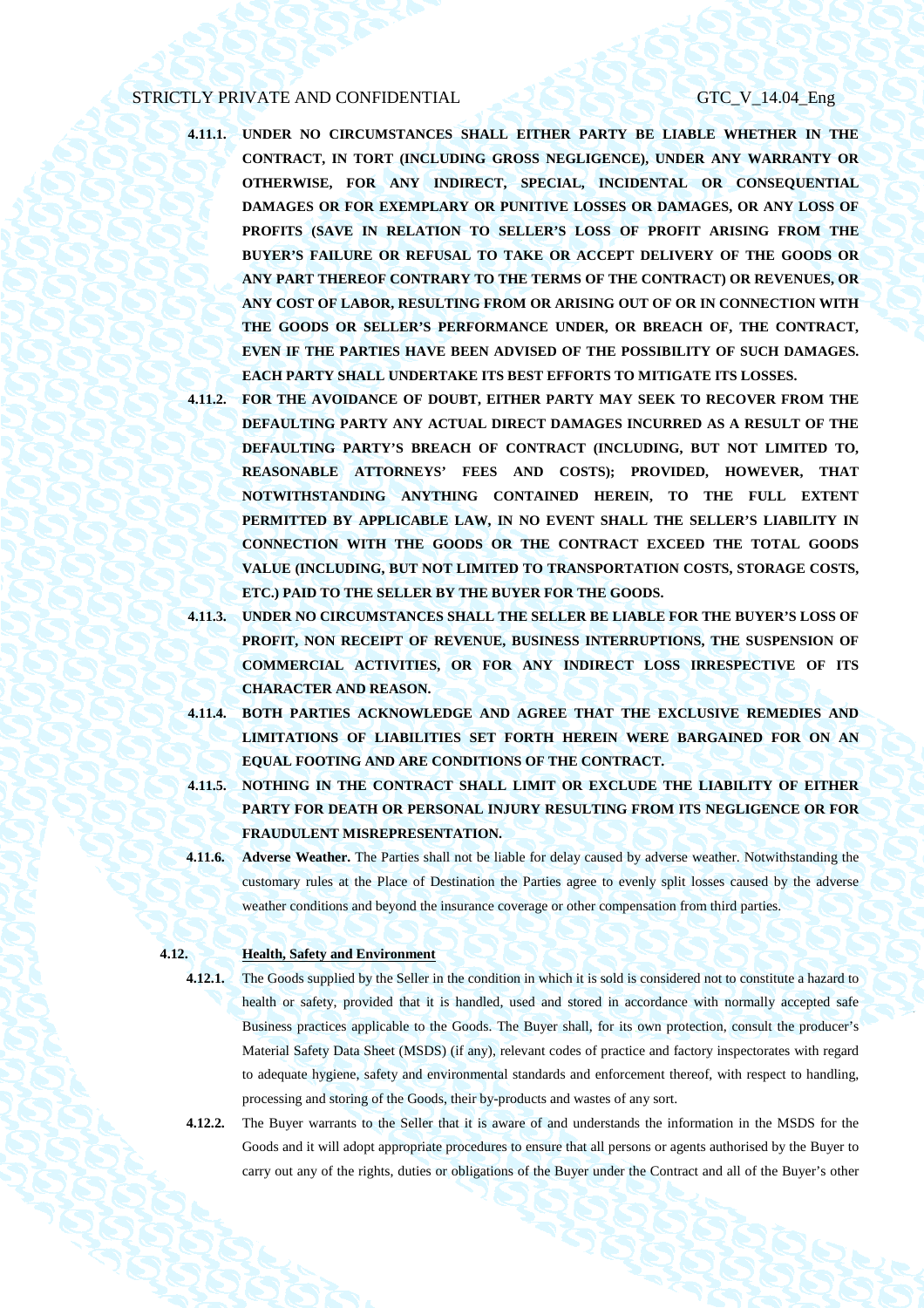officers, employees, contractors and agents who are involved in the loading, transportation, delivery, handling or use of the Goods sold and delivered to the Buyer under the Contract are aware of, and comply with the information provided in the relevant Material Safety Data Sheet.

- **4.12.3.** The Buyer accepts the inherent risks associated with the Goods as set out in Clause 4.12 hereof and shall accordingly have no claim of any kind against the Seller directly or indirectly arising from damage to any property as a result of direct or indirect exposure to the Goods.
- **4.12.4.** The Seller shall not be liable for any cost, loss or damage resulting from the receipt of the Goods in noncompliant storage facilities. The Buyer shall indemnify the Seller against any claim which any third party might have or bring against the Seller in this respect.
- **4.12.5.** Any advice given by the Seller concerning storage, transport, use or application of the Goods delivered shall be on a without prejudice basis and the Seller shall not be liable for any loss, damage or expense resulting from observance of such advice.

### **4.13. REACH**

**4.13.1.** Notwithstanding any other provision to the contrary in the Contract, in providing the Buyer with a Chemical Abstract Service Index number and/or Existing Commercial Chemical Substances Number and/or any other health, safety and environmental information relating to the Goods pursuant to this Clause 4.13, regardless of their source, the Seller provides no warranty or representation as to the accuracy or completeness of such identification number(s) or information relating to it and needed by the Buyer and/or reasonably requested by the Buyer to comply with the requirements of REACH, hence the Seller accepts no liability for loss, damage, delay or expense incurred by the Buyer for whatever reason arising from its reliance on the accuracy of the identification numbers or other information hereunder provided and /or the existence of a valid (pre-) registration of the Goods to be imported into the EU/EEA.

## **4.14. Restraint of Trade**

- **4.14.1.** The Buyer shall not sell or deliver or unload the Goods to a country or a resident of a country in
	-

contravention of any statutory regulation or direction of the country in which the Goods is produced. **4.14.2.** The Buyer undertakes that the Goods delivered under the Contract shall not be exported, sold or supplied by it to any country, state, territory or region or to any natural or legal person of such country, state, territory or region against which there are sanctions imposed by the United Nations Security Council, European Union, United Kingdom or United States on the export, sale or supply of such Goods to such location or person.

## **4.15. Sanctions, Trade Controls and Boycotts**

Notwithstanding anything to the contrary elsewhere in the Contract:

- **4.15.1.** Nothing in the Contract or in GTC is intended, and nothing in the Contract or in GTC should be interpreted or construed, to induce or require either party hereto to act in any manner (including failing to take any actions in connection with a transaction) which is inconsistent with, penalized or prohibited under any laws, regulations, decrees, ordinance, order, demand, request, rules or requirements of the United States of America applicable to such Party which relate to international boycotts of any type.
- **4.15.2.** Neither Party shall be obliged to perform any obligation otherwise required by the contract (including without limitation an obligation to (a) perform, deliver, accept, sell, purchase, pay or receive monies to, from, or through a person or entity, or (b) engage in any other acts) if this would be in violation of, inconsistent with, or expose such party to punitive measure under, any laws, regulations, decrees, ordinances, orders, demands, requests, rules or requirements of the European Union, any EU member state, the United Nations or the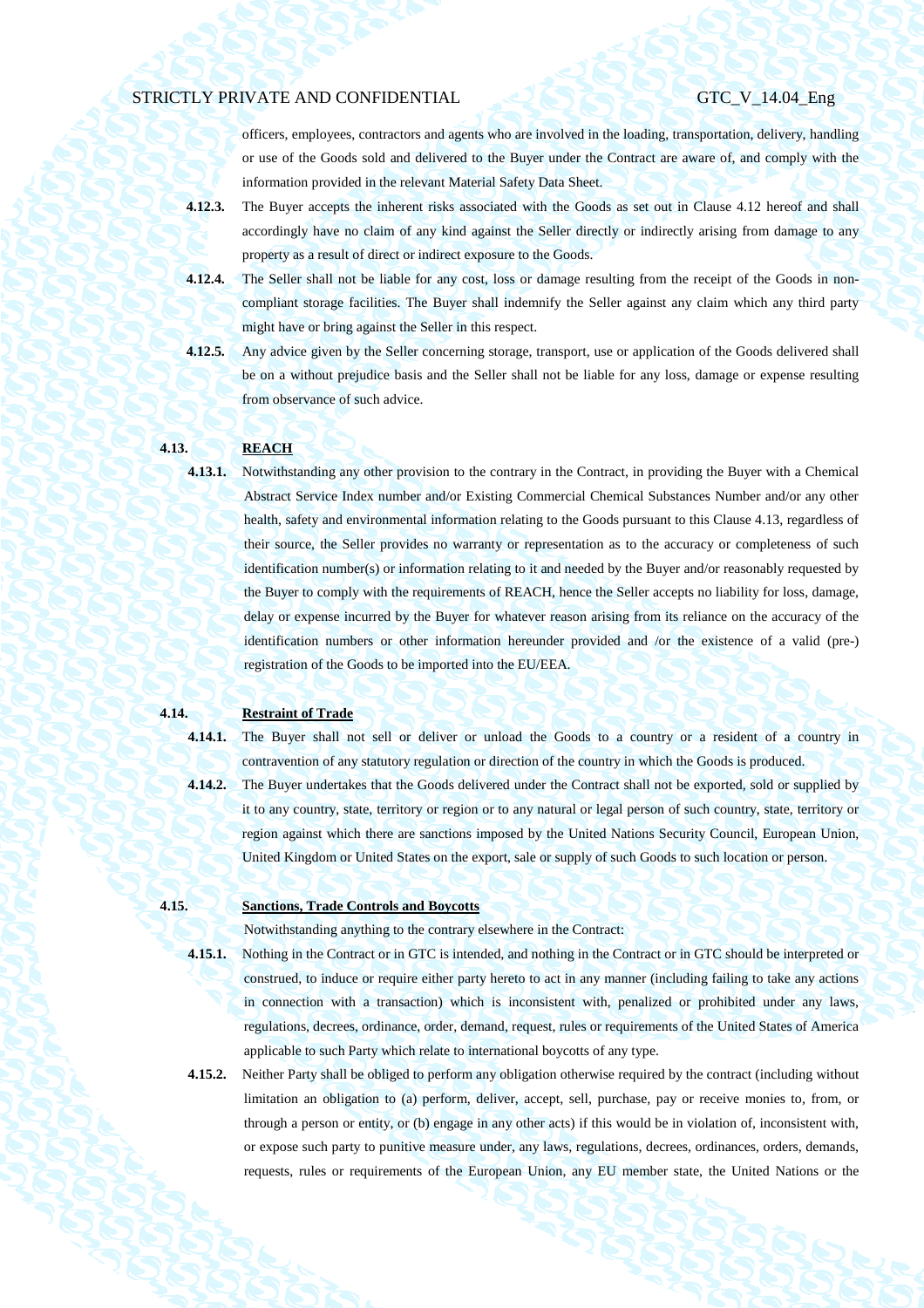United States of America applicable to the parties relating to trade sanctions, foreign trade controls, export controls, non-proliferation, anti-terrorism and similar laws (the "Trade Restrictions").

**4.15.3.** Where any performance by a Party would be in violation of, inconsistent with, or expose such Party to punitive measures under, the Trade Restrictions, such party (the "Affected Party") shall, as soon as reasonably practicable give written notice to the other Party of its inability to perform. Once such notice has been given the Affected Party shall be entitled:

> **i.** to immediately suspend the affected obligation (whether payment or performance) until such time as the Affected Party may lawfully discharge such obligation; and/or

> **ii.** where the inability to discharge the obligation continues (or is reasonably expected to continue) until the end of the contractual time for discharge thereof, to a full release from the affected obligation, provided that where the relevant obligation relates to payment for the Goods which have already been delivered, the affected payment obligation shall remain suspended (without prejudice to the accrual of any interest on an outstanding payment amount) until such time as the Affected Party may lawfully resume payment; and/or

> **iii.** where the obligation affected is acceptance of the Vessel, to require the nominating Party to nominate an alternative Vessel;

> in each case without any liability whatsoever (including but not limited to any damages for breach of Contract, penalties, costs, fees and expenses).

**4.15.4.** Nothing in this Section shall be taken to limit or prevent the operation, where available under the governing law of the Contract, of any doctrine analogous to the English Common Law doctrine of frustration.

## **4.16. Anti-Trust**

Each Party hereby warrants to the other party that, as at the date of the Contract and on each subsequent occasion it performs obligations under the Contract, it has not engaged in any Anti-competitive Behaviour in relation to the potential or actual terms and conditions of contract to be agreed or as agreed in relation to the Goods, including but not limited to the amount paid for the Goods, any level of volume discount or any other credit terms.

## **4.17. Anti-Corruption**

**4.17.1.** Each Party hereby represents and warrants to the other that it complies with all Anti-Corruption Laws.

- **4.17.2.** The Buyer and the Seller each represent, warrant and undertake to the other that they shall not, directly or indirectly,
	- a) pay, offer, give or promise to pay or authorize the payment of any monies or other things of value to:
		- i. a government official or an officer or employee of a government or any department, agency or instrumentality of any government;
		- ii. an officer or employee of a public international organization;
		- iii. any person acting in an official capacity for or on behalf of any government or department, agency, or instrumentality of such government or of any public international organization;
		- iv. any political party or official thereof, or any candidate for political office;
		- v. any director, officer, employee or agent/representative of an actual or prospective counterparty, supplier or customer of the Buyer or the Seller:
		- vi. or any other person, individual or entity at the suggestion, request or direction or for the benefit of any of the above-described persons and entities, or
	- b) engage in other acts or transactions,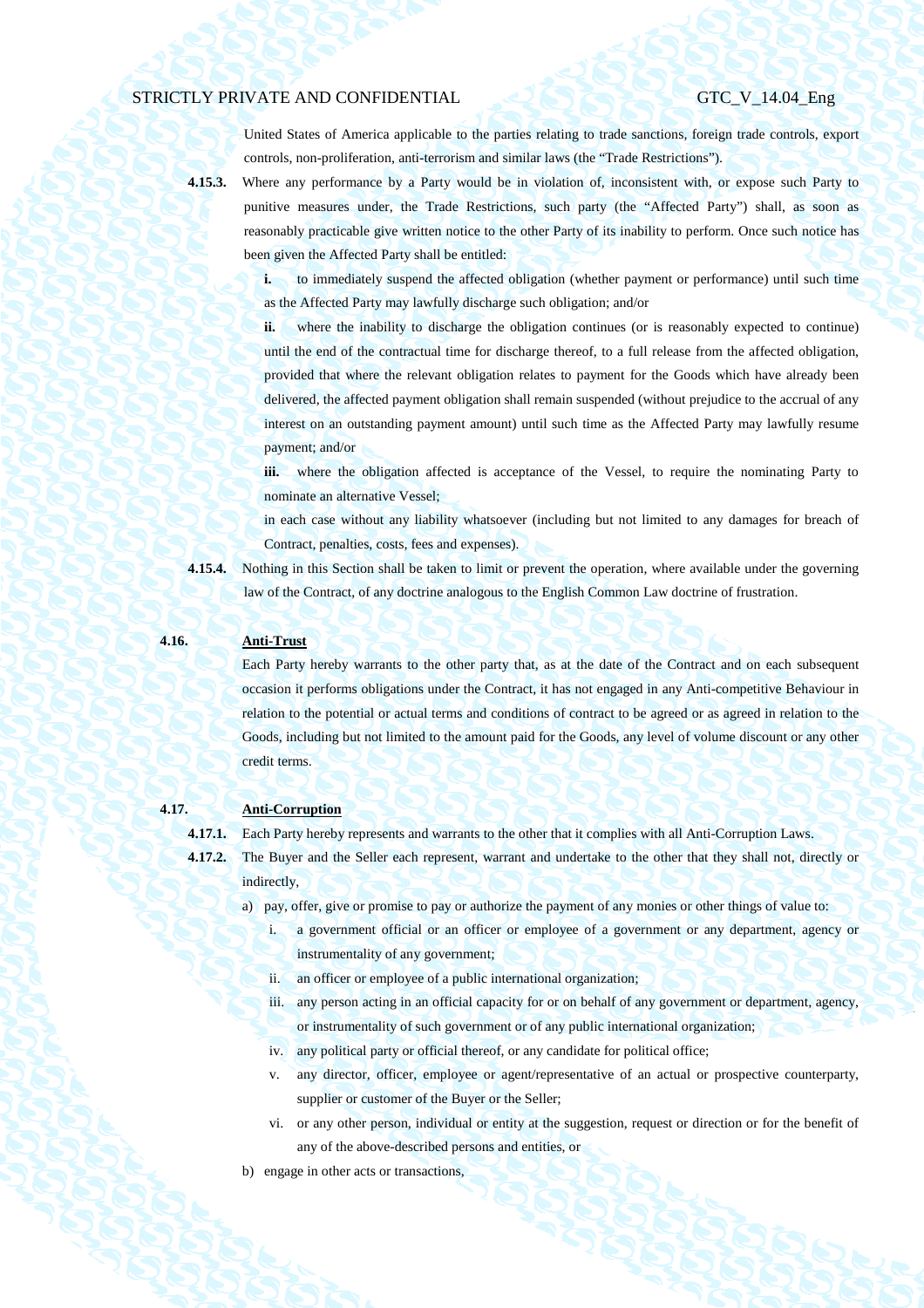c) in each case if this is in violation of or inconsistent with the Anti-Corruption Laws. **4.17.3.** Without prejudice to the other rights of the respective Party under the Contract or the applicable Law each Party may terminate the Contract forthwith upon written notice to the other at any time, if in their reasonable judgment the other is in breach of any of the above representations, warranties or undertakings.

## **4.18. Arbitration and Law**

- **4.18.1.** The Contract shall be governed by, interpreted and construed in accordance with the laws of England and Wales notwithstanding the choice of law rules of any jurisdiction and determined without reference to the principles of conflicts of laws.
- **4.18.2.** Any dispute, controversy, claim or difference relating to or arising out of, or in connection with, the Contract, including any question regarding the existence, scope, validity or termination of the Contract shall be settled, to the exclusion of the ordinary courts, by arbitration in accordance with the rules of the London Court of International Arbitration in force on the date that the notice of arbitration is submitted. The number of arbitrators shall be 3 (three). Each Party shall nominate one arbitrator and the two appointed arbitrators shall appoint a third arbitrator who shall serve as the chairman of the arbitration tribunal. Unless otherwise agreed by the Parties, all arbitrators shall be fluent in English and have experience in acting as an arbitrator.
- **4.18.3.** Each Party shall submit the documents in English. Documents submitted in a language other than English shall be translated into English at the expense of the Party submitting the documents. Each Party shall have the right, at its sole cost and expense, to have an interpreter attend the arbitration hearings if it so chooses.
- **4.18.4.** The seat of the arbitration shall be London, England where all hearings shall take place. The arbitration proceedings shall be conducted in the English language, and the award shall be in English.
- **4.18.5.** The decision of a majority of the arbitrators shall be final and binding on the Parties. The arbitrators' awards shall be consistent with the limitations of liability and other terms and conditions set out in the Contract, to the extent permitted by English law.
- **4.18.6.** The United Nations Convention on Contracts for the International Sale of Goods shall not apply.

## **4.19. Duration and Termination**

- **4.19.1.** The Contract shall come into effect on the Signing Date and, subject to observance of Clauses 4.19.2 4.19.3 shall continue in force until all obligations have been fulfilled (unless earlier terminated hereunder or the Parties agreed otherwise in writing) and in the part of payments – until such time that same are made in full.
- **4.19.2. Buyer's default** 
	- a) The Seller may, at its sole discretion and in addition to any other legal remedies it may have, upon giving written notice to the Buyer suspend all deliveries under the Contract and/or unilaterally terminate the Contract where:
		- **i.** the Buyer is in breach of any condition of the Contract, including breach of any essential or material conditions of the Contract;
		- **ii.** delivery or unloading of the Goods is delayed due to any cause(s) attributable to the Buyer and such delay is not excused by any other provision of the Contract;
		- **iii.** loading or unloading of the Goods is delayed by more than 10 (ten) hours after the NOR has been tendered or a train or truck has been arrived at the Place of Destination due to reasons attributable to the Buyer;
		- **iv.** there is a major change in the direct or indirect ownership of the Buyer or its parent company;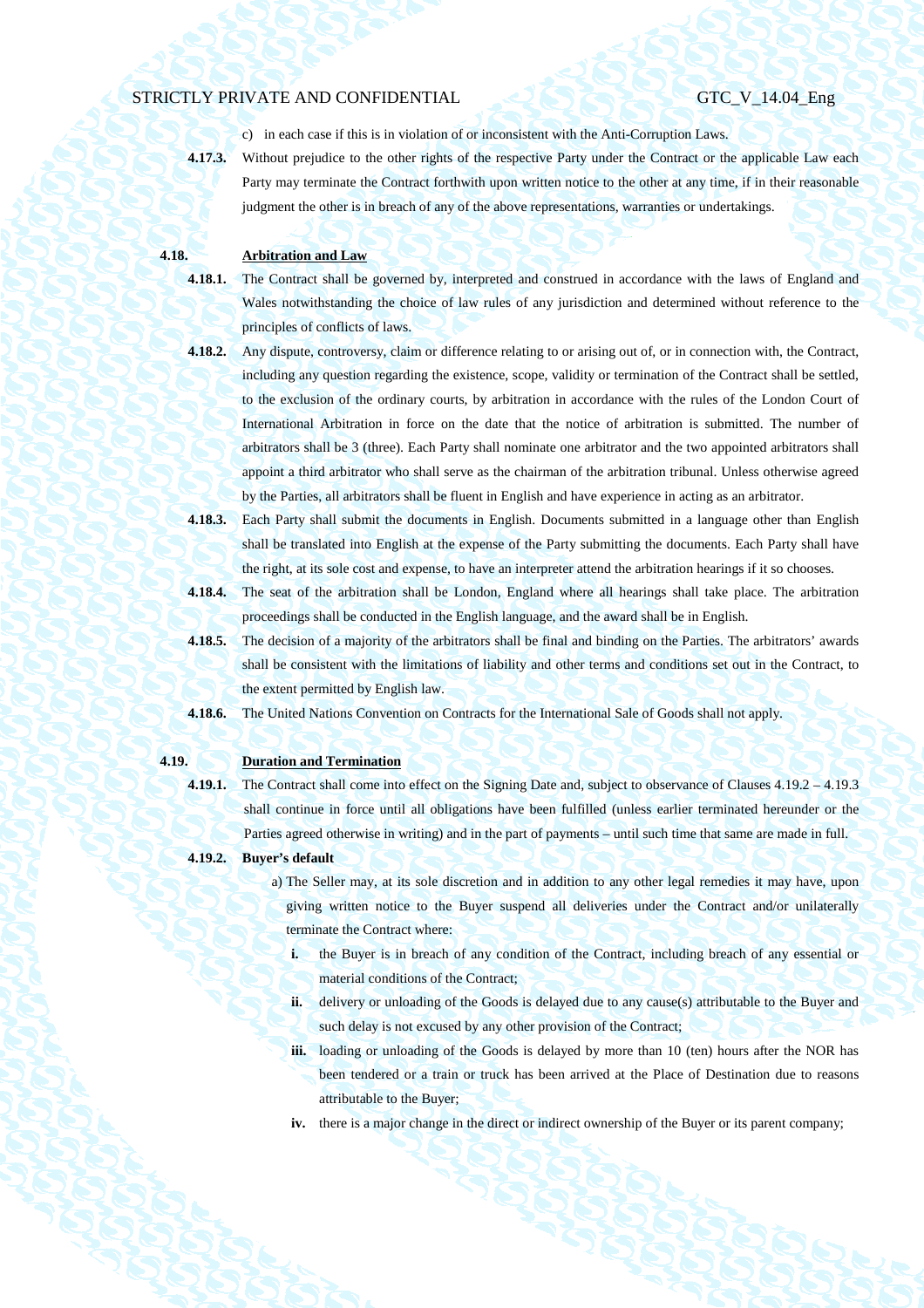- **v.** the Buyer or its parent company commences, or becomes the subject of, any bankruptcy, insolvency, reorganization, administration, liquidation or similar proceeding or is in the Seller's reasonable opinion expected to be unable or unwilling to pay its debts as the same become due;
- **vi.** the Buyer or its parent company ceases or threatens to cease to function as a going concern or conduct its operations in the normal course of business;
- **vii.** a creditor attaches or takes possession of all or a substantial part of the assets of the Buyer or its parent company; or
- **viii.** if applicable, the Buyer delays the provision of the parent company guarantee or other security of its obligations as provided in the Contract for more than 10 (ten) Business Days.
- b) Where the Seller suspends delivery of the Goods due to any of the events referred to under the Clause a) the Seller may, so long as such event is continuing, at any time unilaterally terminate the entire Contract.
- c) Where, pursuant to the provisions of this Clause 4.19.2, the Seller, under the Contract providing for multiple deliveries, temporarily suspends the delivery of the Goods and then decides to resume deliveries under the Contract, the Seller may cancel the suspended delivery and shall be under no obligation to make up for any quantity of the Goods that would have been delivered to the Buyer but for such suspension.
- d) Where the Contract provides for multiple deliveries, then the rights given to the Seller in this Clause 4.19.2 apply to all deliveries such that where the Seller is allowed to terminate in respect of one delivery, then it is entitled to terminate all the remaining deliveries.
- e) Any termination of the Contract by the Seller shall be without prejudice to the rights and obligations of each Party as accrued on the date of termination.

## **4.19.3. Seller's default**

- a) The Buyer may at its sole discretion, and in addition to any other legal remedies it may have, upon giving notice to the Seller terminate the Contract, where the Seller, for any reason whatsoever, is in a material breach of any conditions of the Contract.
- b) In relation to multiple deliveries under the Contract, the Buyer's right to terminate under this Clause 4.19.3 or otherwise, only applies to the delivery in respect of which the Seller is in breach and not to future deliveries.
- c) Any termination of the Contract by the Buyer shall be without prejudice to the rights and obligations of each Party as accrued at the date of termination.
- d) In the event of termination of the Contract by either Party pursuant to the provisions of Clause 4.19.2 (Buyer's Default) or Clause 4.19.3 (Seller's Default) then, save where the Buyer has terminated only part of a multiple delivery Contract, and in addition to any direct losses arising from the default or breach, the Party so terminating shall be entitled to claim damages from the Party in default as if the Party in default had failed to deliver or failed to accept, as the case may be, such quantity of the Goods as remained to be delivered under the Contract at the date of termination.

## **4.19.4. Force Majeure**

a) Except in relation to any failure or inability to make a payment due under the Contract, and the Buyer's liability for demurrage due hereunder, (which shall not be excused), neither Party shall be liable to the other Party (non-availability of funds is not meant here) for any delay or nonperformance of any obligations under the Contract (other than the payment of money) if such delay or non-performance is (i) due to circumstances reasonably beyond such Party's control, including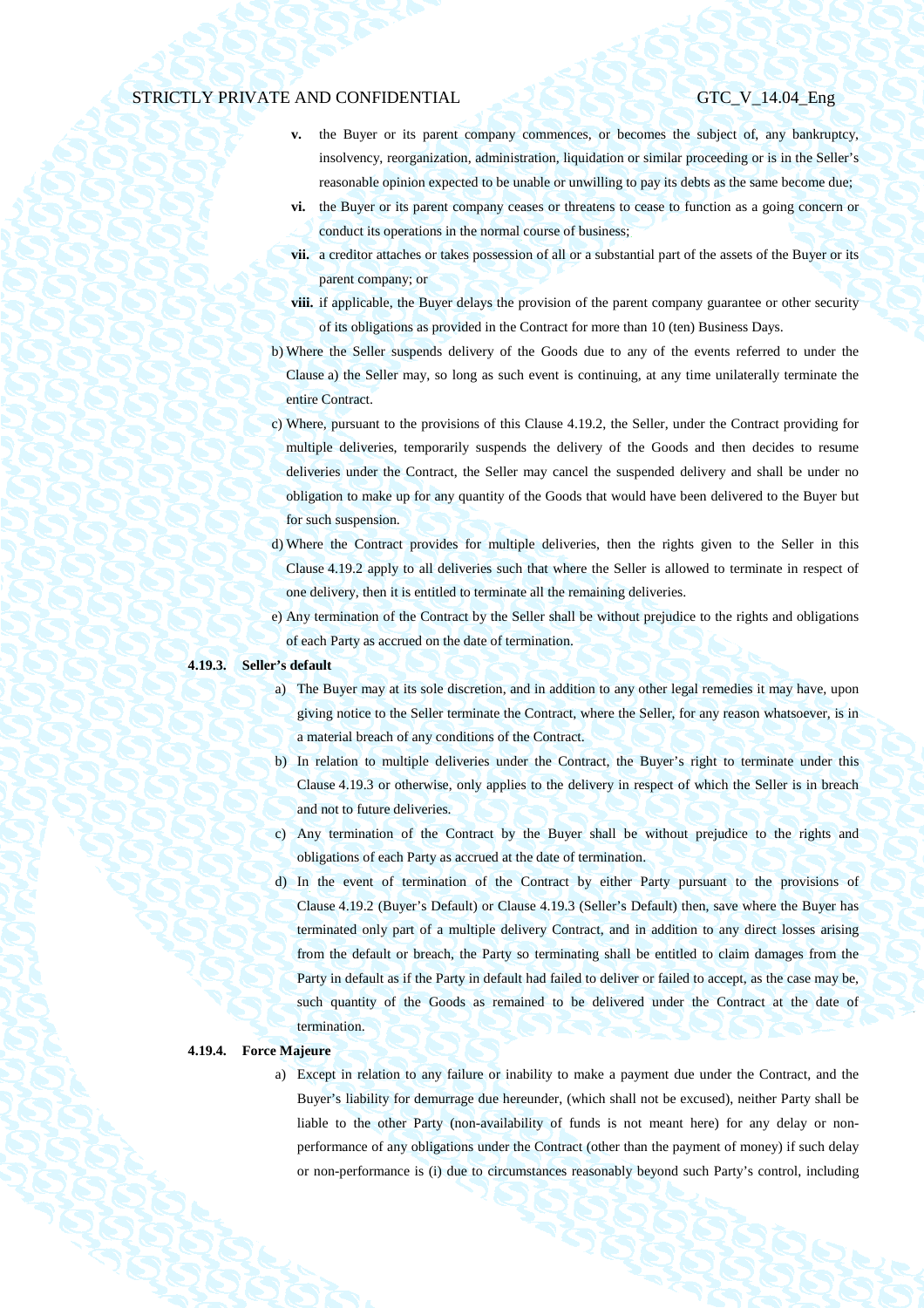but not limited to any fires, strikes, lockouts, labour disputes of any kind, partial or general stoppage of labour, breakdown of or accident to the Manufacturer or warehouse or storehouse, machinery facilities, delays of carriers due to break down or adverse weather, embargoes, explosions, floods, drought, war, sabotage, any local or national health emergency, appropriations of property, civil disorders, government requirements, export or import restrictions or limitations, rules, orders or any other acts issued or requested by any governmental or other public authorities or any person purporting to act on behalf of such authorities, civil or military authorities, acts of aggression, terrorism (or the threat thereof), acts of God or of the public enemy or any other causes beyond Party's reasonable control (hereinafter "Force Majeure Event"), and (ii) could not have reasonably been prevented by such Party taking commercially reasonable precautions or customary steps to circumvent or mitigate such circumstances (if and to the extent such events were reasonably foreseeable).

- b) The Party whose performance is affected by a Force Majeure Event shall provide written notice to the other Party of such Force Majeure Event, specifying the nature and the expected duration of the Force Majeure Event, within 10 (ten) Business Days after the Force Majeure Event begins, and shall take prompt action using its commercially reasonable efforts to remedy the effects of the Force Majeure Event. If requested by the Party not affected by a Force Majeure Event, the Parties shall discuss the Force Majeure Event and further steps in order to fulfill the Contract obligations.
- c) The Seller when affected by a Force Majeure Event which prevents or hinders the supply of the Goods to the Buyer or any other customer shall apportion any quantity of the Goods remaining available to it pro rata between itself, the Buyer and third parties (including the Seller's Affiliates) with whom the Seller then has contractual commitments to deliver the Goods, provided that those arrangements were entered into prior to the occurrences of the Force Majeure Event.
- d) In case of a Force Majeure Event declaration, the party affected by it shall have no obligation to acquire by purchase or otherwise any shortfall of the Goods which by reason of Force Majeure Event such party is unable to deliver to the other party under the contract.
- e) If the affected party's inability to perform lasts more than 60 (sixty) days, any Goods, the delivery of which has been prevented by the Force Majeure Event, may be cancelled by either of the Parties by giving of notice to the other. In such cases neither of the Parties will be entitled to claim from the other Party any compensation for possible losses.
- f) A certificate or other document describing the occurrence of the Force Majeure Event issued by the respective Chambers of Commerce of the Seller's or the Buyer's country or of a transit country or any Applicable Authority shall be a sufficient proof of Force Majeure Event and its duration.
- g) In the event that the affected party's inability to perform exceeds three (3) months, the Party not affected by a Force Majeure Event shall, on giving of 30 (thirty) days written notice, have the right to terminate the Contract. Where the Contract is so terminated, neither Party will be entitled to compensation or damages arising from or in connection with this Clause, save in respect of shipments delivered prior to the Force Majeure Event.

## **4.20. Miscellaneous**

**4.20.1. Entire Contract**. The Contract including attachments thereto, the GTC and any addenda, or amendments constitutes the sole and entire understanding between the Parties with respect to the subject matter of the Contract and supersedes all and any prior oral or written agreements, negotiations and discussions between the Parties pertaining to the subject matter of the Contract or the Contract in whole.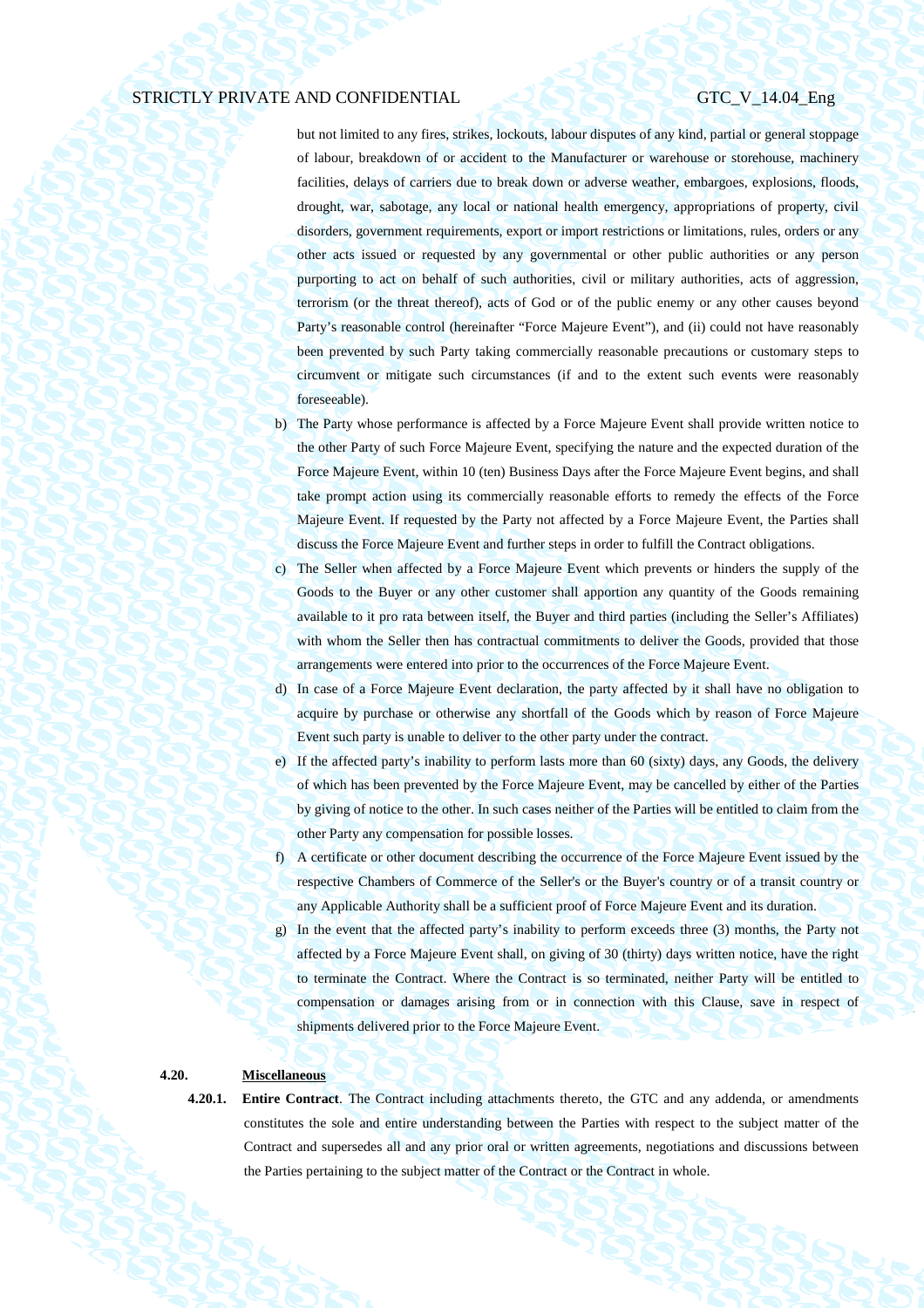- **4.20.2. Amendments**. Save as expressly provided in the Contract, no amendment or variation of the Contract shall be effective unless in writing in substantially the format set out at Annex A attached hereto and signed by a duly authorized representative of each of the Parties to it. Without prejudice the above, the Seller is entitled to unilaterally change the GTC from time to time by putting on the new version of the GTC on the Seller's website at www.sibur-int.com. The new version of the GTC shall come into force within 10 (ten) days after such putting.
- **4.20.3. Assignment**. Neither Party may assign the Contract or any of its rights under the Contract or transfer any obligations under the Contract, without the other Party's prior written consent, which consent shall not be unreasonably withheld or delayed. Notwithstanding the foregoing, the Seller may, without consent, assign or transfer its rights and/or obligations under the Contract in whole or in part to any Affiliate. Any attempt at assignment in violation of this Clause shall be null and void.
- **4.20.4. Binding effect**. The terms and conditions of the Contract shall be binding upon, and shall inure to the benefit of, the Parties hereto and their respective permitted successors and assigns.
- **4.20.5. No Third Party beneficiaries**. Nothing in the Contract will give rights to any third parties and the provisions of the Contract (Rights of Third Parties) Act 1999 as amended from time to time are specifically excluded.
- **4.20.6. The Parties' relationship.** The relationship hereby established between the Seller and the Buyer is solely that of the Seller and the Buyer. Each is an independent contractor engaged in the operation of its own respective business, and nothing in the Contract shall be construed to create a partnership, agency, joint venture, pooling, franchise or employer-employee relationship between the Parties. Neither Party has the power or the authority to act for, represent, or bind the other Party (or any of the other Party's Affiliates) in any manner.
- **4.20.7. Execution**. Either Party may sign the Contract and any related amendments attachments, or other documents and send a copy to the other Party by fax or email. Where original documents are required these shall be provided within 30 (thirty) days after the receipt of the copy document(s).
- **4.20.8. The Seller's warranties, guarantees and representations.** The Seller warrants that it has full legal title to the Goods and that it has full right and power to convey such title to the Buyer. FOR THE AVOIDANCE OF DOUBT THE SELLER MAKES NO GUARANTEES, WARRANTIES, REPRESENTATIONS, EXPRESS OR IMPLIED, WRITTEN OR ORAL, INCLUDING ANY WARRANTY OF MERCHANTABILITY OR FITNESS OR SUITABILITY OF THE GOODS FOR A PARTICULAR PURPOSE, CONCERNING THE GOODS. ANY WARRANTIES, CONDITIONS OR OTHER TERMS IMPLIED BY LAW, CUSTOM, CONTRACT, STATUTE OR OTHER LEGAL THEORY OR OTHERWISE, WHETHER AS TO MERCHANTABILITY, QUALITY, FITNESS FOR PURPOSE OF THE GOODS OR OTHERWISE ARE SPECIFICALLY EXCLUDED TO THE FULLEST EXTENT PERMITTED BY THE APPLICABLE LAW. **4.20.9. Notices**. Any consent, agreement, approval or notice required or permitted to be given or made under the
	- Contract by one of the Parties hereto to the other Party shall be in writing and in English (unless otherwise agreed by the Parties) and shall be delivered in person or by Federal Express, DHL (or other recognized international courier service requiring signature upon receipt) or by facsimile or email (as evidenced by a paper copy of such email).

In proving the giving of a communication, it shall be sufficient to prove that delivery was made to the appropriate address, or the communication was properly addressed and posted by an appropriate courier, or the fax was properly addressed and transmitted or the email was sent to the appropriate email address and dispatch of transmission from the sender's external gateway was confirmed as specified in the Contract.

**4.20.10. The date of receipt**. The date of receipt of the notice, demand or other communication will be (i) if delivered by hand, at the time of delivery, (ii) if delivered by courier – on the 14th day after the same is so mailed, except in the event of disruption of the postal service in which event the notice, demand or other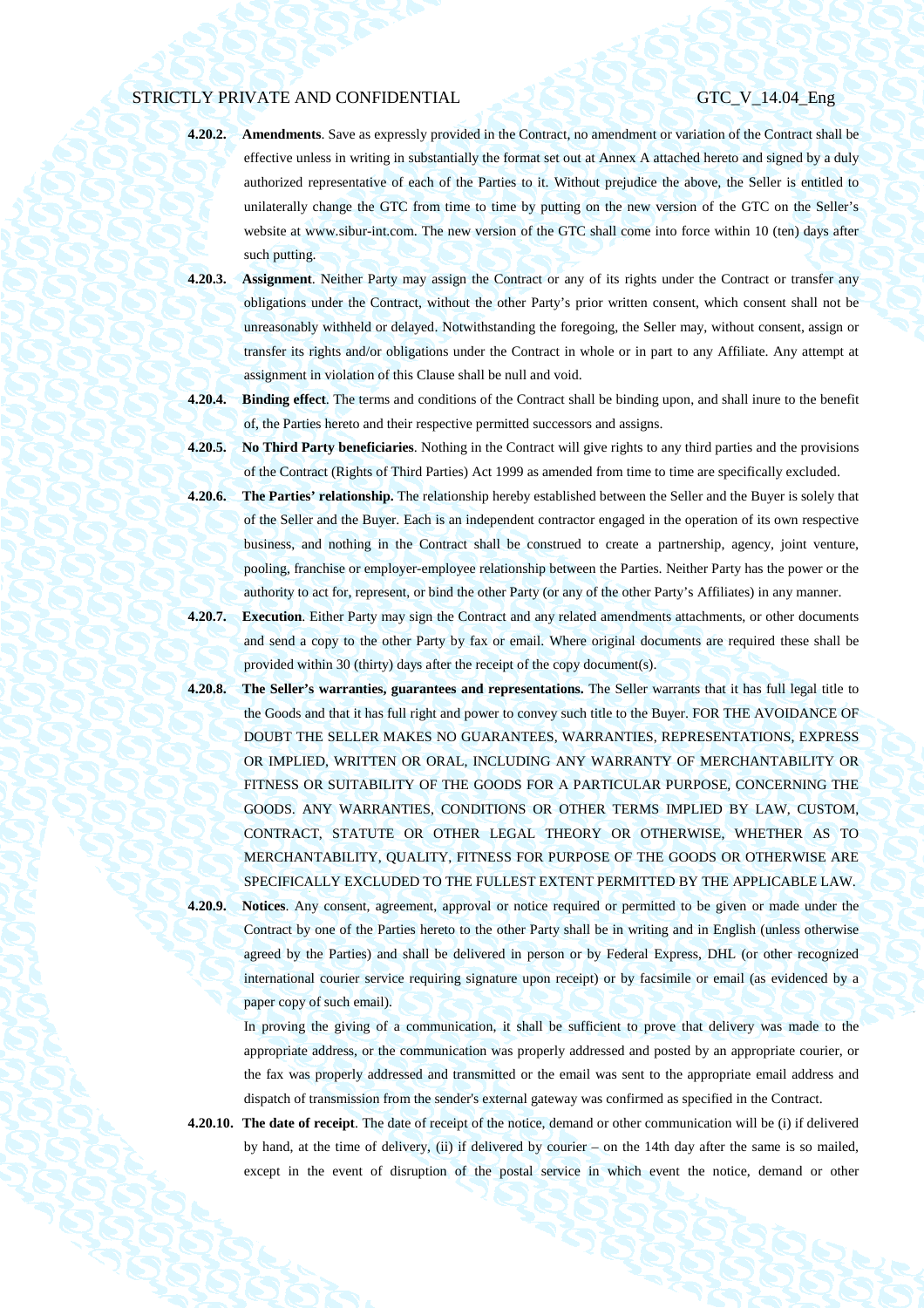communication will be deemed to be received only when actually received; (iii) if sent by fax, at the time of transmission; and (iv) if sent by email, at the earlier of: the time a return receipt is generated automatically by the recipient's email server; the time the recipient acknowledges receipt; and 24 (twenty four) hours after transmission, unless the sender receives notification that the email has not been successfully delivered.

- **4.20.11. Change of notice details**. Either Party hereto shall promptly notify the other Party in writing as to the change of notice details of the Party and the new details to which notice shall be given to it thereafter.
- **4.20.12. The originals provision**. Where original documents are required to be delivered in accordance with the Contract, such documents shall be sent either by certified mail or by courier to the postal address of the receiving Party as stipulated in the Contract.
- **4.20.13. Language of the correspondence**. All correspondence concerning the Contract shall be conducted in English.
- **4.20.14. Expenses**. Whether or not the transactions contemplated hereby are consummated, all costs and expenses (including the expenses, costs and fees of each Party attorneys, auditors and financial and other professional advisors) incurred in connection with the Contract and/or the drafting or negotiation of the terms and conditions of the Contract and/or any other transaction arising out of or in connection with the Contract shall be borne and paid by the Party incurring such costs and expenses.
- **4.20.15. Waiver**. Any failure on the part of any Party hereto to comply with any of its obligations, agreements or conditions under the Contract may only be waived in writing by the Party to whom such compliance is owed but such waiver will not be considered to be a waiver of future failure(s) to comply with an obligation, agreement or condition. No act or omission by a Party may be deemed to be a waiver of any rights if such a waiver is not declared explicitly and in writing.
- **4.20.16. Severability**. If any part of the Contract is deemed to be unenforceable, invalid or in contravention of applicable Law by a court or arbitral tribunal of competent jurisdiction, the remainder of the Contract shall remain in full force and effect. The Parties shall negotiate in good faith to replace the invalid provision with a provision which reflects, to the extent possible, the original intent of the invalid provision.

## **4.20.17. Confidential Information**.

- a) In connection with the Contract a Party (hereinafter the "**Receiving Party**") may discover, receive, or otherwise acquire, whether directly or indirectly, information related to the other Party (hereinafter the "**Disclosing Party**") or Affiliates of the Disclosing Party or its Affiliates' businesses, or information of third parties that the Disclosing Party is obligated to keep confidential (collectively, in whatever form or medium, "Confidential Information"). Confidential Information shall not include information (i) that is, or becomes, publicly known through no wrongful act or omission, direct or indirect, of the Receiving Party or its officers, directors, employees, consultants or agents, (ii) that was already known to Receiving Party without obligations of confidentiality prior to the receipt from Disclosing Party, as reasonably evidenced by the Receiving Party, and was legitimately in Receiving Party's possession, without any obligation to keep such information confidential, (iii) that Receiving Party independently develops without the use of any Confidential Information of Disclosing Party, or (iv) that Receiving Party receives or has received on a non-confidential basis from a source other than Disclosing Party that is entitled to disclose the same to Receiving Party; provided however that Receiving Party is able to provide Disclosing Party with the documentary evidence regarding any of the exceptions (if any) or as required in connection with any rules or requirements of any stock exchange on which such Party is listed or may be listed, or as may otherwise be required by applicable Law.
- b) Receiving Party shall (i) use Disclosing Party Confidential Information solely in connection with exercise of its rights or performance of its obligations under the Contract, and (ii) disclose Disclosing Party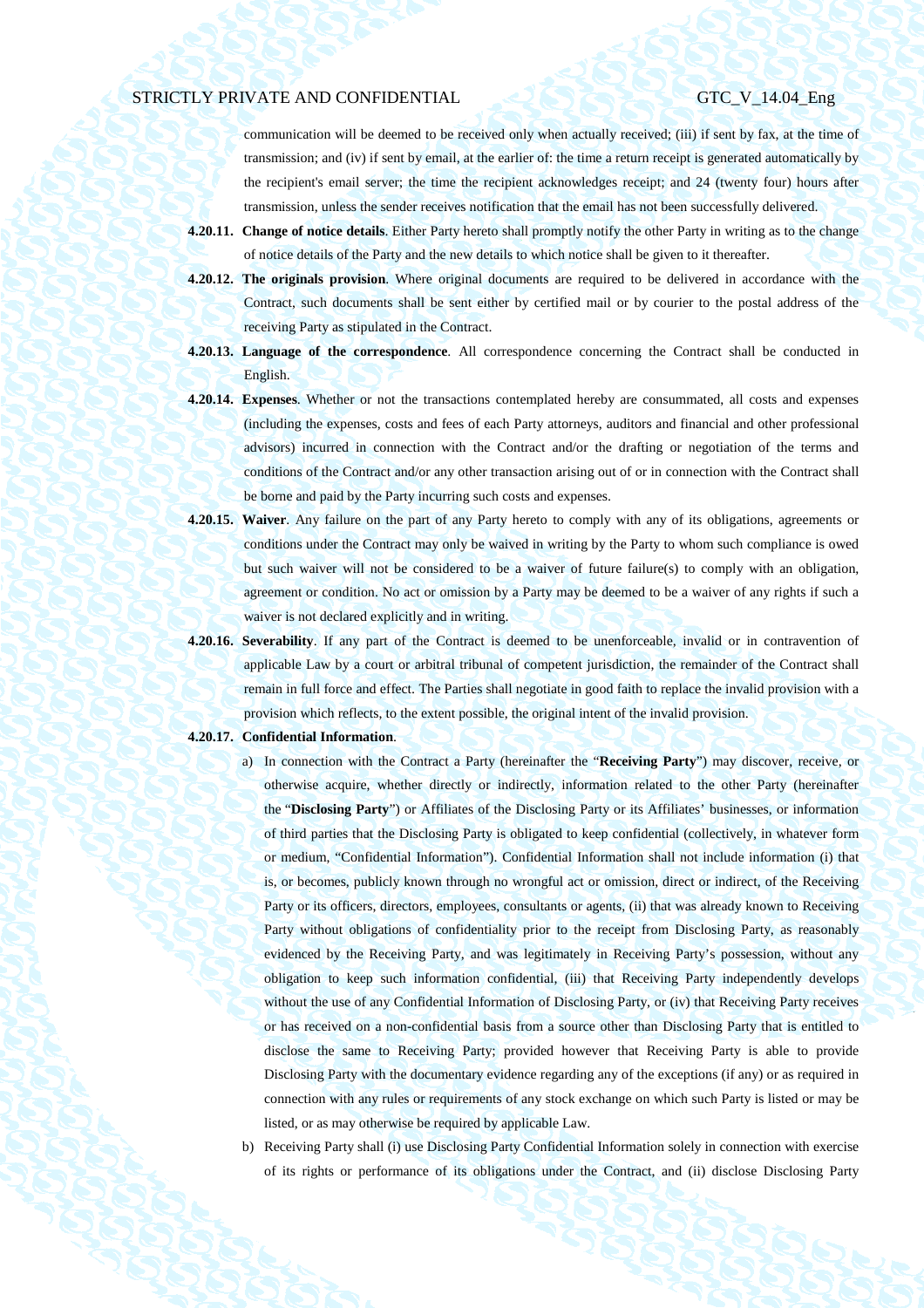Confidential Information only as necessary to its officers, employees, consultants, vendors and contractor including legal advisors and auditors whose duties relate to the Contract and reasonably require familiarity with such information in order for Receiving Party to perform its obligations or exercise its rights hereunder and who are bound by a legally enforceable written obligation of confidentiality with terms that are the same as, or more stringent than, those set out herein.

- c) Subject to the exceptions to the confidentiality obligations set out in this Clause above, neither Party (nor its Affiliates, subsidiaries or other related parties) may disclose, publish or otherwise reveal the contents of the Contract to any Third Party without the prior express written consent of the other Party (which consent shall not be unreasonably withheld or delayed); provided that (and without limiting the exceptions set out in this Clause), each Party shall be permitted to disclose the terms and conditions of the Contract (i) to actual or potential investors and lenders and their authorized representatives under written confidentiality agreements that protect the confidentiality of the contents of the Contract which are the same as, or more stringent than, those set out herein, or (ii) as required in connection with any rules or requirements of any stock exchange on which such Party is listed or may be listed, or (iii) as may otherwise be required by the applicable Law, or (iv) as may be reasonably required for the performance of the Parties obligations under the Contract; provided however, that the Party making a disclosure pursuant to an exception set forth in the preceding subsections (i) or (iv) shall provide the other Party with prior written notice and shall, to the extent practical, cooperate with the other Party in seeking confidential treatment of the information to be disclosed (if and to the extent available).
- **d)** No press release referring to the Contract or utilizing the other Party's name shall be made without the prior written consent of the other Party.
- **4.20.18. Set-off**. No set-off may be made against any claims unless otherwise agreed in writing by the Seller in advance. Under no circumstances the Buyer shall be entitled to set-off against the payment (including any VAT payable) under the Contract any sums owed to the Buyer by the Seller under the Contract or any other agreement it has with the Seller.
- **4.20.19. Warranties.** Each Party hereby represents and warrants to the other that:
	- a) it has the authority to enter into and perform its obligations under the Contract,
	- b) the Contract has been duly executed and delivered on behalf of such Party, and constitutes a legal, valid, binding obligation, enforceable against such Party in accordance with its terms,
	- c) it is a corporation duly organized, validly existing and in good standing under the laws and regulations of its jurisdiction of incorporation or formation,
	- d) neither the execution of the Contract nor its performance thereunder conflicts with any applicable Law or any other contract to which it is a party or any obligation to which it is subject,
	- e) within 5 (five) days after the relevant event, the Party so effected will inform the other Party of any changes or amendments to its direct or indirect ownership.
- **4.20.20. Counterparts**. If the Contract is executed in counterparts, each shall be deemed an original, but all of which together shall constitute one and the same instrument. The Parties hereby acknowledge and agree that the Contract has been prepared jointly and no rule of strict construction shall be applied against either Party.

## **4.21. Headings, References and Usage of Terms.**

**4.21.1. Headings**. Any headings, article, clause, subclause, section, subsection and table headings in the Contract are inserted for purposes of convenience only and shall not affect in any way the meaning or interpretation of the Contract or the GTC.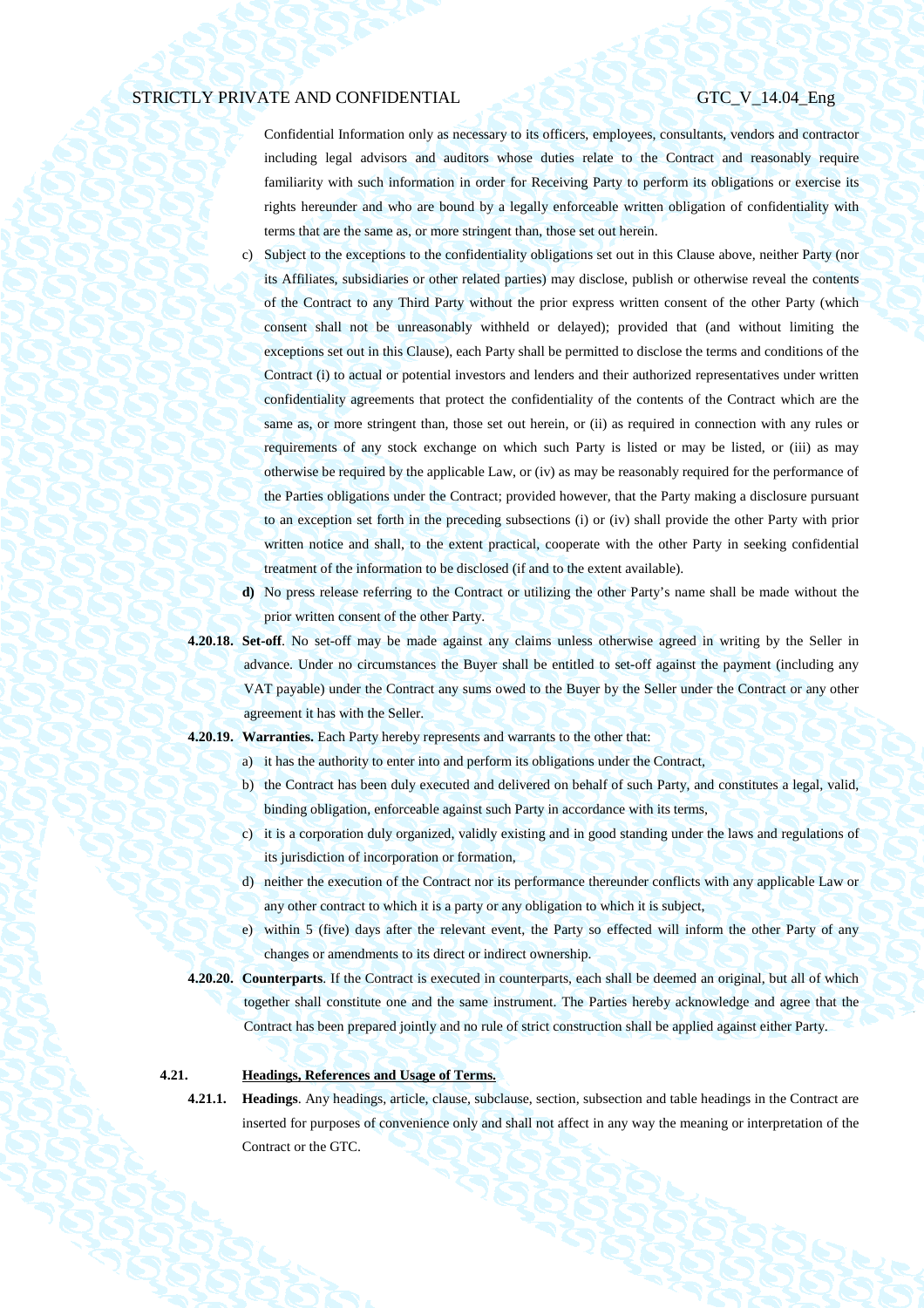- **4.21.2. Reference to articles, clauses, etc.** Save where the context requires otherwise, references to Articles, Clauses, Subclauses, Sections, Subsections, Tables, Annexes, Appendixes, etc. shall be references to the articles, clauses, subclauses, sections, subsections, tables, annexes, appendixes, etc. of the Contract or the GTC, when made in the Contract or the GTC respectively.
- **4.21.3. Singular and plural**. In the Contract and the GTC, the singular shall include the plural and vice versa and the word "including" shall be deemed to be followed by the phrase "without limitation", references to any gender shall include a reference to the other gender; references to other agreements or to any statute, rule or regulation or instrument shall mean the same as amended, modified or replaced from time to time.
- **4.21.4. Herein, hereunder, hereinafter**. The terms "herein", "hereunder", "hereinafter" and similar terms shall be interpreted to refer to the Contract or the GTC, when made in the Contract or the GTC respectively, unless otherwise follows from the context.
- **4.21.5. Reference to period**. Where any period in days, weeks, months or years is referred to in the Contract or the GTC, such period shall be calculated in days, weeks, months or years respectively, unless expressly provided otherwise (and the day on which any such period is expressed to commence shall not be counted for the purpose of such period's calculation).
- **4.21.6. Writing**. A reference to "writing" or any cognate expressions is a reference to any mode of representing or reproducing words in a visible non-transitory form and includes fax and e-mail.
- **4.21.7. Including**. Any phrase introduced by the terms "including" or "in particular", or any cognate expression, shall be construed as illustrative and not limiting of any preceding words.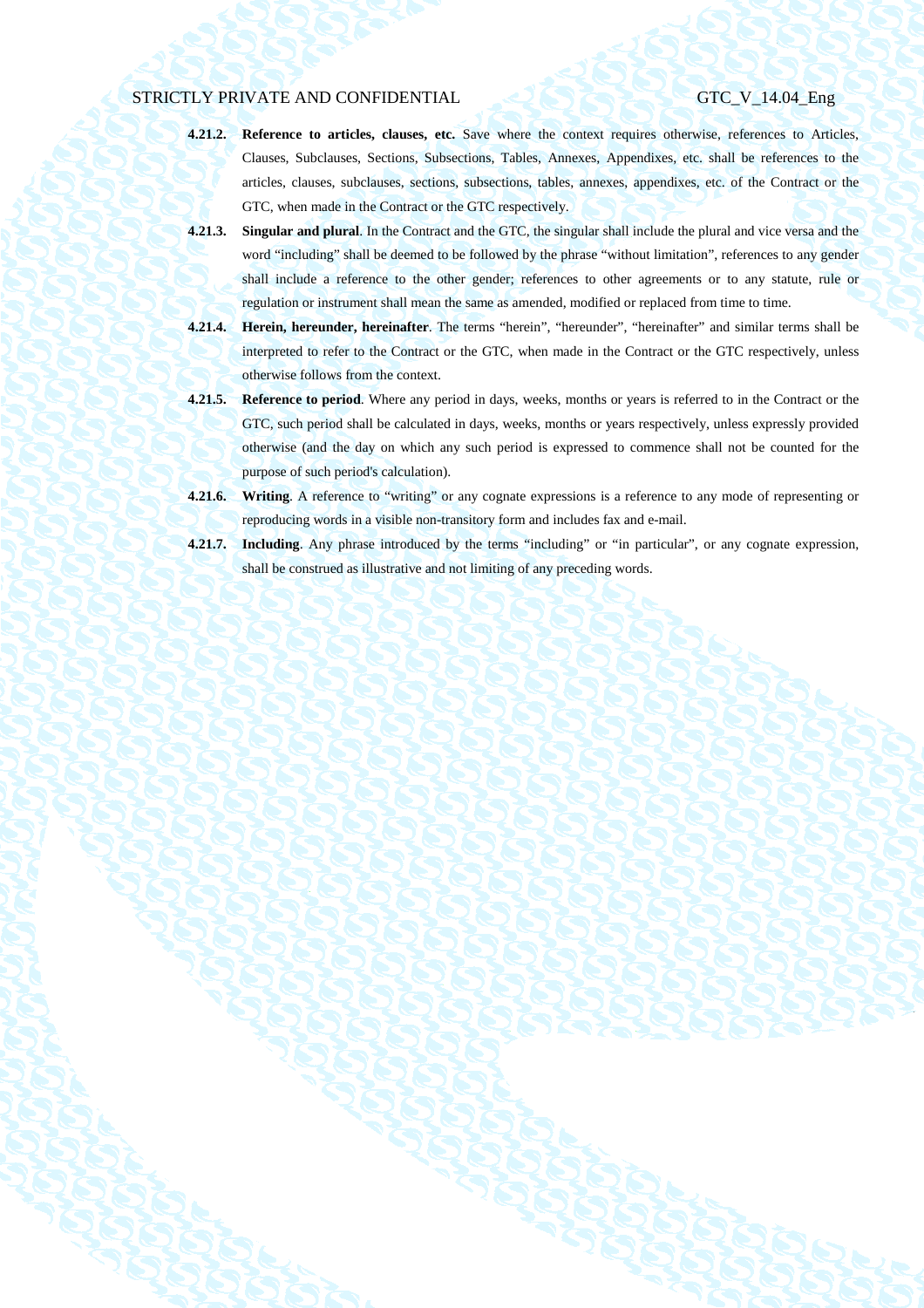## **ANNEX A THE FORMAT OF THE AMENDMENT**

## **AMENDMENT №** *[to insert the number the amendment]*  **To** *[to insert the title of the Contract* **№** *[to insert the contract number]*  **Dated** *[to insert the month, date, year]*

This Amendment № *[to insert the number of the amendment]* (hereinafter this "**Amendment**") dated as of *[to insert month, date, year]* (herewith and after the "**Signing Date**"),

by and between

- A. **SIBUR International GmbH**, a company organized and existing under the laws of Austria, with its registered legal address at Prinz-Eugen-Straße 8-10, 1040 Vienna, Austria, represented by [**to insert the title, name**], acting on the basis of [**to insert the document**], (hereinafter the **"Seller"**), on the one hand, and
- B. *[to insert the name of the company]*, a company organized and existing under the laws of *[to insert the country]*, with its registered legal address at *[to insert the registered address]* represented by *[to insert the title, name]*, acting on the basis of *[to insert the document]* (herewith and after the "**Buyer**"), on the other hand.

The Seller and the Buyer may be referred to herein together, as "Parties", or each individually, as a "Party".

## **RECITALS**

**WHEREAS**, the Seller and the Buyer entered into a *[to insert the title of the Contract] №[to insert the number of the Contract, if any]* between the Seller, on the one hand and the Buyer, on the other hand, dated as of *[to insert the date of the Contract]* (the "Contract"); and

**WHEREAS**, the Seller and the Buyer wish to amend the Contract, on the terms and conditions set forth in this Amendment;

**NOW THEREFORE**, in consideration of the premises and the mutual covenants set forth herein and for other good and valuable consideration, the receipt and sufficiency of which are hereby acknowledged, the Parties hereby agree as follows:

1. **Amendment to** *[to insert Clause] [to insert the number]* **of the Contract.** The Contract is hereby amended to delete *[to insert Clause] [to insert the number]* and replace it with the following: *"[to insert the wording]"*.

2. **Amendment to** *[to insert Clause] [to insert the number]* **of the Contract.** Immediately following first/last sentence of *[to insert Clause] [to insert the number]* the following new sentence is added with the following: *"[to insert the wording]"*.

3. **Amendment to** *[to insert Clause] [to insert the number]* **of the Contract.** The Contract is hereby amended to delete *[to insert Clause] [to insert the number]* and replace it with "[Intentionally left blank by the Parties]".

4. **Amendment to** *[to insert Appendix] [insert the number]* **to the Contract.** The *[to insert Appendix] [to insert the number]* to the Contract is hereby amended to delete the *[to insert Appendix] [to insert the number]* and replace it with the *[to insert Appendix] [to insert the number]* attached as ATTACHMENT I hereto.

5. **Definitions**. All terms used, but not defined, in this Amendment shall have the respective meanings set forth in the Contract.

6. **Headings; Interpretation**. The section headings in this Amendment are inserted for convenience only and shall not affect in any way the meaning or interpretation of this Amendment. The Parties hereby acknowledge and agree that this Amendment has been prepared jointly and no rule of strict construction shall be applied against either Party. In this Amendment, the singular shall include the plural and vice versa and the word "including" shall be deemed to be followed by the phrase "without limitation". The terms "herein" and "hereunder" and similar terms shall be interpreted to refer to this entire Amendment.

7. **Effective Date of Amendment; Incorporation of Terms; Continuing Effect**. This Amendment shall be deemed effective for all purposes *[as of the Signing Date of the Contract / as of the latest date of signing of this Amendment by the Parties / upon the last date of execution by all of the undersigned Parties]*. All of the amended provisions set forth in this Amendment shall be deemed to be incorporated in, and made a part of, the Contract, and the Contract, as amended by this Amendment, shall be read, taken and construed as one and the same agreement. Except as otherwise expressly modified by this Amendment, the Contract shall remain in full force and effect in accordance with its terms and conditions.

8. **Counterparts**. This Amendment is executed in the English simultaneously in two identical original counterparts, each of which shall be deemed an original, but all of which together shall constitute one and the same instrument. Both counterparts have equal force and validity.